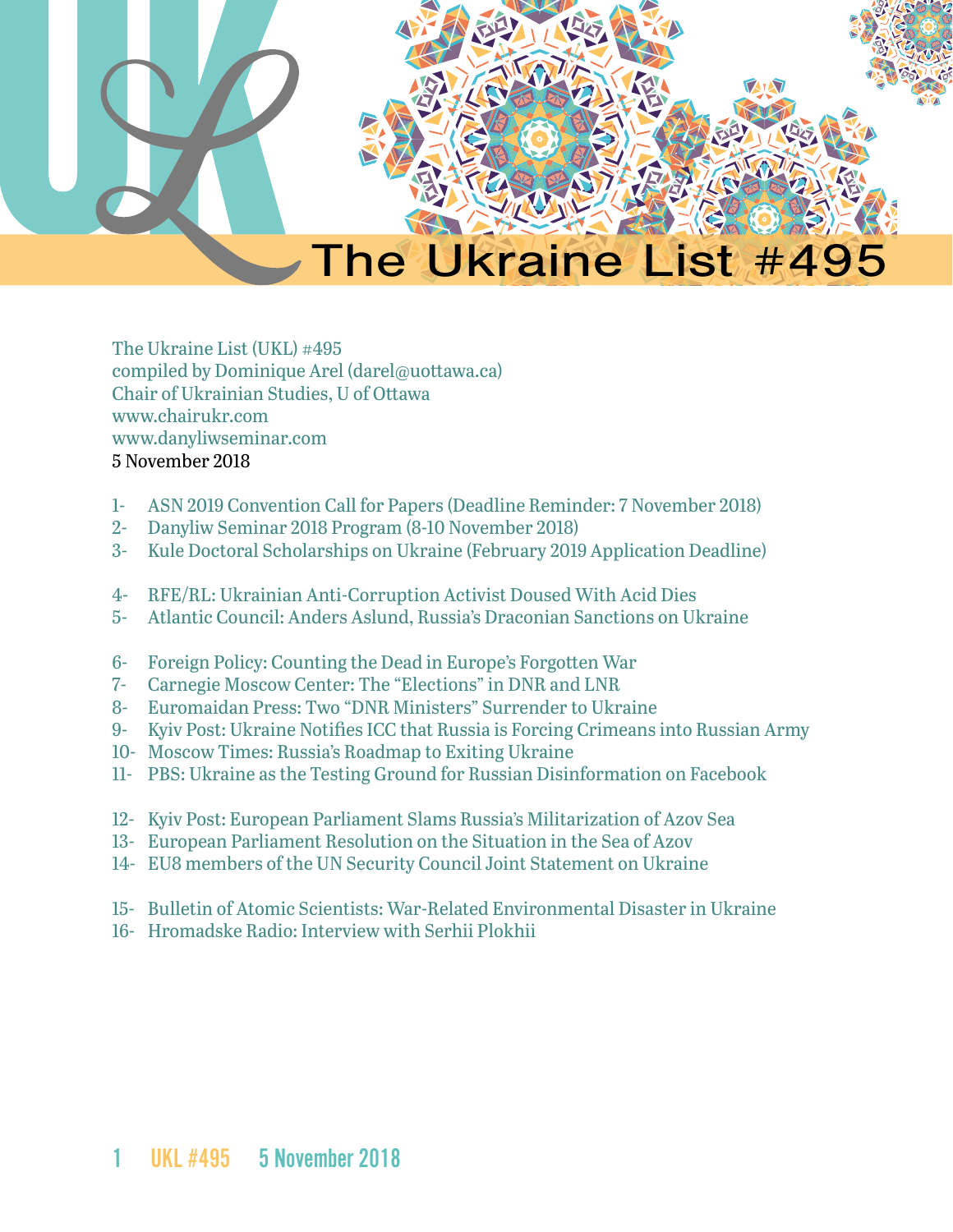## <span id="page-1-0"></span>#1 Call for Papers \*\*Deadline Reminder: 7 November 2018\*\*

- - - - - - - - - - - - - - - - - - - - - - - - - - - - - - - - - - - - - - - - - - - - - - - - - - - - - - - - - - - - - - - - - - - - - - - - - - - - - - - - - -

**24th Annual World Convention of the Association for the Study of Nationalities (ASN)**

International Affairs Building, Columbia University, NY Sponsored by the Harriman Institute 2-4 May 2019 <https://www.asnconvention.com/proposal-information>

**\*\*\*Proposal deadline: 7 November 2018\*\*\***

Proposals must be submitted to: [darel@uottawa.ca](mailto:darel@uottawa.ca) and [darelasn2019@gmail.com](mailto:darelasn2019@gmail.com)

[Over 150 Panels/Events in 11 Sections](https://www.asnconvention.com/eleven-sections)

**\*\*The Ukraine section had 22 panels/events at the ASN 2018 Convention\*\***

Nationalism Studies Migration/Diasporas Balkans Central Europe Ukraine Russia Caucasus Eurasia (Central Asia and China) Turkey and Greece Book Panels World Documentary Films

### [Thematic Sections](https://www.asnconvention.com/thematic-sections)

The Rise of the Far Right The Politics of Refugees Political Memory Political Violence The Russia/Ukraine Conflict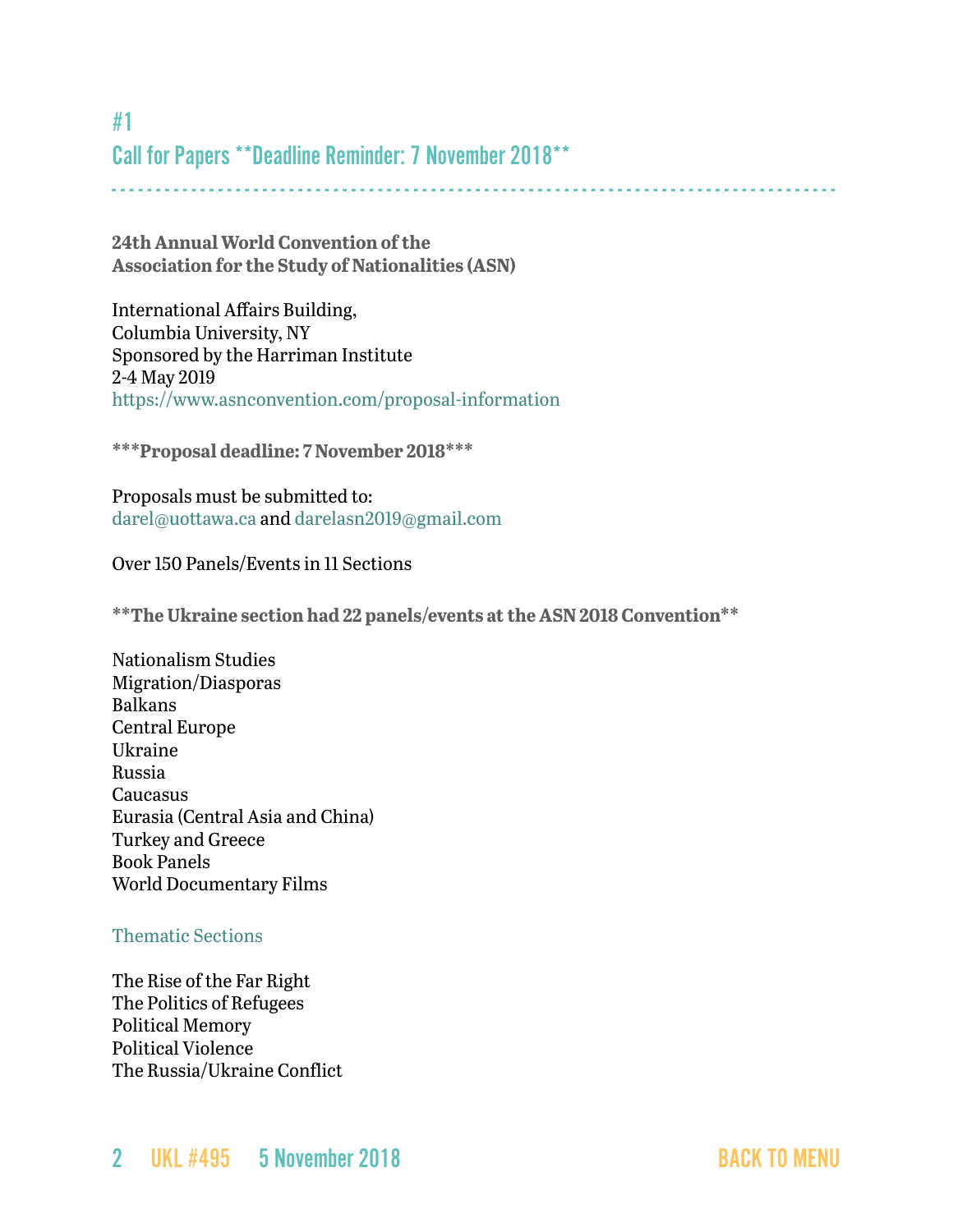#### [ASN Awards](https://www.asnconvention.com/asn-awards)

Best Doctoral Papers Best World Documentary Film Best Book on Nationalism Best Article in Nationalities Papers

The ASN World Convention, which annually brings 750+ scholars from 50+ countries to Columbia University, welcomes proposals on a wide range of topics related to nationalism, national identity, ethnicity, conflict and migration in regional sections of Central, Southern and Eastern Europe or cross-regional sections on nationalism and migration/ diasporas.

In addition to the thematic sections on the far right, refugees, memory, violence and the Russia/Ukraine conflict, popular themes over the years have included gender, youth, language politics, religion, arts and culture, EU integration/exit, foreign policy, nationbuilding, energy politics, parties and elections, and civil society.

Disciplines represented include political science, history, anthropology, sociology, international studies, security studies, area studies, economics, geography, literature, and other fields of humanities and social sciences.

Prospective applicants can get a sense of the large thematic scope of ASN Convention papers and presentations by looking at the [2018 Final Program.](https://docs.wixstatic.com/ugd/ff1dca_c4ef94c09ec9479da4af014e9b0db618.pdf)

The ASN scholarly journal Nationalities Papers will be published as of January 2019 by Cambridge University Press. The ASN 2019 Convention Opening Reception will celebrate this new partnership between ASN and Cambridge University Press.

### [Proposal Forms](https://www.asnconvention.com/proposals)

Paper Proposal Panel Proposal Roundtable Proposal Documentary Film Proposal Book Panel Proposal Discussant Proposal

To send a proposal, download the relevant form above, send it to [darel@uottawa.](mailto:darel@uottawa.ca) [ca](mailto:darel@uottawa.ca) and [darelasn2019@gmail.com](mailto:darelasn2019@gmail.com) and fill out a [Fact Sheet o](https://www.surveymonkey.com/r/asn2019)nline.

Applicants can be considered for only one paper (included either in a paper proposal or a panel proposal) and appear in a maximum of two proposals (paper, panel or roundtable).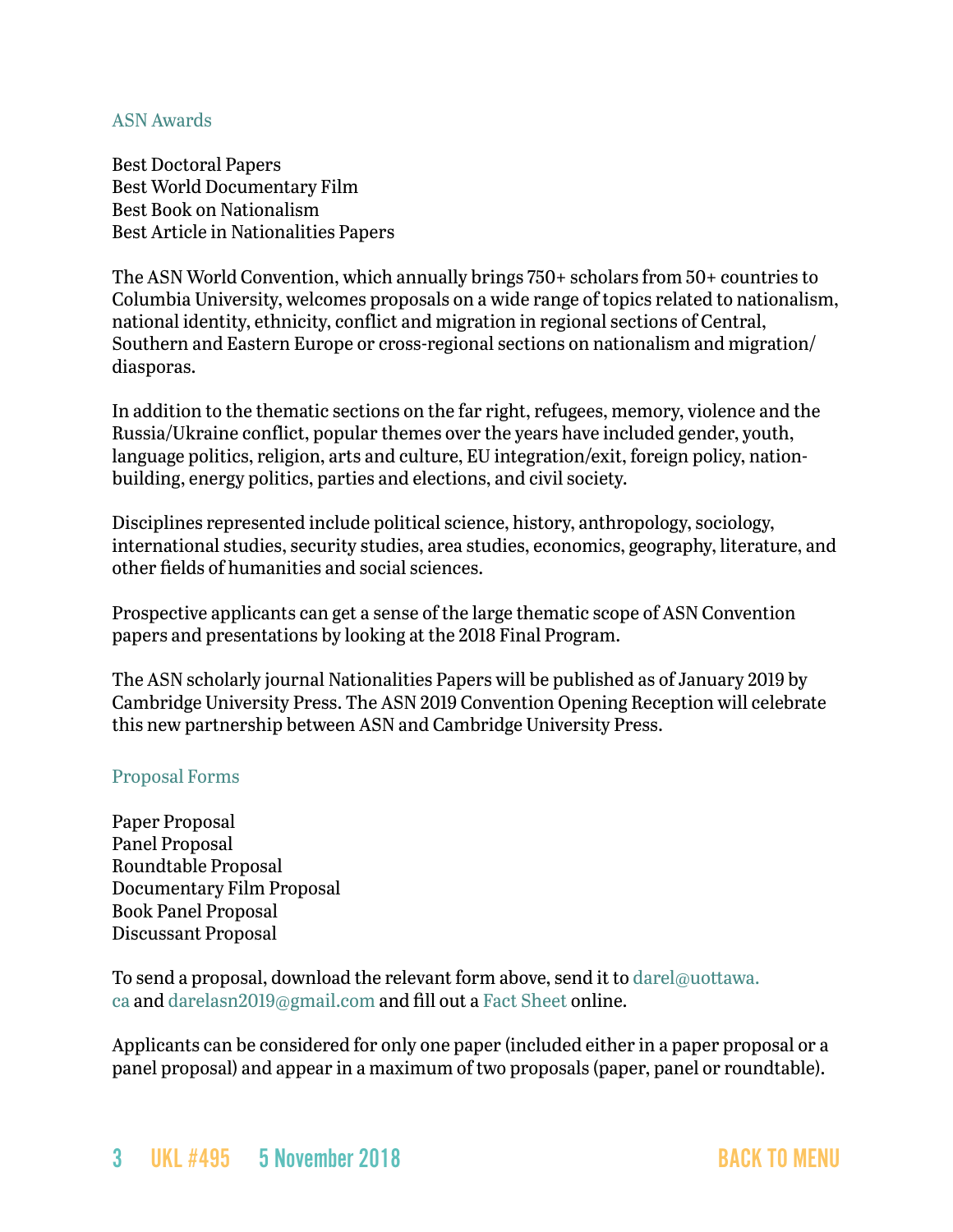An exception is made for book panels or films, although applicants can only be on one book panel proposal.

Applicants whose proposals is accepted are responsible for covering all travel and accommodation costs. *ASN has no funding available for panelists.*

The receipt of all proposals will be acknowledged electronically, with some delay during deadline week, due to the high volume of proposals.

An international Program Committee is entrusted with the selection of proposals. Most applicants will be notified between January and February 2019.

Practical information on the Convention, including registration costs, will be communicated in January 2019.

Publishers and companies wishing to exhibit at the Convention or advertise in the Convention printed program can contact ASN Executive Director Ryan Kreider at [rk2780@columbia.edu](mailto:rk2780@columbia.edu).

For practical questions on the Convention, please contact ASN Executive Director Ryan Kreider at [rk2780@columbia.edu.](mailto:rk2780@columbia.edu)

The ASN website is at [http://nationalities.org](http://nationalities.org/) The ASN Convention website is at [http://asnconvention.com](http://asnconvention.com/) To follow us on Facebook, go to *<https://www.facebook.com/Nationalities>* To follow us on Twitter, go to [@asn\\_org](https://twitter.com/ASN_Org?lang=en)

We very much look forward to receiving your proposal!

Dominique Arel, ASN Convention Director Agathe Dudzinski, ASN Convention Assistant Director Lisa Koriouchkina, ASN Communications Director Ceren Belge, Evgeny Finkel, Tamara Pavasović Trošt, Program Committee Associate **Directors** On behalf of the ASN Convention Program Committee

*Deadline for proposals: 7 November 2018 (to be sent to both [darel@uottawa.](mailto:darel@uottawa.ca)* [ca](mailto:darel@uottawa.ca)  AND [darelasn2019@gmail.com](mailto:darelasn2019@gmail.com) in a single attachment).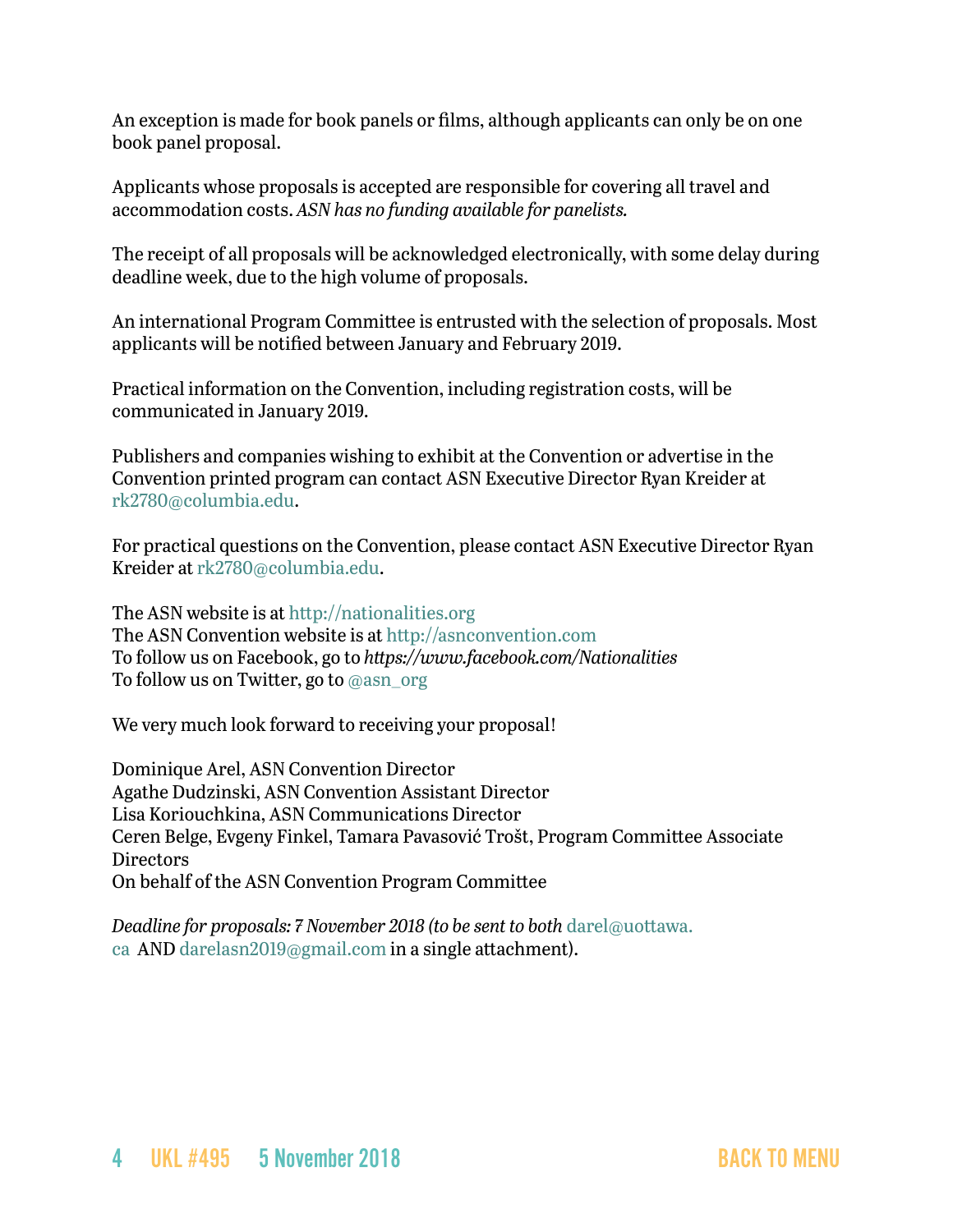# <span id="page-4-0"></span>#2 A Unique Look at Contemporary Ukraine at Three-Day Danyliw 2018 Seminar in Ottawa - - - - - - - - - - - - - - - - - - - - - - - - - - - - - - - - - - - - - - - - - - - - - - - - - - - - - - - - - - - - - - - - - - - - - - - - - - - - - - - - - -

The 14th Annual Danyliw Seminar (8-10 November 2018), organized by the Chair of Ukrainian Studies at the University of Ottawa, is unveiling an ambitious program devoted to current research and documentaries on Ukraine.

The Seminar, featuring 23 presentations and 2 film screenings, will bring together 33 scholars or doctoral students, and 2 film creators -- 29 from outside Canada (8 from Ukraine), and 18 attending for the first time, a testimony of the vibrancy of the field of Ukrainian Studies.

The program is online at [https://www.danyliwseminar.com/program-2018.](https://www.danyliwseminar.com/program-2018) A PDF version is also attached.

Among the highlights:

- A special section commemorating the 85th anniversary of the Holodomor, featuring five presentations, as well as the presentation of a new book presenting for the first time to an English-language audience the contribution of Ukrainian historian Stanislav Kulchytsky (*The Famine of 1932-1933 in Ukraine: An Anatomy of the Holodomor*).
- Two sections on Ukraine in World War II and its aftermath, touching on state and church in Galicia, the UPA and gender, the OUN and concentration camps, and anti-Jewish violence, featuring new books by Omer Bartov (*Anatomy of a Genocide: The Life and Death of a Town Called Buczacz*) and Jeffrey Kopstein and Jason Wittenberg (*Intimate Violence: Anti-Jewish Pogroms on the Eve of the Holocaust).*
- Two new Ukrainian films featured in international documentary festivals this Fall *No Obvious Signs* (2018), on a female soldier suffering from PTSD following her tour of duty in Donbas, and *Home Games* (2018), a hard look at the reality of broken homes and strong women, with a backdrop of professional sports. Each screening will be followed by a Q&A with film creators.
- A simulation game of the war in Donbas, based on ethnographic evidence collected or aggregated by British documentary filmmaker and programmer Antony Butts.
- Several presentations on the societal impact of the Donbas war  $-$  on medical care infrastructure destruction, daily life near the contact line, decommunization in a Ukraine-controlled Donbas town, and the songs of the war.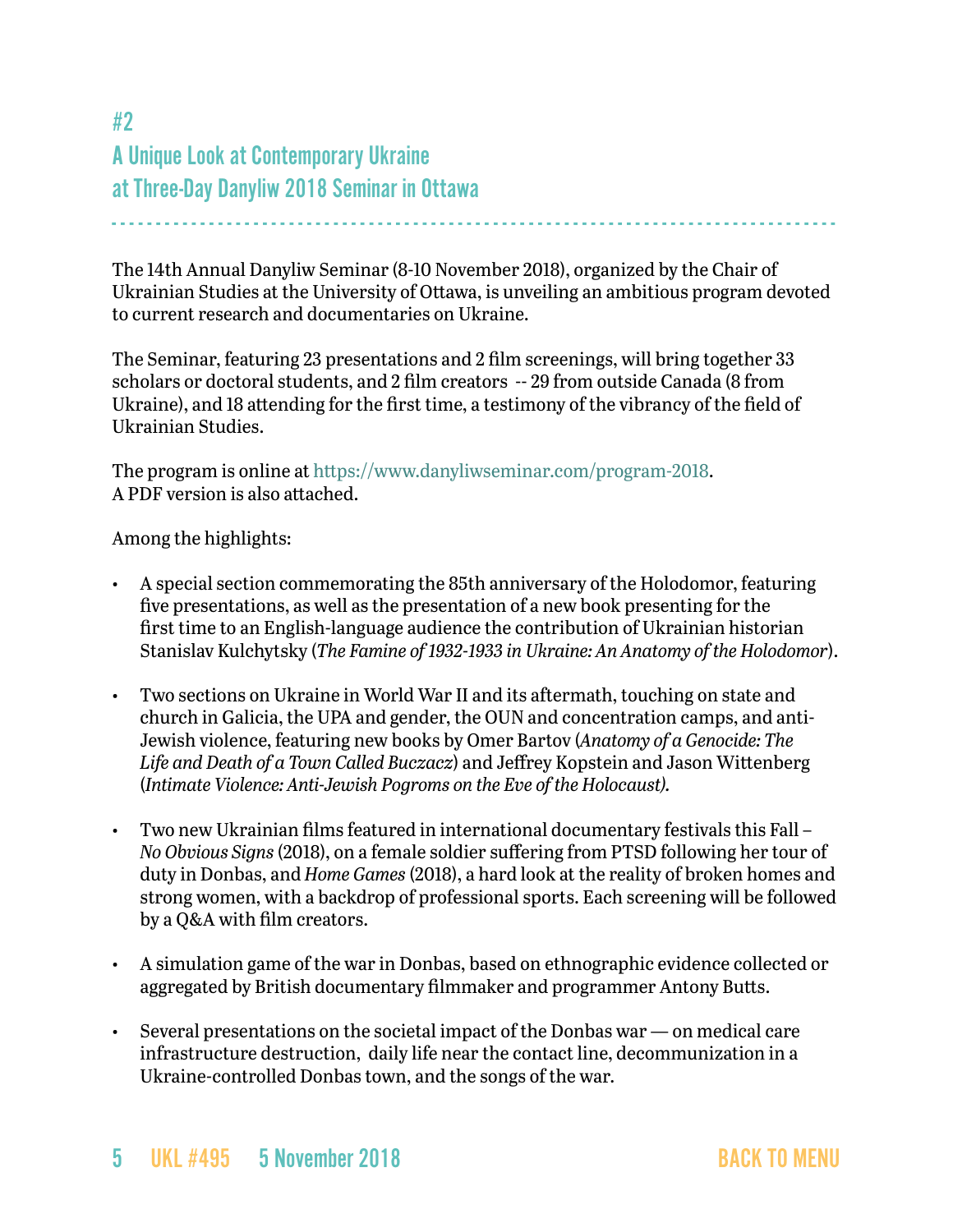- An introductory section on the political economy of post-Maidan Ukraine —on water management in Donbas, corruption in the military, and the economics of journalism.
- A panel on changing political behavior and attitudes since Maidan, including a new book co-edited by Oleksiy Haran on *Constructing a Political Nation*.

All the Seminar sessions will be held in Room 12102 of the Desmarais Building (DMS), 55 Laurier Ave., on University of Ottawa campus. A map of University of Ottawa campus – with the DMS location – can be accesssed at<http://maps.uottawa.ca>.

The Seminar is open to the public and registration is free. Since space is limited, people interested in attending the seminar must register by sending an email to the Chair of Ukrainian Studies [\(chairukr@gmail.com\)](mailto:chairukr@gmail.com).

An opening reception will be held on Thursday, November 8, at 7.00 PM in Desmarais 12102, after the screening and Q&A of *Home Games*. All are cordially invited.

The Seminar will have an extensive presence on the web. All presentations will be filmed and uploaded on the Seminar web site ([http://www.danyliwseminar.com\)](http://www.danyliwseminar.com)). The Seminar papers will also be available on the website shortly after they are presented.

For real time updates, go and like the Seminar's Facebook page [\(https://www.facebook.](https://www.facebook.com/Danyliw-Seminar-874438662581143/)) [com/Danyliw-Seminar-874438662581143/\)](https://www.facebook.com/Danyliw-Seminar-874438662581143/)) or follow me on Twitter at @darelasn.

The international selection committee is comprised of Dominique Arel (Chair of Ukrainian Studies, U of Ottawa), Anna Colin Lebedev (U Paris Nanterre, France), Mayhill Fowler (Stetson U, US), Daria Mattingly (U of Cambridge, UK), Anna Muller (U of Michigan Dearborn, US), Oxana Shevel (Tufts U, US) and Ioulia Shukan (U Paris Nanterre, France).

The Seminar is made possible by the commitment of the Wolodymyr George Danyliw Foundation to the pursuit of excellence in the study of contemporary Ukraine. We are grateful to the Holodomor Research and Education Consortium and the Canadian Institute of Ukrainian Studies for their support in the Holodomor commemoration section.

14th Annual Danyliw Research Seminar on Contemporary Ukraine Chair of Ukrainian Studies, University of Ottawa, Canada Desmarais Hall 12102 8-10 November 2018 <https://www.danyliwseminar.com/program-2018>

**Thursday 8 November**

Political Economy: Oligarchs and Corruption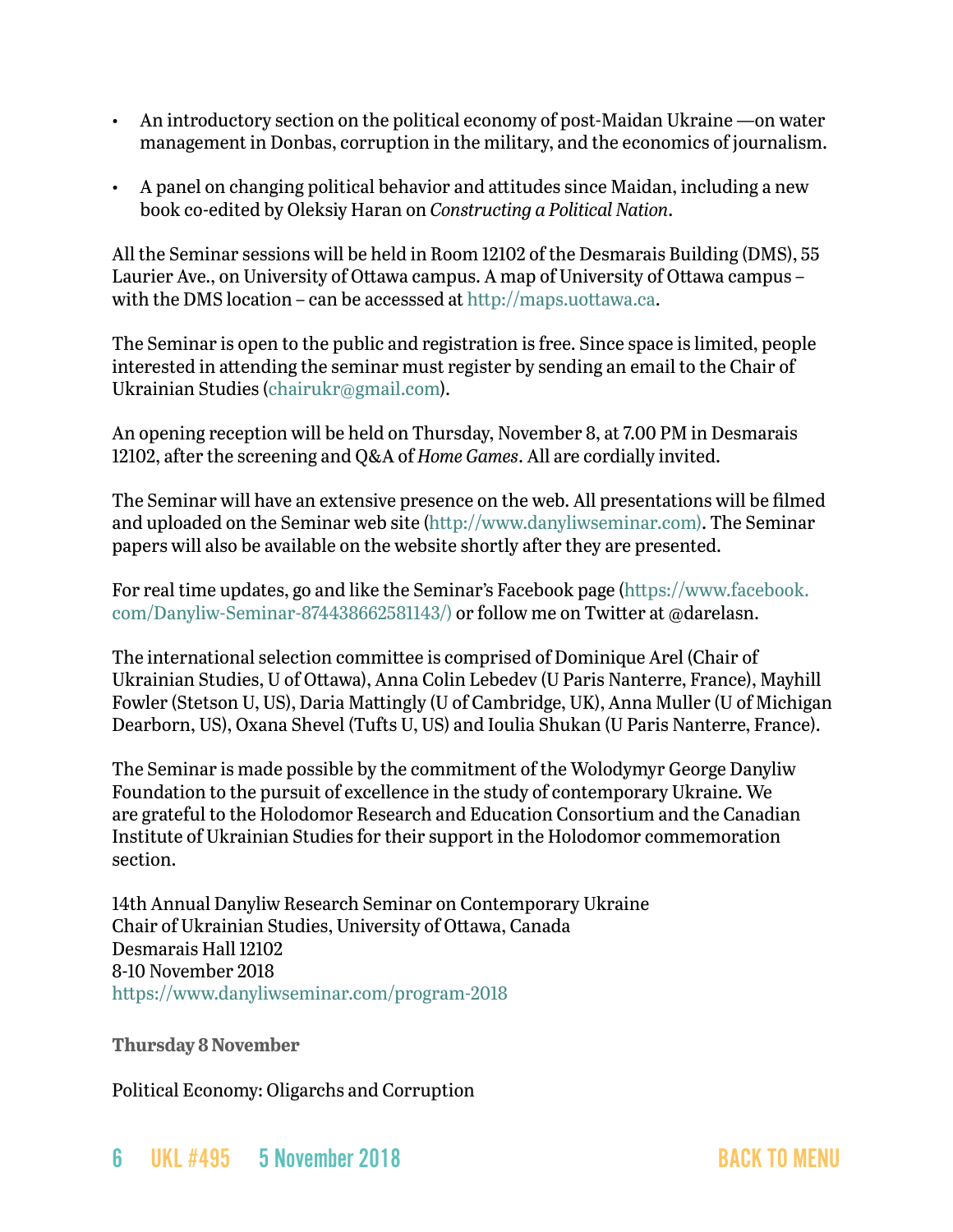### 9.15-10.00 AM

### Moderator: Oxana Shevel (Tufts U, US, oxana.shevel@tufts.edu)

• Sophie Lambroschini (Centre Marc Bloch, Germany, sophie\_lambro@yahoo.com) *"Rivers Don't Abide by the Laws of War" : The Water Utilities Company Voda Donbasu as a Case Study of Collaborative Practices Across the Contact Line in Eastern Ukraine*

#### 10.00-10.45 AM

Moderator: Anna Colin Lebedev (U Paris-Ouest Nanterre, France, anna lebedev@yahoo. com)

• Dmytro Khutkyy (Independent Defense Anti-Corruption Committee, Ukraine, khutkyy@gmail.com) *Corruption Risks in Defence Procurement in Ukraine*

Political Economy: Since Maidan

11.15 AM-12.00 PM Moderator: Ioulia Shukan (U Paris-Ouest Nanterre, France, ioulia.shukan@gmail.com)

• Taras Fedirko (U of Cambridge, UK, taras.fedirko@gmail.com) *Money and Free Speech in Ukrainian Journalism: The Case of* Hromadske

The Holodomor: 85 Years Later (with the support of the Holodomor Research and Education Consortium)

1.00-2.30 PM

Perpetrators and Bystanders

Moderators: Anna Muller (U of Michigan Dearborn, US, anmuller@umich.edu) and Dominique Arel (U of Ottawa, Canada, darel@uottawa.ca)

- Daria Mattingly (U of Cambridge, UK, dm628@cam.ac.uk) *The Ordinary and Extraordinary Perpetrators of the Holodomor*
- Olga Ryabchenko (Beketov National U of Urban Economy, Ukraine, lerche555@ukr.net) *Resistance and Humility: Mobilizing Young People for Work in Urban Areas during the Years of Collectivization and Holodomor*
- Nick Kupensky (Bowdoin College, US, nkupensk@bowdoin.edu) *Blindness, Hypnosis, Addiction, Fetish: The Language of Holodomor Denial in Soviet Industrial Travel Narratives*

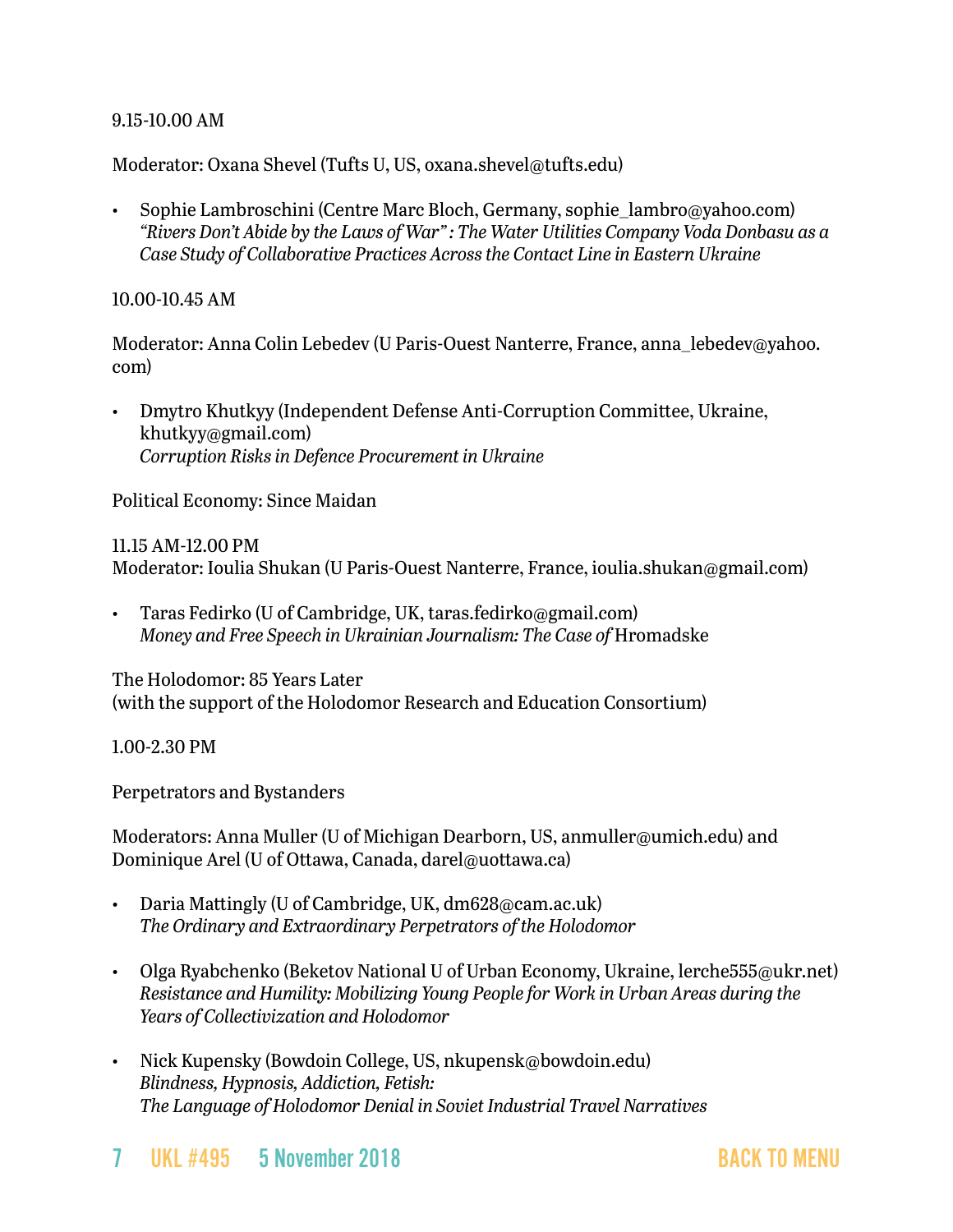### 3.00-4.30 PM

### Asking the Big Questions

Moderators: Bohdan Klid (CIUS, U of Alberta, Canada, bohdan.klid@ualberta.ca) and Daria Mattingly (U of Cambridge, UK, dm628@cam.ac.uk)

- Stanislav Kulchytsky (Institute of Ukrainian History, Ukraine) *New Book: The Famine of 1932-1933 in Ukraine: An Anatomy of the Holodomor (CIUS Press, 2018)*
- Oleh Wolowyna (U of North Carolina Chapel Hill, US, olehw@aol.com) *A General Framework for Holodomor Research*

4.30-7.00 PM

#### Film Screening

Home Games (Ukraine 2018), directed by Alisa Kovalenko

*A season in the life of Alina, a poor 20-year-old girl from Kyiv who has a chance to be saved by football, but must also rescue her young siblings. A hard look at the reality of broken homes and strong women.*

Followed by a Q&A with the film producer, Stéphane Siohan (East Roads, Ukraine, stephane@east-roads.com).

Moderated by Anna Colin Lebedev (U Paris-Ouest Nanterre, France, anna\_lebedev@yahoo. com) and Natalia Stepaniuk (U of Ottawa, Canada, natalia.stepaniuk@gmail.com).

**Friday 9 November**

9.00-9.45 AM

Moderator: Dominique Arel (U of Ottawa, Canada, darel@uottawa.ca)

• Natalia Levchuk (Institute of Demography, Ukraine, levchuk.nata@gmail.com) *The Role of Grain Procurement in Understanding Regional Variations of 1933 Holodomor Losses*

The OUN and World War II Violence

#### 9.45-10.30 AM

Moderator: Daria Mattingly (U of Cambridge, UK, dm628@cam.ac.uk)

8 UKL #495 5 November 2018 [BACK TO MENU](#page-0-0)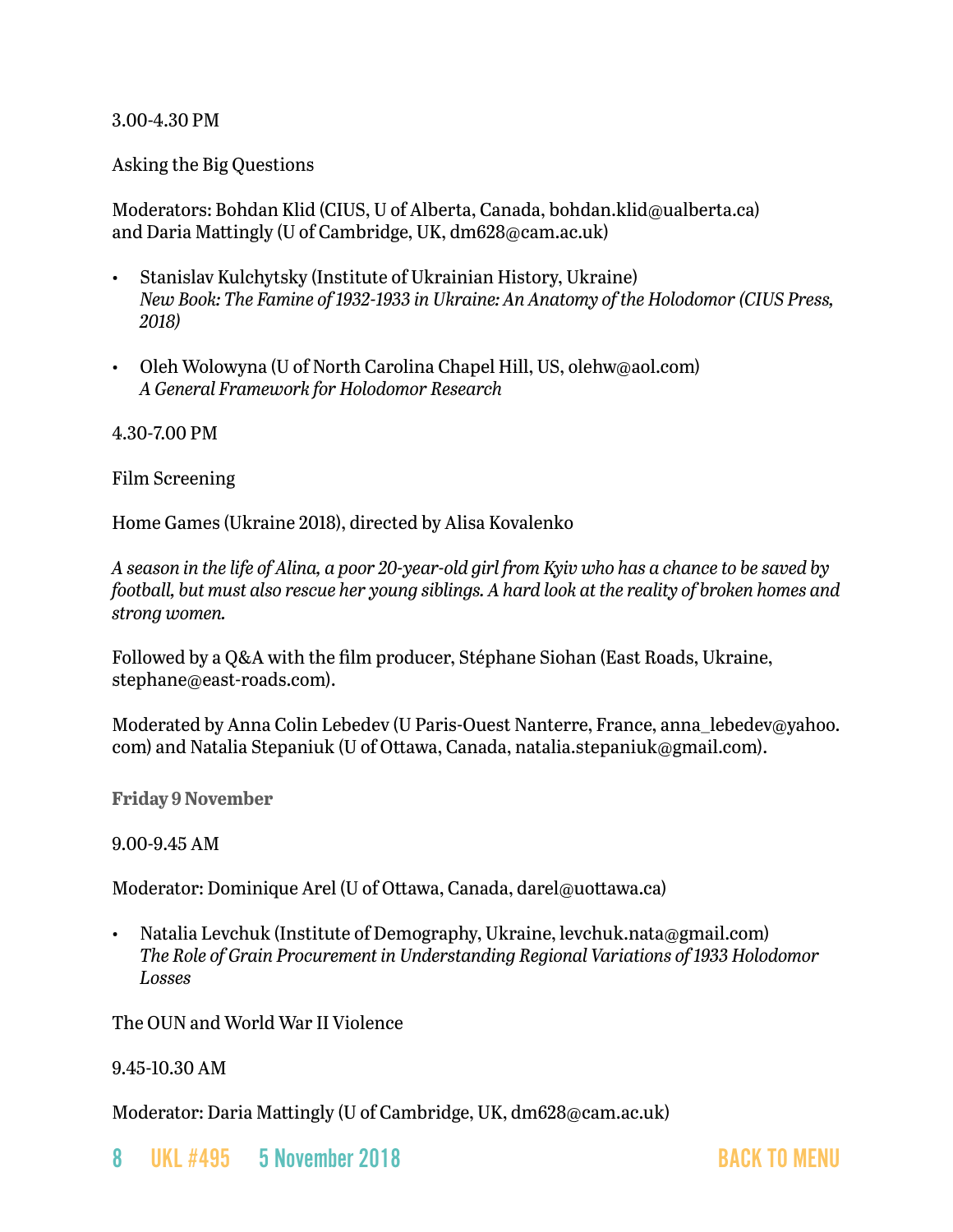• Orysia Kulick (U of Toronto, Canada, omkulick@gmail.com) *OUN Prisoners in the Buchenwald Subcamp Mittelbau-Dora: A Microhistory*

### 11.00 AM-1.00 PM

Moderators: Dominique Arel (U of Ottawa, Canada, darel@uottawa.ca) and Anna Muller (U of Michigan Dearborn, US, anmuller@umich.edu)

- Jeffrey Kopstein (U of California Irvine, kopstein@uci.edu) Jason Wittenberg (U of California Berkeley, witty@berkeley.edu) *New Book—Intimate Violence: Anti-Jewish Pogroms on the Eve of the Holocaust (Cornell, 2018)*
- Omer Bartov (Brown U, US, omer.bartov@gmail.com) *New Book—Anatomy of a Genocide: The Life and Death of a Town Called Buczacz (Simon and Schuster, 2018)*
- John Paul Himka (U of Alberta, Canada, john-paul.himka@ualberta.ca) *OUN-UPA and the Holocaust: A Survey of the Historiography*

The Humanitarian Costs of the Donbas War

### 2.00-3.00 PM

Moderators: Anna Colin Lebedev (U Paris-Ouest Nanterre, France, anna\_lebedev@yahoo. com)

- Cynthia J. Buckley (U of Illinois Urbana-Champaign, US, buckleyc@illinois.edu)
- Ralph S. Clem (Florida International U, US, clemr@fiu.edu)
- Erik S. Herron (West Virginia U, US, esherron@mail.wvu.edu) *No Safe Place: Geopolitical and Humanitarian Implications of Medical Care Infrastructure Destruction in the Donbas Conflict*

### 3.00-3.45 PM

Moderator: Oxana Shevel (Tufts U, US, oxana.shevel@tufts.edu)

• Tania Bulakh (U of Indiana Bloomington, US, tbulakh@umail.iu.edu) *Daily Life Near the "Contact Line": How People Experience the State in Conflit-Affected Ukraine*

4.15-6.15 PM

Film Screening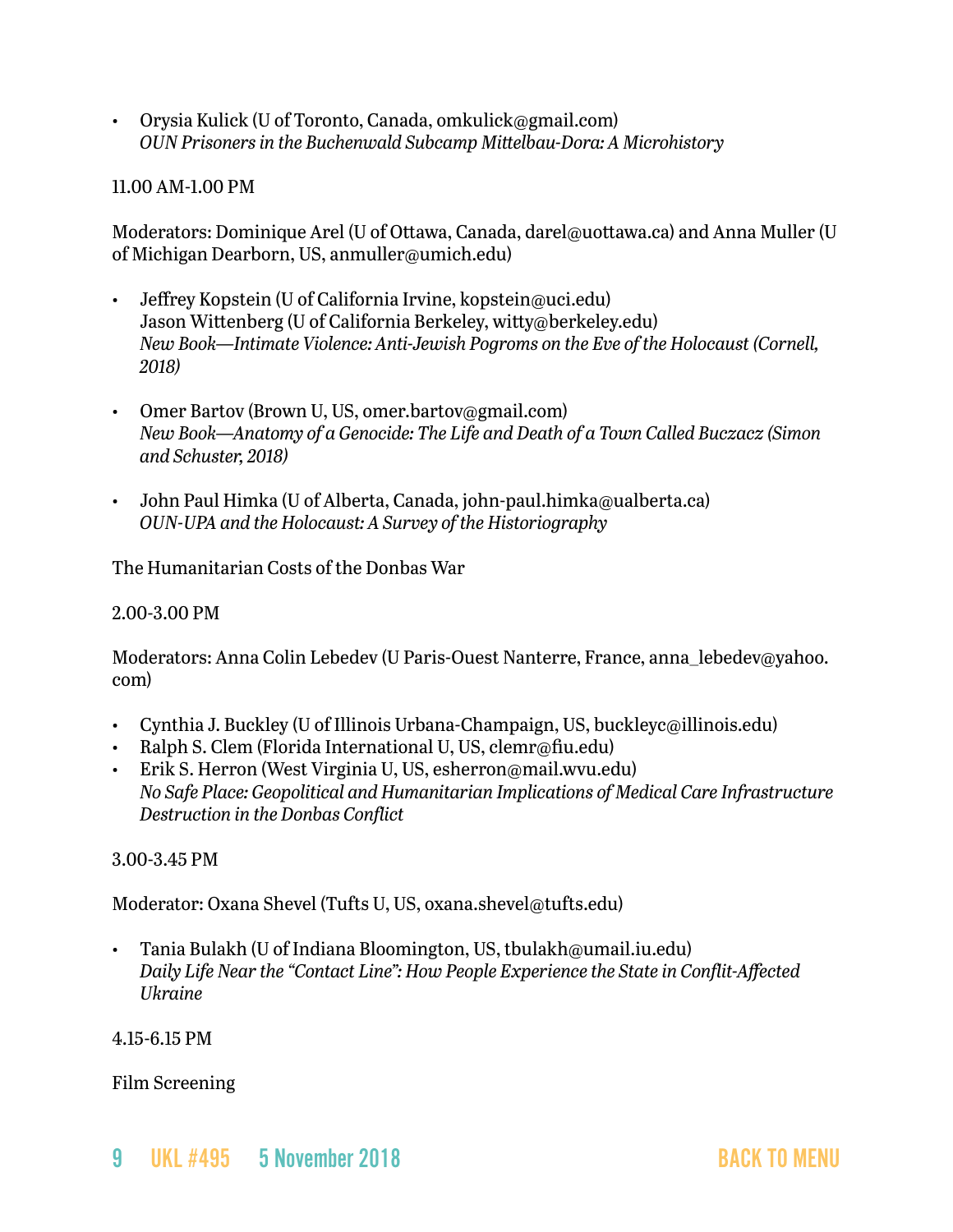*No Obvious Signs* (Ukraine 2018), directed by Alina Gorlova

*The story of a female soldier who returns from the Donbas war. Talking to psychologists, battling her PTSD and panic attacks, she tries hard to get back to normal life. The film shows her difficult path of recovery.*

Followed by a Q&A with the filmmaker Alina Gorlova (Tabor Productions, Ukraine, alinagorlova.e@gmail.com) Moderators: Anna Colin Lebedev (U Paris-Ouest Nanterre, France, anna\_lebedev@yahoo. com) and Natalia Stepaniuk (U of Ottawa, Canada, natalia.stepaniuk@gmail.com)

**Saturday 10 November**

War and Gender

9.00-10.30 AM

Moderator: Daria Mattingly (U of Cambridge, UK, dm628@cam.ac.uk) and Oxana Shevel (Tufts U, US, oxana.shevel@tufts.edu)

- Anna Muller (U of Michigan Dearborn, US, anmuller@umich.edu) *Underground, Imprisonments, and the Polish-Ukrainian Relationships: The Life of Polish and Ukrainian Female Underground Members*
- Oksana Kis (Institute of Ethnology, Lviv, Ukraine, oksanakis55@gmail.com) *Faith as a Shield: Ukrainian Women's Religious Practices as Resistance to Total Dehumanization in the Gulag*

Religion after the War

11.00-11.45 AM

Moderator: Anna Muller (U of Michigan Dearborn, US, anmuller@umich.edu)

• Kathryn David (NYU, US, ked376@nyu.edu) *Soviet Governance in postwar Western Ukraine: Church and State*

Recasting Memories

11.45 AM-12.30 PM

Moderator: Ioulia Shukan (U Paris-Ouest Nanterre, France, ioulia.shukan@gmail.com)

• Anna Balázs (U of Manchester, UK, anna.balazs@postgrad.manchester.ac.uk) *The Decommunization of Everyday Life: The Case of Mariupol*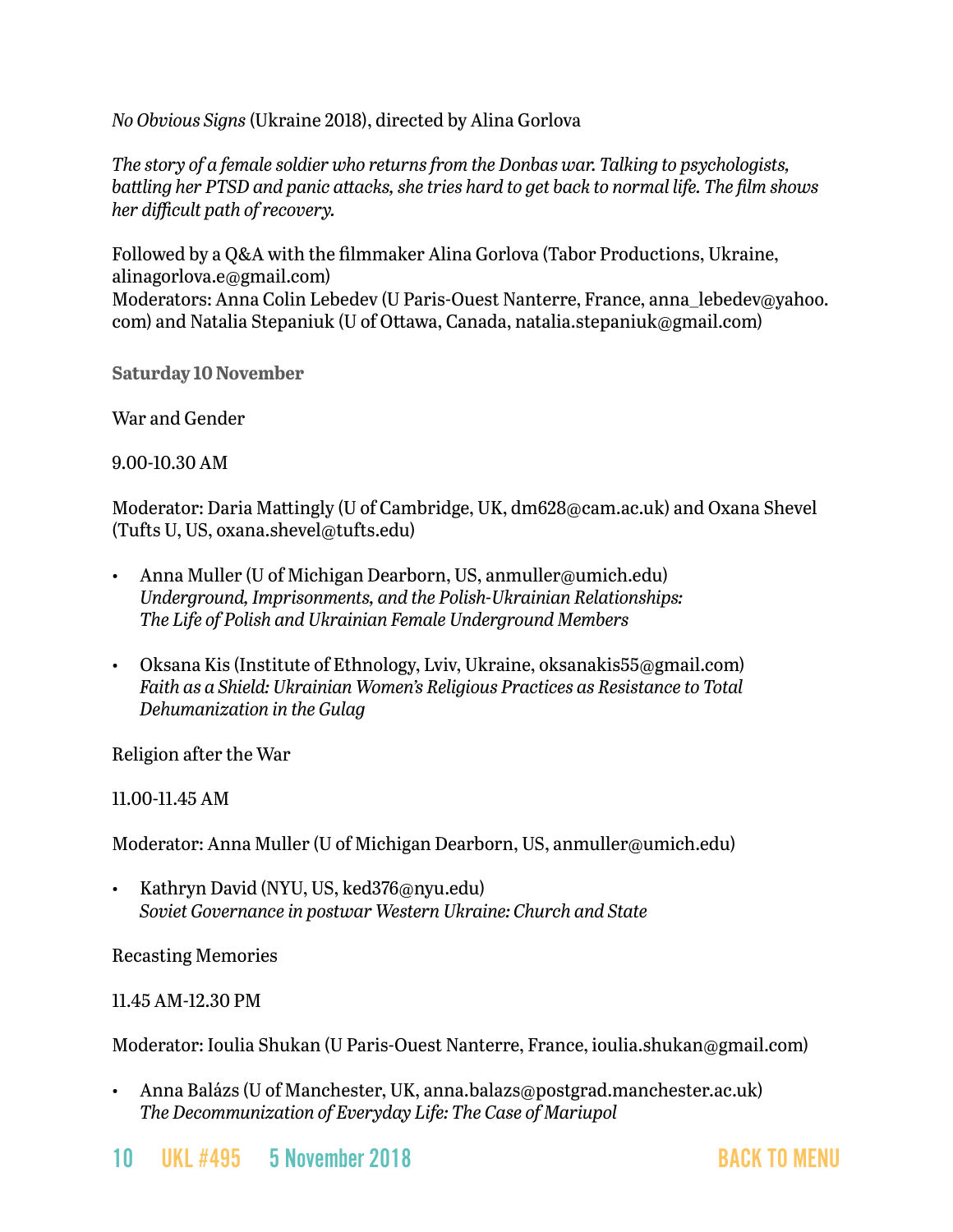### Political Behavior and Attitudes Since Maidan

### 1.30-3.00 PM

Moderator: Oxana Shevel (Tufts U, US, oxana.shevel@tufts.edu) and Ioulia Shukan (U Paris-Ouest Nanterre, France, ioulia.shukan@gmail.com)

Discussant: Oleh Havrylyshyn (Carleton U, Canada, olehhavrylyshyn@cunet.carleton.ca)

- Olga Onuch (U of Manchester, UK, olga.onuch@manchester.ac.uk) *The Impact of War on Voting Behavior: The Case of Ukraine*
- Oleksiy Haran (U Kyiv Mohyla Academy, Ukraine, haranov@gmail.com) *New Book—Constructing a Political Nation: Changes in the Attitudes of Ukrainians during the War in the Donbas (Stylos, 2017)*

The Donbas War in Visuals and Sounds

#### 3.00-3.45 PM

Moderator: Dominique Arel (U of Ottawa, Canada, darel@uottawa.ca)

• Antony Butts (Filmmaker/Programmer, UK, antonybutts@me.com) *The Many Lives of "Lenin": A Simulation Game of the War in Donbas*

*A video game, based on ethnographic evidence, exploring how information warfare impacted the minds of individuals on the ground in what became the Donbas war.*

#### 3.45-4.30 PM

Moderator: Anna Colin Lebedev (U Paris-Ouest Nanterre, France, anna lebedev@yahoo. com)

• Iryna Shuvalova (U of Cambridge, UK, is411@cam.ac.uk) *Songs of the Donbas War: Dismantling, Construction and Reconstruction of Identities through Text, Sound and Image*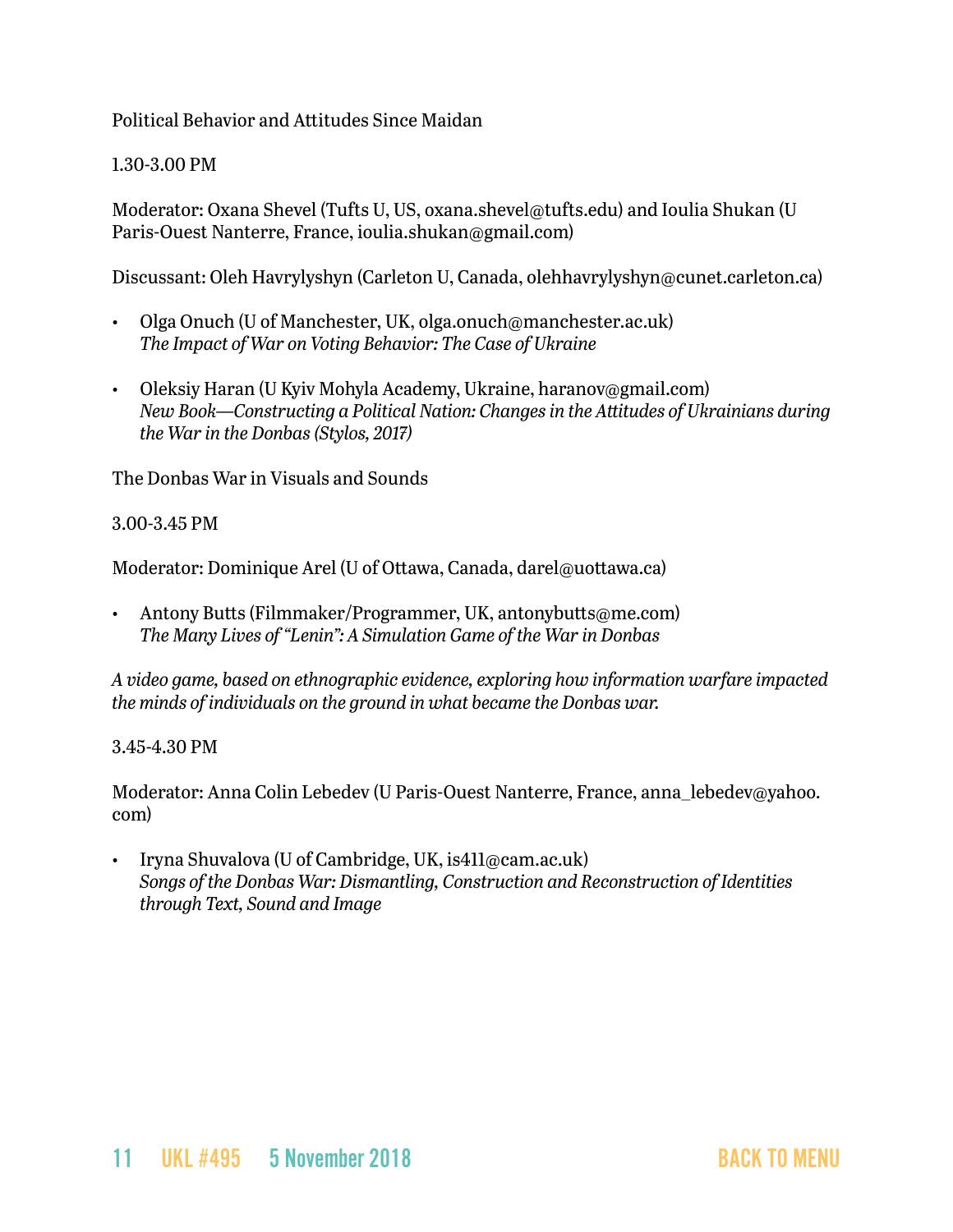# <span id="page-11-0"></span>#3 Kule Doctoral Scholarships on Ukraine Chair of Ukrainian Studies, University of Ottawa

- - - - - - - - - - - - - - - - - - - - - - - - - - - - - - - - - - - - - - - - - - - - - - - - - - - - - - - - - - - - - - - - - - - - - - - - - - - - - - - - - - Application Deadline: 1 February 2019 (International & Canadian Students) <https://www.chairukr.com/kule-doctoral-scholarships>

The Chair of Ukrainian Studies at the University of Ottawa, the only research unit outside of Ukraine predominantly devoted to the study of contemporary Ukraine, is announcing a new competition of the Drs. Peter and Doris Kule Doctoral Scholarships on Contemporary Ukraine. The Scholarships will consist of an annual award of \$25,000, with all tuition waived, for four years (with the possibility of adding a fifth year).

The Scholarships were made possible by a generous donation of \$500,000 by the Kule family, matched by the University of Ottawa. Drs. Peter and Doris Kule, from Edmonton, have endowed several chairs and research centres in Canada, and their exceptional contributions to education, predominantly in Ukrainian Studies, has recently been celebrated in the book Champions of Philanthrophy: Peter and Doris Kule and their Endowments.

Students with a primary interest in contemporary Ukraine applying to, or enrolled in, a doctoral program at the University of Ottawa in political science, sociology and anthropology, or in fields related with the research interests of the Chair of Ukrainian Studies, can apply for a Scholarship. The competition is open to international and Canadian students.

The application for the Kule Scholarship must include a 1000 word research proposal, two letters of recommendation (sent separately by the referees), and a CV and be mailed to Dominique Arel, School of Political Studies, Faculty of Social Sciences Building, Room, 7067, University of Ottawa, 120 University St., Ottawa ON K1N 6N5, Canada.

Applications will be considered only after the applicant has completed an application to the relevant doctoral program at the University of Ottawa. Consideration of applications will begin on 1 February 2019 and will continue until the award is announced.

The University of Ottawa is a bilingual university and applicants must have a certain oral and reading command of French. Specific requirements vary across departments.

Students interested in applying for the Scholarships beginning in the academic year 2019- 2020 are invited to contact Dominique Arel [\(darel@uottawa.ca\)](mailto:darel@uottawa.ca), Chairholder, Chair of Ukrainian Studies, and visit our web site [www.chairukr.com](http://www.chairukr.com).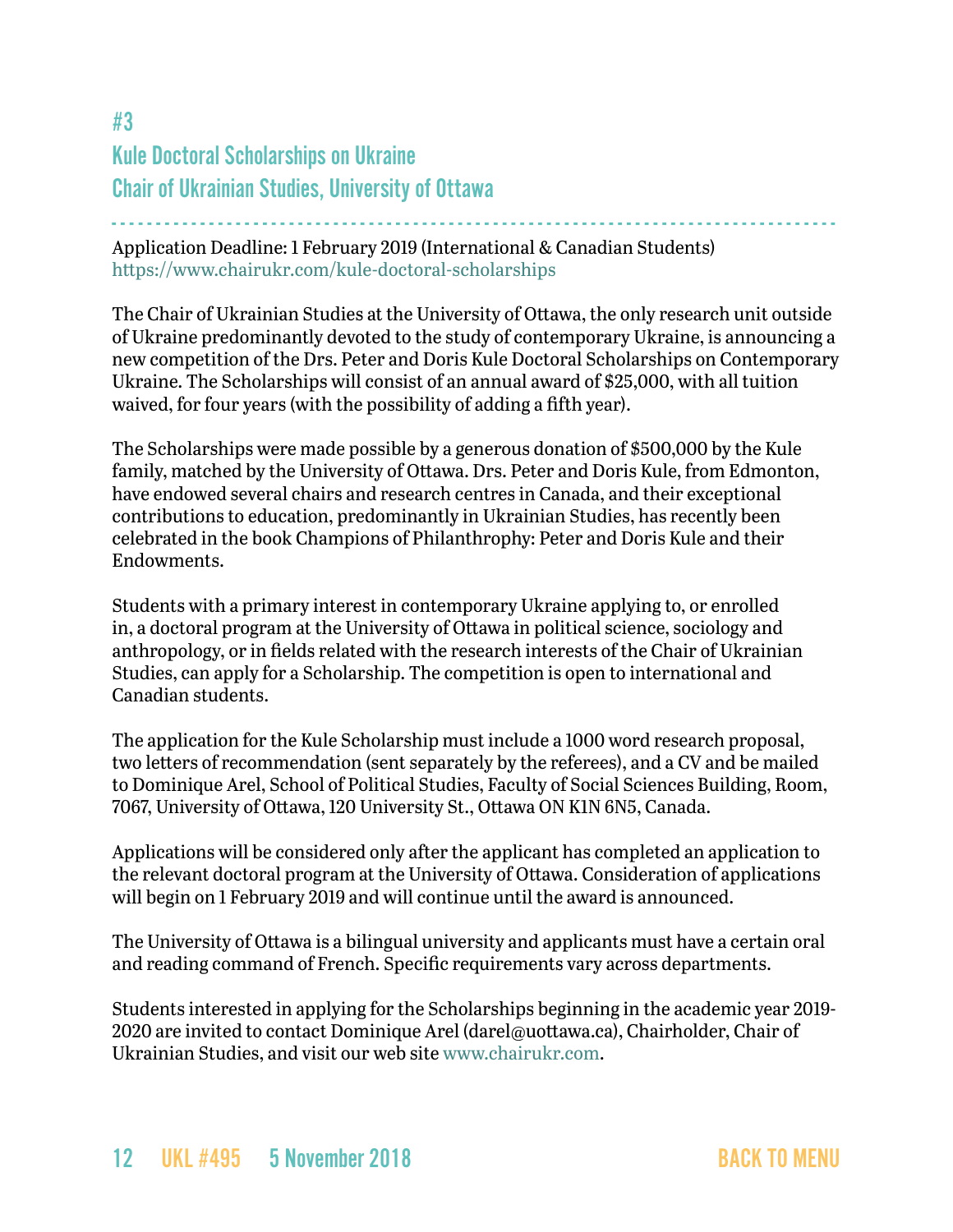## <span id="page-12-0"></span>#4 Ukrainian Activist Doused With Acid Dies

Christopher Miller RFE/RL, 4 November 2018 <https://bit.ly/2D39WnJ>

KYIV -- Kateryna Handzyuk, a Ukrainian civic activist and adviser to the mayor of the Black Sea port city of Kherson, has died from wounds she suffered from an acid attack three months ago.

- - - - - - - - - - - - - - - - - - - - - - - - - - - - - - - - - - - - - - - - - - - - - - - - - - - - - - - - - - - - - - - - - - - - - - - - - - - - - - - - - -

The 33-year-old Handzyuk died on November 4 in a Kyiv hospital where she was being treated for burns from the attack, colleagues and officials said.

Local media suggested that Handzyuk's death was caused by a blood clot.

The activist, who was known for her scathing criticism of police corruption, was doused with sulfuric acid outside of her Kherson home on July 31 by an unknown attacker.

Her death comes amid a wave of attacks against Ukraine's civic activists, with rights campaigners claiming law-enforcement agencies have failed to thoroughly investigate the cases and may even be complicit in some of the attacks.

Ukrainian President Petro Poroshenko, speaking during his trip in Turkey, expressed his condolences to Handzyuk's family and called on law-enforcement agencies to do everything in their power to bring her killer to justice.

Five suspects have been detained for their alleged involvement in the attack, but there was no information about its mastermind.

"Attacks against civil society activists are unacceptable. The perpetrators of this vicious crime must be brought to justice," EU enlargement commissioner Johannes Hahn tweeted.

Handzyuk suffered severe burns to nearly 40 percent of her body and lost sight in one of her eyes after the acid attack, according to doctors who treated her at a burn center in the Ukrainian capital, Kyiv.

Doctors performed 11 surgical operations to try to save her life. From her hospital bed, Handzyuk vowed to track down her attackers.

Police initially listed the case as hooliganism but changed it to attempted murder committed with extreme cruelty after public outcry.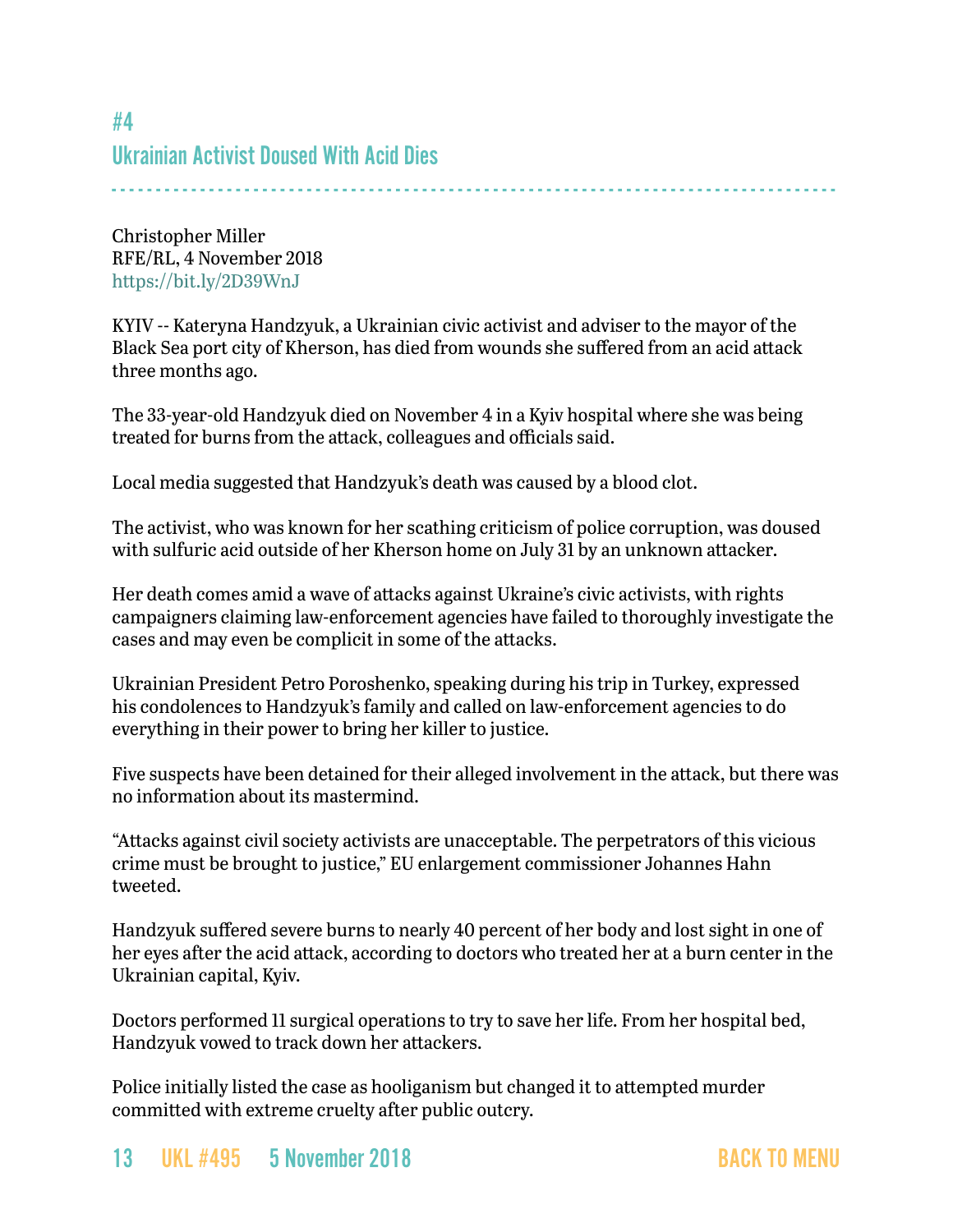Ukrainian lawmaker Olena Sotnyk on November 4 renewed her previous call for a special investigative committee to be formed in parliament to probe her case.

Local and international civil society groups have recorded at least 55 unsolved attacks against activists, including on Handzyuk, since 2017.

In recent months, protesters demanding a proper police response have gathered outside government buildings across the country in a campaign dubbed "silence kills."

Yuriy Lutsenko, Ukraine's prosecutor general and a presidential appointee, caused uproar after one of the protests in September, when he said activists were themselves partly to blame because they "stir up"an "atmosphere of total hatred toward the authorities."

Handzyuk was stinging in her criticism of police corruption.

In September 2017, she accused Artem Antoshchuk, a department head in the Kherson Regional Police, of demanding a 3 percent cut from all contracts and tenders in the region.

The accusation led to a fierce court battle, which she won.

Police have arrested five former fighters of the Ukrainian Volunteer Army, a splinter faction of the ultranationalist Right Sector militia, suspected of involvement in the attack.

Four of the men have claimed the fifth, Serhiy Torbin, a former officer of Kherson police, was the main suspect.

Torbin is in the custody of the Security Service of Ukraine at a pretrial detention center in Kyiv, his defense lawyer Yuriy Khazov Error! Hyperlink reference not valid.

Stills from a CCTV camera published by local media appear to show the alleged attacker running away from the scene of the crime.

Six weeks before her death, Handzyuk recorded a video message for Hromadske TV from her hospital bed. Wrapped in bandages, she said she was certain the attack was meant to kill her.

"Why do I consider it to be assassination attempt? Because the acid was poured on my head," she said. "If someone wanted to warn or silence me, they could have targeted my arms, legs, or face -- anywhere. But they poured a liter of acid on my head."

Before she signed off, she added: "Yes, I know that I look bad now. But I'm sure that I look much better than law and justice in Ukraine," she said. "Because they aren't treated by anyone."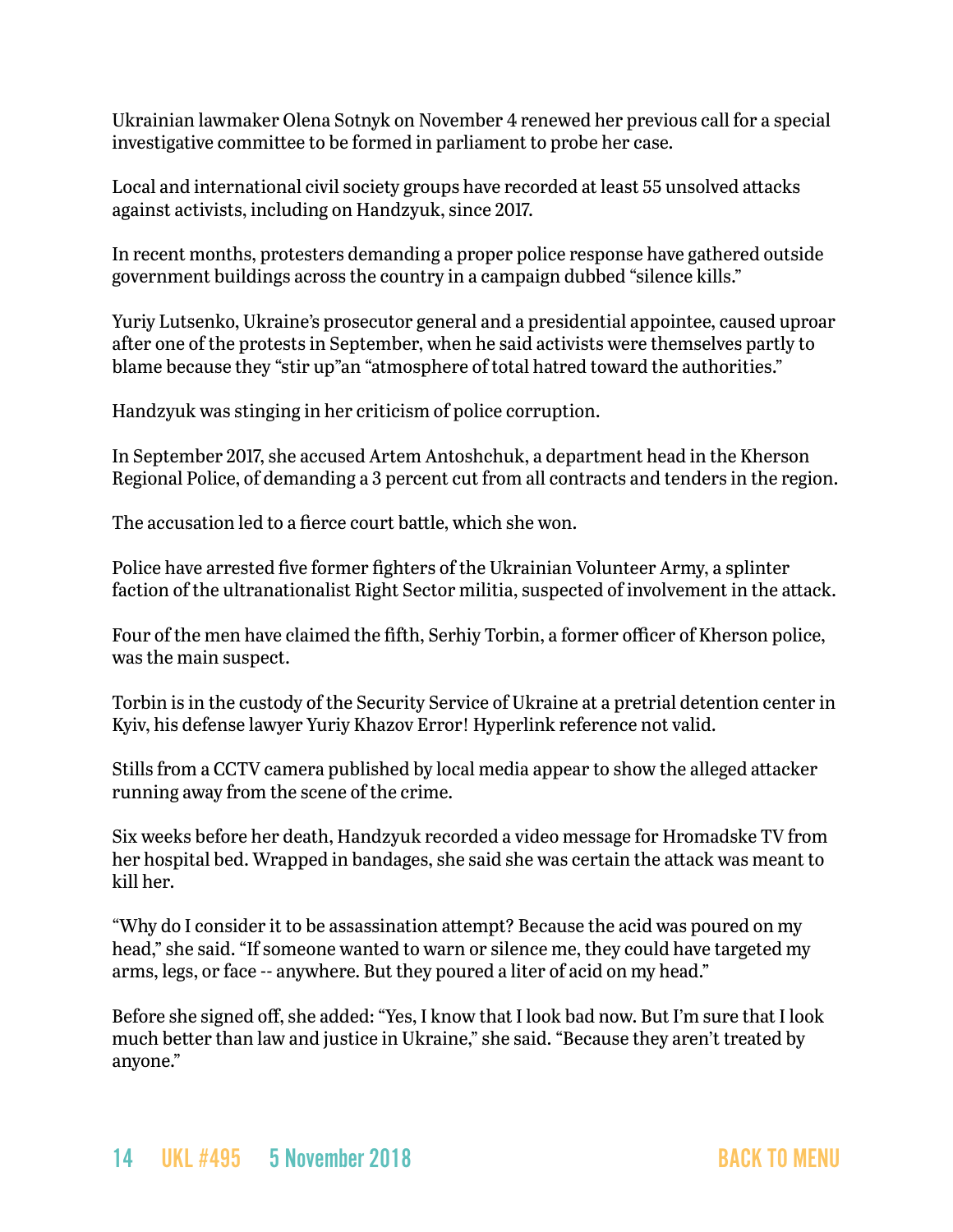## #5 Making Sense of Russia's New Draconian Sanctions on Ukraine

- - - - - - - - - - - - - - - - - - - - - - - - - - - - - - - - - - - - - - - - - - - - - - - - - - - - - - - - - - - - - - - - - - - - - - - - - - - - - - - - - by Anders Aslund Atlantic Council, 01 November 2018 <https://bit.ly/2P5DHLT>

On November 1, the Russian government imposed severe economic sanctions on 322 Ukrainian individuals and 68 Ukrainian companies. These are the most extensive sanctions imposed by any country in the tit-for-tat confrontation between Russia and Western countries over Ukraine.

Curiously, these sanctions are explicitly only economic, declaring that any assets on the territory of the Russian Federation belonging to these individuals and enterprises will be frozen, though one would presume that none of these people will be allowed to enter Russia and no trade with the sanctioned companies will be possible.

The sanctions focus mainly on two groups, politicians and businessmen. The list of sanctioned individuals reads like a who's who list of Ukraine's elite. The biggest group is politicians. Pro-European party leaders have been sanctioned: Yulia Tymoshenko, Oleh Lyashko, Oksana Syroyid, and Arseniy Yatsenyuk as well as Speaker Andriy Parubiy. Scores of parliamentarians have been included, such as leading liberals Mustafa Nayyem, Serhiy Leshchenko, and Svitlana Zalishchuk. Prominent members from the Poroshenko Bloc are Ihor Hryniov, Oleksandr Granovskiy, Irina Gerashchenko, and Nina Yuzhanina. The most striking omission is Poroshenko's closest man, his deputy faction leader Ihor Kononenko. Only the Opposition Bloc goes almost unscathed.

The top of the presidential administration is included, the head Ihor Rainin, and his deputies Konstantin Yeliseev, Rostislav Pavlenko, and Aleksei Filatov. Many ministers have been sanctioned, notably Deputy Prime Minister Ivanna Klympush-Tsinzadze, Minister of Interior Arsen Avakov, Minister of Defense Stepan Poltorak, Acting Minister of Health Ulana Suprun, Minister of Education Lila Hrynevych, and Minister of Infrastructure Volodymyr Omelyan. The leading law enforcers are also being hit, Prosecutor General Yuriy Lutsenko, SBU Chair Vasyl Hrytsak and his first deputy Pavel Demchina, as well as National Security Advisor Oleksandr Turchynov and his first deputy Oleg Gladkovskiy. Needless to say, the two top Crimean leaders, Mustafa Dzhemilev and Refat Chubarov, are also on the list.

Moscow only left President Petro Poroshenko, Prime Minister Volodymyr Groisman with several deputies, and Foreign Minister Pavlo Klimkin off and available for talks. However, Poroshenko's oldest son Oleksiy is sanctioned.

More surprising is how many prominent businessmen have been sanctioned. The list reads like the Forbes list of the richest Ukrainians. It is topped by Victor Pinchuk.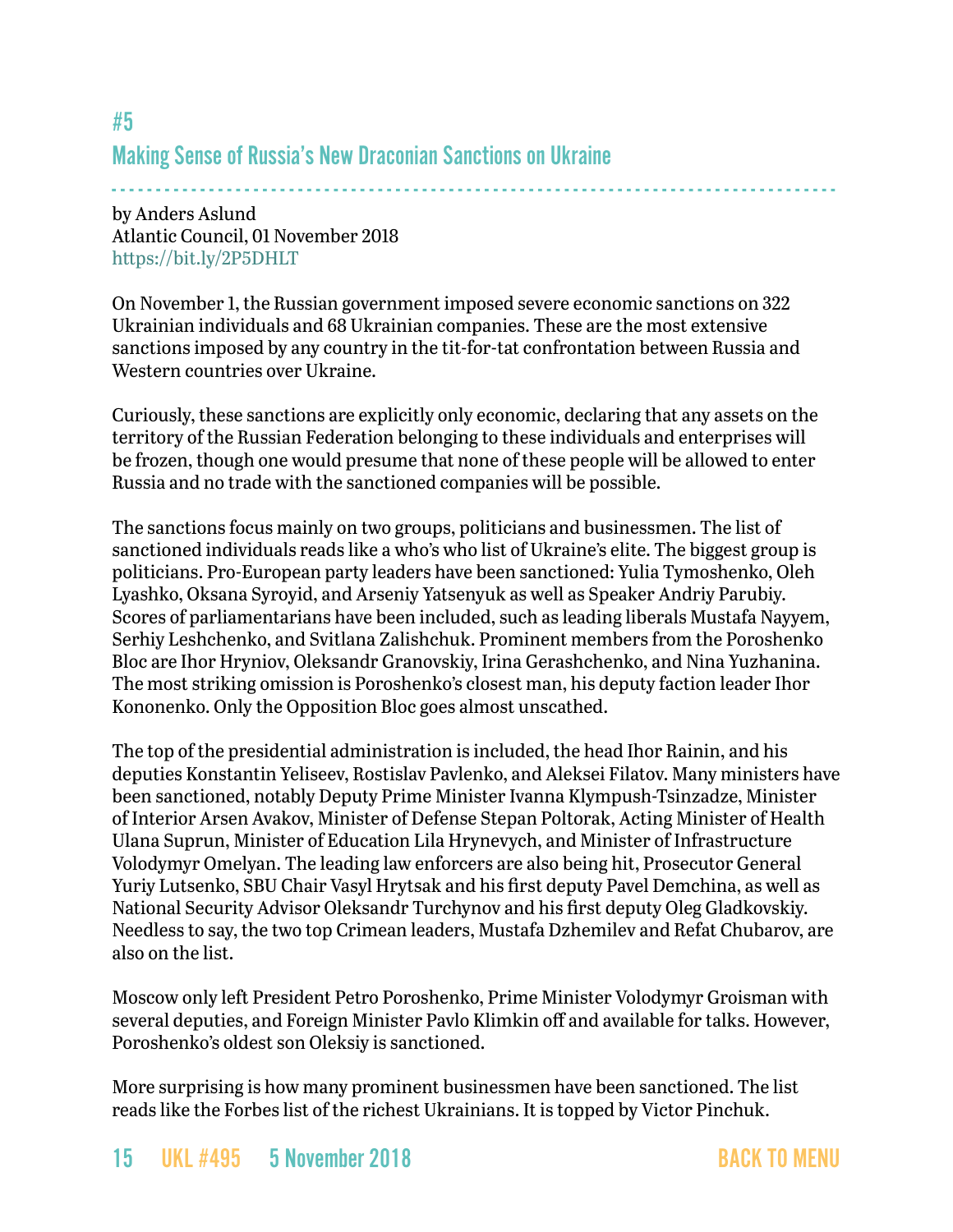From Privat Group, Hennadiy Bogoliubov is included but oddly not his partner Ihor Kolomoiskiy. Ferrexpo's owner Konstantin Zhevago and Burisma's owner Mykola Zlochevskiy, and the foremost agricultural businessmen Yuriy Kosyuk (MHP), Oleksiy Vadaturskiy (Nibulon), and Andriy Verevskiy (Kernel) as well as leading retailers Oleksandr and Galina Gerega (Epitsentr) and Volodymyr Kostelman (Fozzy) are included. Some wealthy and completely apolitical businessmen are as well, such as Vitaly Antonov (Galnaftogaz), Oleksandr Yaroslavskiy, and Mykola Yankovskiy. The most surprising inclusions are Pavel Fuks, a Russian businessman who lives in Moscow, Dmytro Firtash's partner Ivan Fursin, and Konstantin Grigorishchin, who was a Russian citizen until recently. Naftogaz's CEO Andriy Kobolev is also there. Does that mean that Gazprom does not want to talk to Naftogaz anymore?

The list of sanctioned companies largely coincides with its owners. It contains numerous mines and metallurgical companies, many food and agricultural companies, three big fertilizer companies, and Ukraine's biggest retailers. Not included are Rinat Akhmetov and Vadym Novynskiy and the many companies that belong to them. Nor is Roshen or any other company that belongs to Poroshenko. Only three minor state companies and a few financial firms have been selected.

These sanctions will have significant economic impact, though after trade between Russia and Ukraine plummeted by 80 percent from 2012 to 2016 because of tough prior sanctions, Russia's share of Ukraine's total foreign trade has fallen to some 12 percent. Another third of Ukraine's remaining export to Russia will likely disappear, primarily food and agricultural goods, but also some metallurgical products. Since bilateral trade has shrunk so much, Ukraine is becoming increasingly immune to Russian sanctions.

The political implications are likely to become much more severe. Although the Russian government presents these sanctions as countermeasures to US and Ukrainian sanctions, they are very far-reaching and only justified with "unfriendly actions." These latest sanctions will make it difficult for any Ukrainians to advocate for a friendlier policy to Russia. Given that only five months remain until the Ukrainian presidential election, they will make it impossible for pro-Russian candidates in Ukraine to make themselves felt in the race. Another question is whether the United States and Europe will respond with more sanctions on Russia because of this draconian action.

## #6

## Counting the Dead in Europe's Forgotten War

- - - - - - - - - - - - - - - - - - - - - - - - - - - - - - - - - - - - - - - - - - - - - - - - - - - - - - - - - - - - - - - - - - - - - - - - - - - - - - - - - by Amy Mackinnon Foreign Policy, 25 October 2018 <https://bit.ly/2OOM8Lb>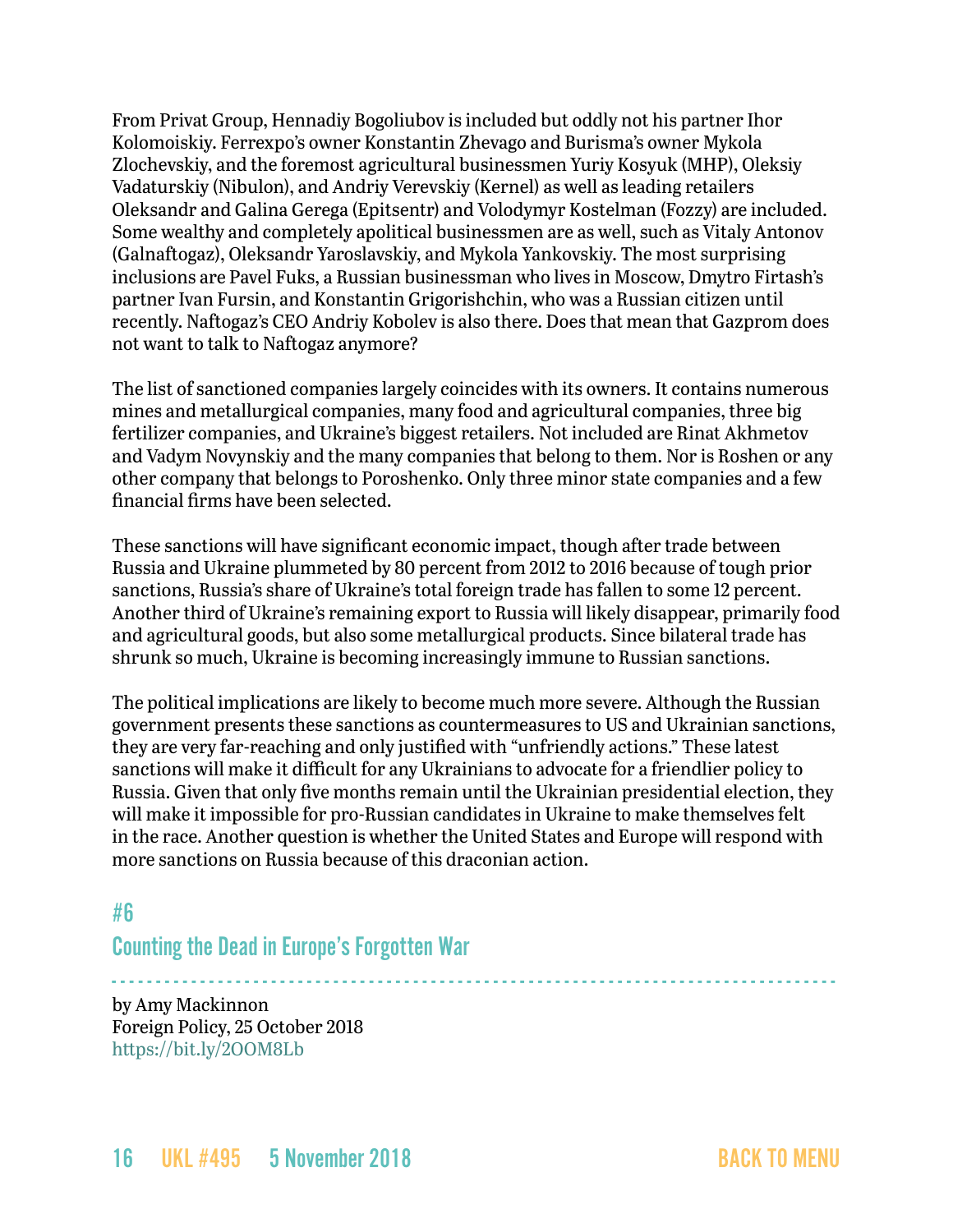Since the conflict began between Ukraine and Russian-backed rebels more than four years ago, Alexander Hug has had a front seat to Europe's forgotten war. In a conflict steeped in fake news and propaganda, Hug has helped lead the only independent international monitoring mission of the war as the principal deputy chief monitor of the Special Monitoring Mission in Ukraine for the Organization for Security and Cooperation in Europe (OSCE). The civilian monitoring mission has some 700 observers on the ground in Ukraine. Each week, the observers document thousands of violations of the Minsk cease-fire agreements that were brokered in a bid to end the war.

During a recent trip to New York City, Hug sat down with Foreign Policy. He described the challenges of his job in Ukraine and the frustrations of witnessing a conflict that could be resolved quickly if only the two sides were willing.

Alexander Hug: It's more of an emotional difficulty. There is an expectation on us on the ground, especially from the noninvolved civilian Ukrainians on both sides of the contact line [front line]. There is no other international organization there. They see our monitors coming into town with their notebooks or cameras or glasses to take note of the explosion, note the damage, count the dead, take record of the misery they see, and then they leave and it all continues.

And, of course, they want to know who is guilty. This is a normal human question. The absence of accountability is a major problem. In other conflicts, you have a military commission or joint military commission where everyone involved is trying to then investigate and inquire into a violation of the peace accord. That doesn't exist here. This year alone, we have triangulated evidence of probably 190 civilian casualties and over 200,000 cease-fire violations.

FP: What's the OSCE's official stance on Russia's involvement in Eastern Ukraine?

AH: If the question is what we have seen on the ground … we have seen convoys leaving and entering Ukraine on dirt roads in the middle of the night, in areas where there is no official crossing. In one border area, we've also made this public, including some footage we have put out. We have seen specific types of weapons that we have described in detail, including electronic warfare equipment. We have spoken to prisoners taken by the Ukrainian forces who claim to be members of the Russian armed forces fighting on rotation in Ukraine. We have seen men with the insignia of the Russian Federation, but you can buy this jacket anywhere. We have also seen the insignia of Germany, Spain, and others—but also of the Russians.

FP: Are mines being laid by both sides?

AH: Yes, even new ones. It's not just that this is old stuff that we're seeing here. You see it in our reports. We even describe very clearly that they're new and not seen before, so it's clearly trackable where these new developments are.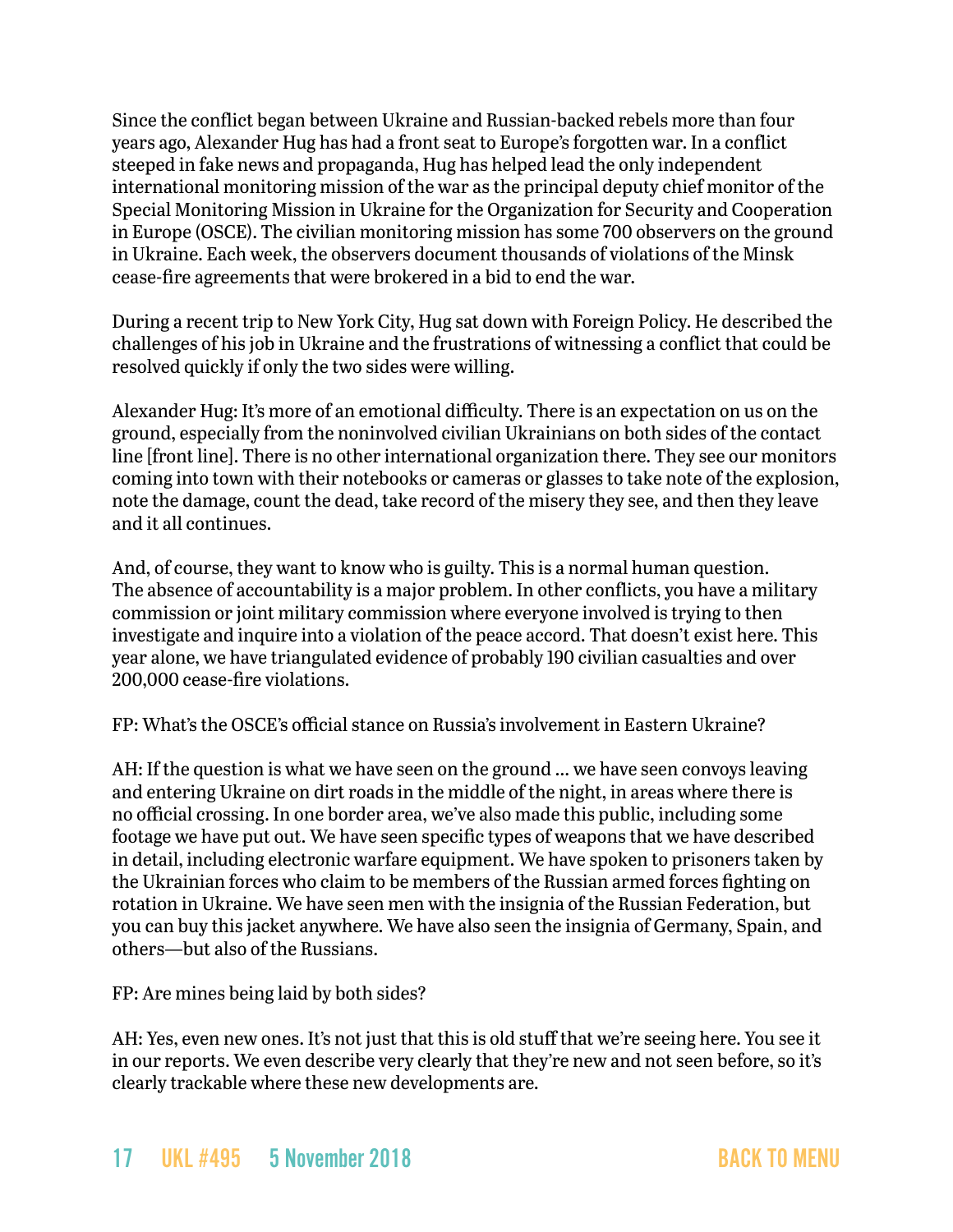FP: How easy will they be to remove? Are people on both sides keeping good records of where these mines are? Or are we going to have a situation years down the line when, even after the conflict has finished, there is still going to be live mine fields?

AH: Laying mines in the situational conflict is not like building a road, so they've likely been ad hoc. That's one thing that makes it very difficult to track despite the fact that they have obligations to keep maps. But the reality is if you have to do this under fire, very rapidly, it's likely there are cases where no records or very bad records were kept. And the weather. Even if there are maps, the melting water moves mines quite a bit.

FP: What has been your biggest frustration?

AH: A major frustration is that we know, I know, and our readers know that this conflict can end, the military technical part of it can end within one hour when decision-makers both take that political decision. And we have demonstrated it. In the Minsk agreements, the parties agreed to a cease-fire on the first day of the school year, which in this part of the world is Sept. 1. What happened just overnight was cease-fire violations dropped to just a few dozen. And it was low for quite a few days only to go back up again and now we're in the thousands. But this shows clearly that when they take a decision—

FP: That they can when they want to.

AH: It's no problem. And it's not just a small area—it's a 500-kilometer-long front line. That shows that there is absolute 100 percent control on both sides of this contact line, of every little position. And that it doesn't stop irreversibly is very frustrating. Because we know it's possible.

I have seen other conflicts where you have an undercurrent group dynamic, ethnic, religious. You don't have this here. You don't need to think about reconciliation from village to village. It's pure political decisions that are required. Up to 40,000 Ukrainians cross this contact line every day. You have to go far and wide to see another conflict where you have civilians crossing what is in essence the front line so frequently.

FP: So you think it's very solvable in terms of the animosities between people?

AH: Well, four and a half years of violence will require compromises. It will require that justice has been done for those who have lost their loved ones and had their property destroyed and taken. But I don't think it's yet at the stage where you have one group against the other group. That may well change if this goes far too long.

Look at a kid who lives in Donetsk or Avdiivka across the line. If the kid was, say, 5 or so in 2014, the kid is now 10. He will not recall anything else but conflict of his short life.

And his head is full of propaganda. He doesn't know what the situation was before the conflict here. Add another five years of the same, if this goes on longer, and that kid will be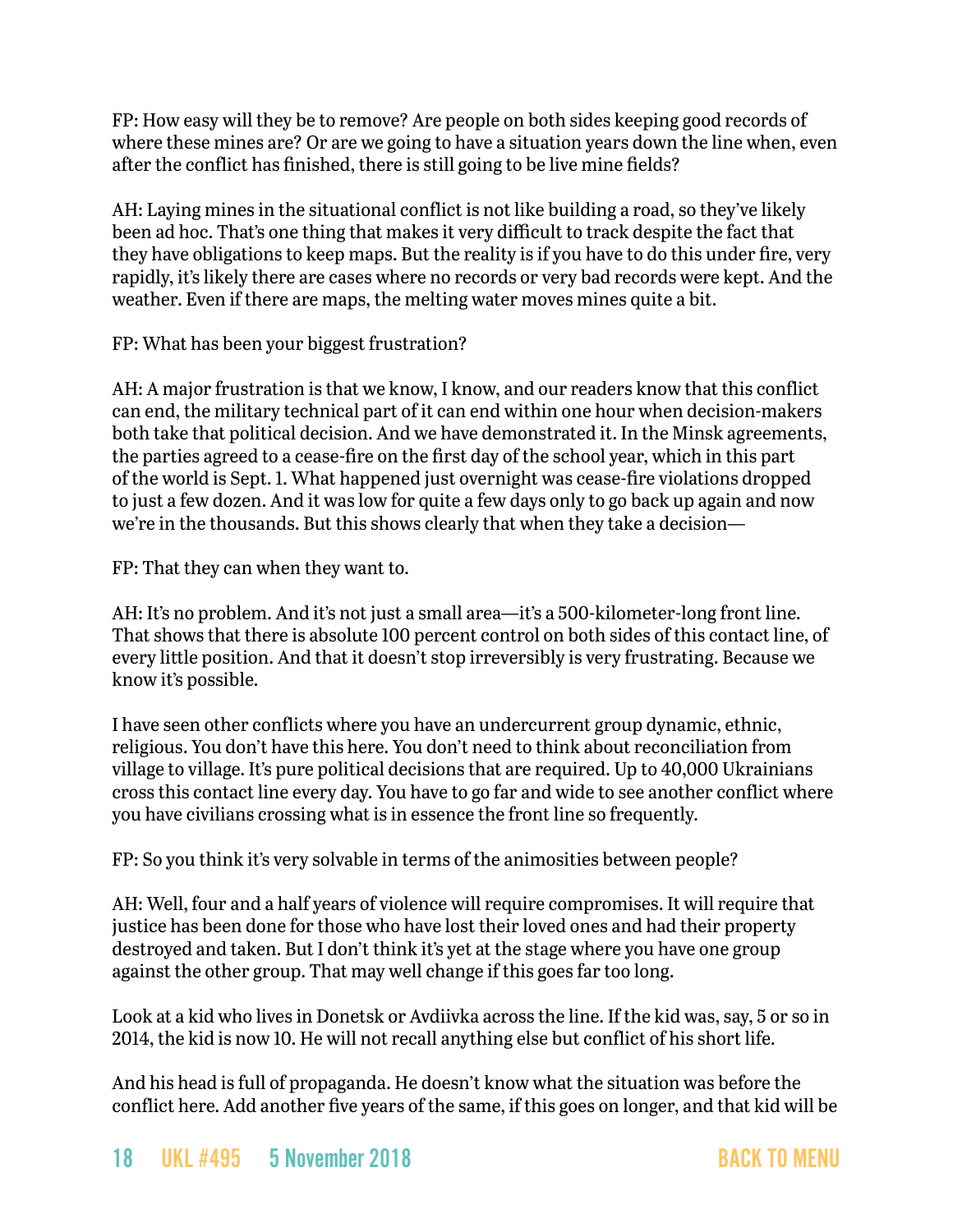15, and you will have a formed adult more or less who will have no recollection of what is was like before. And then you will have a generational problem. That should be prevented.

FP: What has been the lowest point for you?

AH: Every civilian who gets killed or injured. And in particular kids. It is very difficult to take because I know this is unnecessary and could stop. They're not the ones who take up arms and have developed hate against the other side. Civilians always tell me, on either side of the line, "This is not our conflict. We don't understand why it is continuing." And all they want is that it ends. That clearly shows me that it's not their war or their conflict.

## <span id="page-18-0"></span>#7

### The Lessons of the Donbas Election Campaigns

- - - - - - - - - - - - - - - - - - - - - - - - - - - - - - - - - - - - - - - - - - - - - - - - - - - - - - - - - - - - - - - - - - - - - - - - - - - - - - - - - by Kirill Krivosheev Carnegie Moscow Center, 29 October 2018 <https://bit.ly/2SefMB8>

Just two months ago, there were no plans to hold elections in the self-proclaimed Donetsk and Luhansk people's republics, even though the four-year terms of the Donbas officials were coming to an end. The republics had said they didn't have sufficient funding to hold elections, and that they feared a Ukrainian offensive. Then, the assassination of Donetsk leader Alexander Zakharchenko in late August forced everyone into an about-turn. It was decided that elections in the Donbas were necessary in order to fill a power vacuum and avoid destabilization, and they will take place on November 11.

The recently published lists of candidates confirmed that the election winners were selected far ahead of time in Moscow, but the campaigns and candidates—including those who didn't make the final list—say a lot about the ideological differences within the selfproclaimed republics and about the Kremlin's vision for their future.

Zakharchenko's assassination may have introduced some political uncertainty in Donetsk, but in Luhansk there was never any question about what the future holds. The list of challengers to incumbent Leonid Pasechnik reveals that there is only one real candidate, a valiant defender of the people, who will crush his competitors: chairmen of the railways and education trade unions.

Pasechnik seized power in November 2017 from his unpopular predecessor, Igor Plotnitsky. Pasechnik, a former minister of state security of the breakaway region and previously a department head of the Security Service of Ukraine (SBU), has done quite well in his new role: at least, there have been no serious incidents during the year that he has been in power.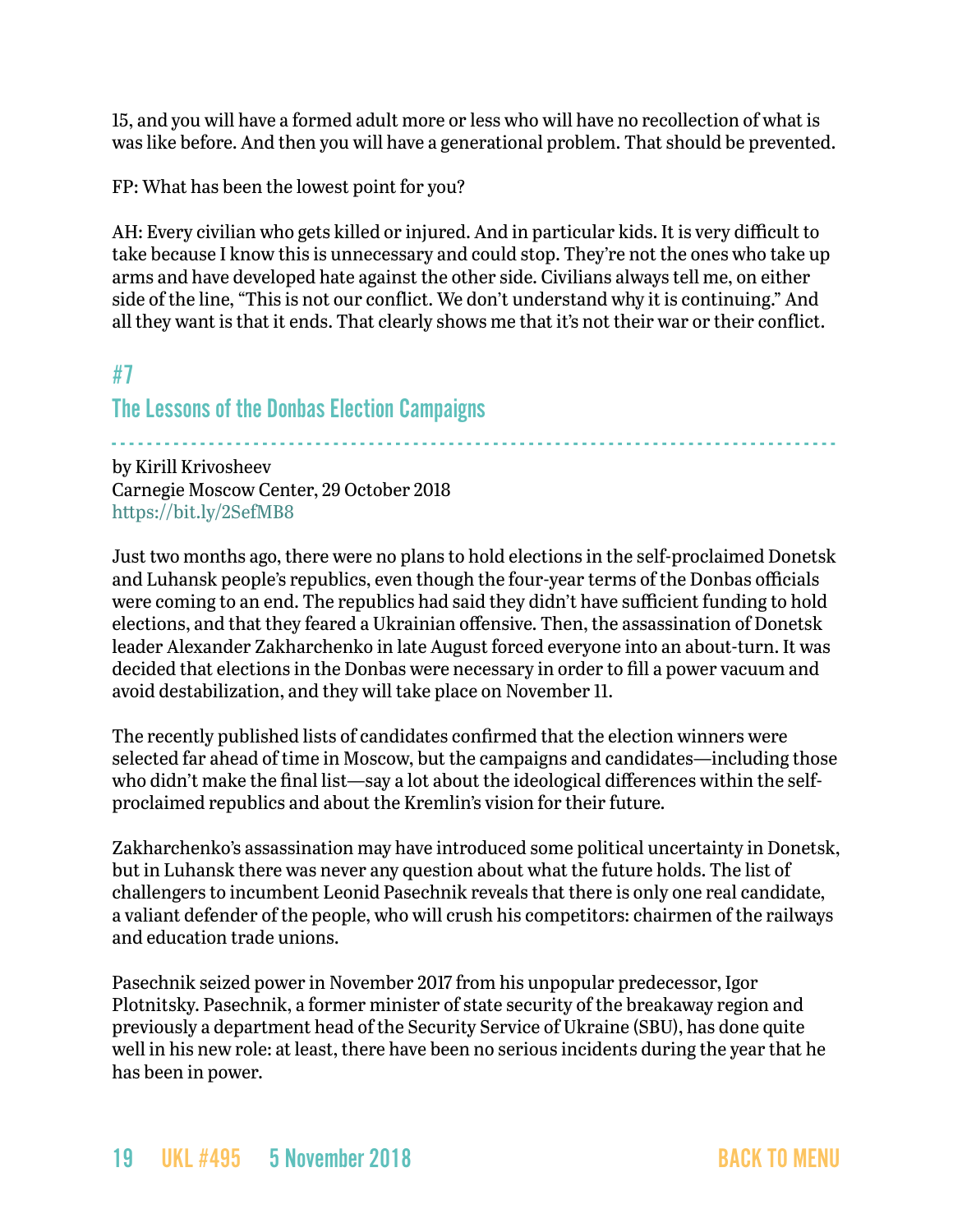The election campaign in the Donetsk People's Republic (DPR) has been much more turbulent. Both the low popularity of the main candidate (Denis Pushilin, the former speaker of the region's parliament) and the Kremlin's attempts to restore his reputation during the brief remaining period have made things more interesting.

Replacing Zakharchenko wasn't easy, as he was the epitome of Donbas separatism. Not a poor man, Zakharchenko could have fled to Rostov or Kyiv at the beginning of the conflict, the way dozens of his peers did. Instead, he stayed and became the commander of a military division, risking his life many times. He was a man of the people and spoke his mind, and many in the Donbas genuinely respected him for his principles.

Pushilin, on the other hand, is the butt of many jokes and the scapegoat for many failures. How else could the workers of the Donbas see the former functionary of an infamous financial pyramid that conned millions of Soviet people, who claims that this experience taught him how to be an "effective manager"?

The people of the Donbas associate Pushilin, not Zakharchenko, with the Minsk agreements on ending fighting in the region, which contradict the romantic ideas of the Russian Spring of 2014. They also look down on him for always wearing a suit and tie in public, never donning a military uniform, even though he talks about the war frequently (as an excuse for various failures in running the republic).

Pushilin and his handlers in Moscow understand that an influential field commander would be too strong a challenger for a man in a suit, and did not let any strong military figures enter the running, though some tried.

Igor Strelkov, one of the field commanders from 2014 (whose return to the Donbas many still hope for) did not make the cut for a formal reason: he is a Russian citizen. Alexander Khodakovsky, the commander of the Vostok battalion—who, like Luhansk head Pasechnik, hails from the Ukrainian special forces—had said he would run, and if the elections were being held fairly, would have stood a real chance. But with some contrived reason cited, Khodakovsky wasn't allowed to cross the border from the Rostov region into the Donetsk republic on the day he needed to submit documents to register as a candidate.

Two other military men—Igor Khakimzyanov, the first commander of the Donetsk forces, and soldier Vyacheslav Dyakov—campaigned, but the local election commission refused to register them as candidates, claiming that they had not submitted their signature lists on time.

Pavel Gubarev, one of the first political leaders of the Russian Spring, also threw his hat in the ring. Like Pushilin, until 2014 Gubarev was a wealthy businessman, and from the very start of the conflict he has provided financial support for the separatist movement. Gubarev owns the Novorossiya television channel and radio station, as well as the DNR-Live online portal, and has repeatedly questioned the use of the Minsk agreements.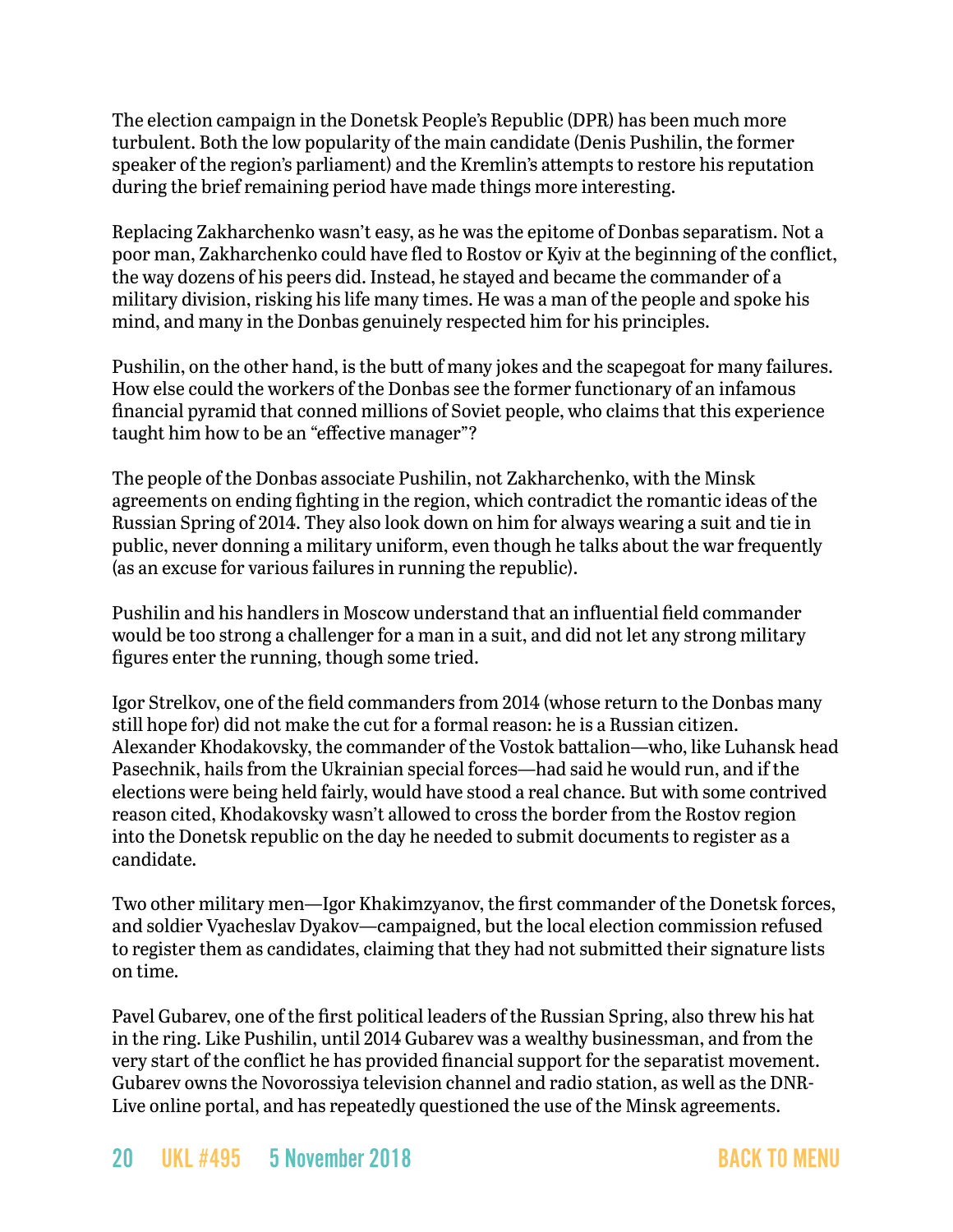Gubarev didn't make it onto the ballot, either: the election commission said he had not collected enough valid signatures.

There will therefore be only four relatively unknown candidates challenging Pushilin, none of whom is likely to get more than a few percent of the vote. These challengers are Roman Khromenkov (the former mayor of the cities of Yenakiieve and Horlivka as part of the DPR), Elena Shishkina (chairwoman of the Ukrainian People's Tribunal for the Government of Ukraine), Roman Yevstifeyev (head of the Museum of Afghan Veterans), and Vladimir Medvedev (deputy education minister of the DPR).

All of these candidates are so far removed from the "patriotic" opposition movement in the DPR that even Strelkov has called for "a boycott of this imbecilic spectacle," even though he had previously said that voters should go to the polls—and vote for anyone other than Pushilin.

Despite the fastidious weeding of the political playing field, Pushilin's PR team is trying to make the civilian candidate at least vaguely attractive to voters, including by positioning him as continuing the mission of Zakharchenko. He is also talking more about Russia, saying that "integration with Russia is the main and immutable vector that the Donbas chose back in 2014."

Pushilin's key PR achievement was his interview with a real Western newspaper, Poland's Rzeczpospolita. In Poland, many criticized the interview for a lack of tough questions, and Ukraine's ambassador to Poland wrote a letter of complaint to the paper's editor. Nevertheless, it had the effect of legitimizing Pushilin as a decisionmaker.

There are no objective opinion polls in the Donbas that could be used to assess the results of the PR efforts. However, even accounting for the highly conditional nature of online voting on social networks, Pushilin does not appear to be popular. In the latest surveys, Gubarev was firmly in the lead. In earlier surveys, Strelkov was ahead.

Journalist Sergei Belous shared different figures on his Telegram channel: citing a closed survey, he wrote that Pushilin is in the lead, though with only 32.1 percent, while 46.6 percent of respondents found the question difficult to answer.

Moscow is overtly changing its approach to its relationship with Donetsk. Russia's Federal Security Service investigators openly traveled to Donetsk to look into Zakharchenko's murder, and on October 10, Pushilin met just as openly in Moscow with Vladislav Surkov, the Kremlin's point man on Ukraine. Pushilin, who is more manageable and less impulsive than his predecessor, even invited Surkov to visit Donetsk before the end of the year. In other words, Moscow does not feel obliged to conceal the fact that it is pulling the strings in the election campaign in the Donbas.

The romantic spirit of 2014 that supporters of the unrecognized republics remember so fondly has completely dissipated. Today, the poster child of the Donbas isn't a tough guy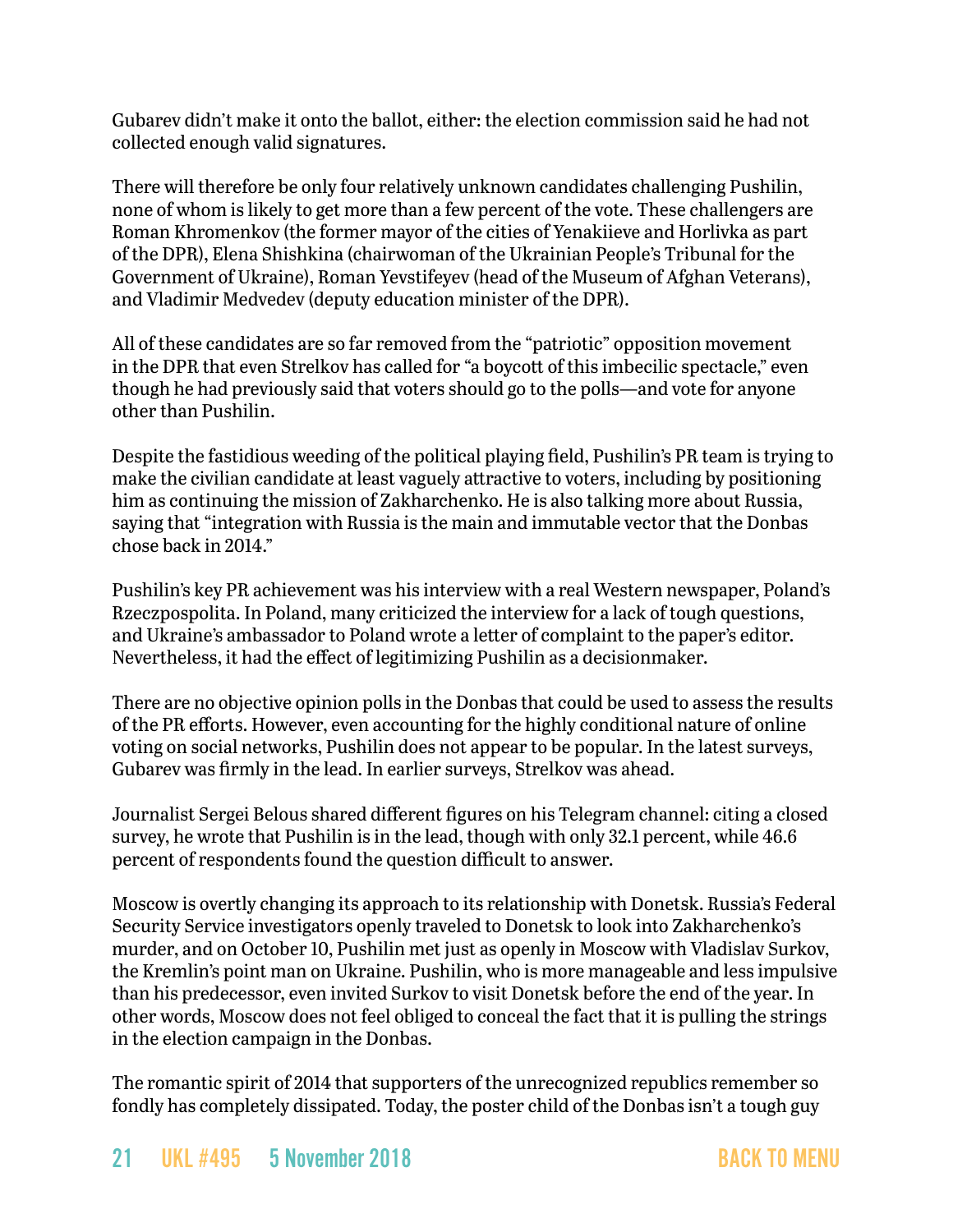in fatigues, but an "effective manager" in a suit and tie who is ready to take unpopular decisions as directed from above and relay the bad news to the people.

Before Pushilin's new mandate becomes completely clear, however, another unknown in the equation must be found: who will become president of Ukraine in March 2019?

## #8

Two "DNR Ministers" Surrender to Ukraine. Will the Rest Follow?

- - - - - - - - - - - - - - - - - - - - - - - - - - - - - - - - - - - - - - - - - - - - - - - - - - - - - - - - - - - - - - - - - - - - - - - - - - - - - - - - - by Yuri Zoria Euromaidan Press, 16 October 2018 <https://bit.ly/2Oi7n33>

In August and September the Security Service of Ukraine reported that two former ministers of the "Donetsk People's Republic," one of two Russian-run statelets in the east of Ukraine, surrendered to Ukrainian law enforcers. The agency didn't disclose their names, but it was possible to identify them as Yuri Lekstutes and Aliya Kamara, who were members to the "DNR minister soviet" back in 2014, but were arrested in December of the same year and spent some time behind bars in occupied Donetsk under accusations of embezzlement and authority abuse. They are first high-profile "officials" from the Moscow-run statelets in the east of Ukraine who chose to surrender to Ukraine instead of fleeing to Russia. Can such cases become a tendency and under what circumstances?

The second "DNR ex-minister" surrenders to Ukraine

On 25 September, the Security Service of Ukraine (SBU) reported that SBU Counter Intelligence Department managed to transfer a former "DNR minister of agrarian policy and food" from ORDO, as the occupied parts of Donetsk Oblast are referred to.

"Law enforcers found that the man joined the ranks of the illegal armed formations in September 2014. First, as a member of the so-called "Industrial Stronghold of the Donbas," he supplied fertilizers, fuel, and lubricants and other goods to the separatistheld territories of Donetsk region… Then, headed by the suggestion of [then DNR head] Zakharchenko 'Ministry of Agro-Industrial Policy and Food' offender recruited the staff and provided the functioning of the fake agency under the supervision of Russia's special services. Furthermore, he also 'authorized' the arrival of the so-called 'Russian humanitarian convoy' cargo to the occupied Donbas territories," the SBU report reads.

The Agency didn't name the defector, but mentioned that he had conflicted with Zaharchenko "because of plunderage redistribution," "he was accused of authority abuse, stealing state funds in a particularly large size, and was imprisoned by his own accomplices for a while." These facts give grounds for identifying him as Aliya Kamara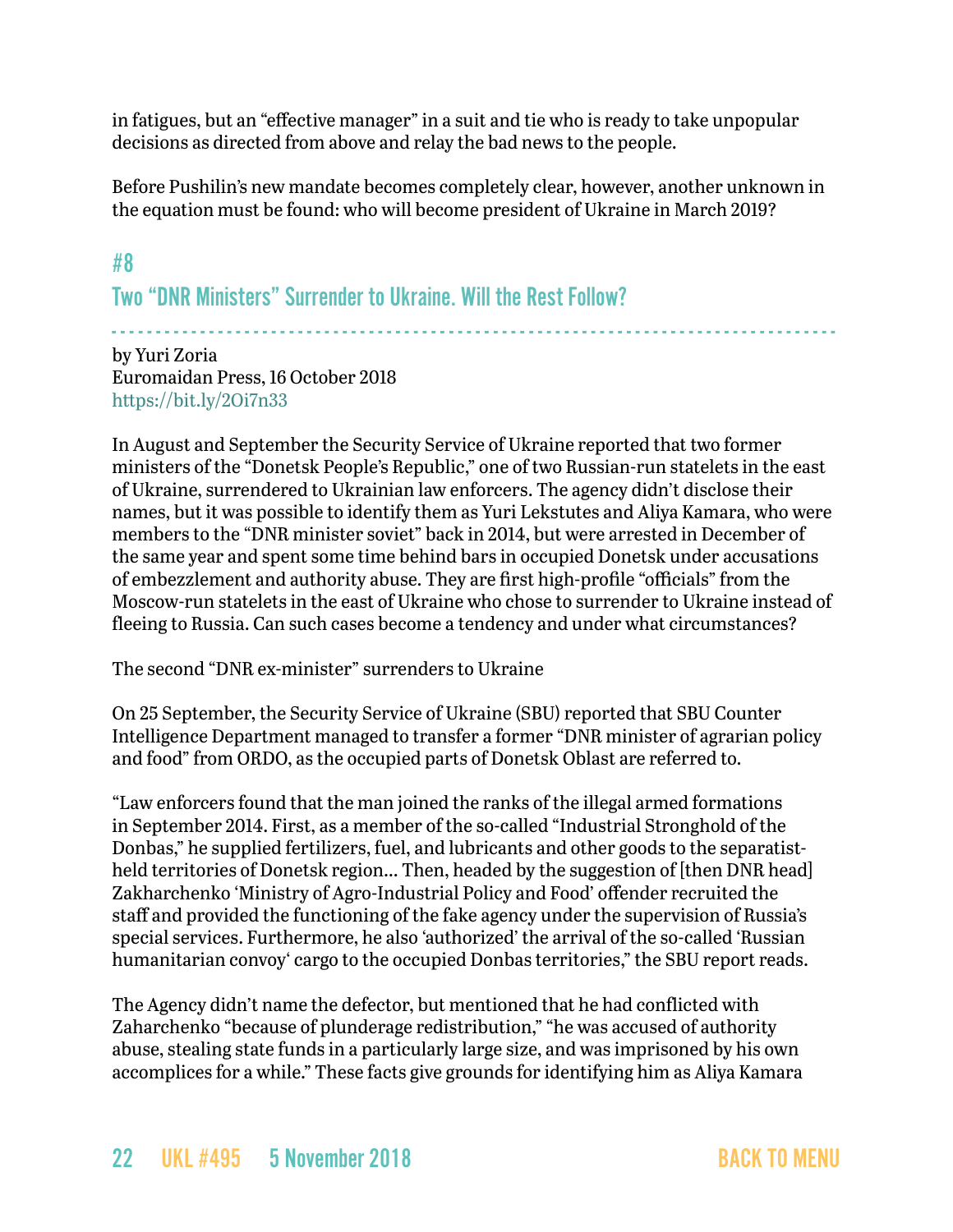who was an acting "minister of agroindustry and food" for about a month from November 2014 but was arrested and put in prison later in December 2014.

Earlier in August, SBU reported that its counterintelligence department had transferred former "DNR minister of culture and tourism" from the occupied territory to Ukraine, who was identified as Yuri Lekstutes, who was a "minister" from May 2014 and was also arrested in December of the same year.

On 15 August 2015, the SBU launched kind of a witness protection program dubbed "Waiting for You at Home" for Ukrainian citizens who participated in illegal armed groups and terrorist organizations in Easter Ukraine.

The program helps discharge from liability the members of the so-called "DNR and LNR" who choose to surrender to the Ukrainian authorities. The program is applicable to those who "didn't participate in murders, tortures, rape abuses, attacks on the enterprises, institutions, and organizations and other felonies" and who "are sincerely ready to assist in the discovery of the crimes" committed by the formation they took part in.

According to the most recent official information published by Ukrainski Novyny, 303 members of the illegal armed groups took advantage of the program as of May 2018, and the Ukrainian courts exonerated 232 of them.

Nevertheless, prior to the defection of the two "ministers," there were no public reports on such high officials who surrendered to Ukraine. Reportedly, the users of the Program were low-profile members of "LNR" and "DNR," who had joined the military and paramilitary groups but later decided to return to normal life.

Now at least the former "DNR minister of culture" has used the program "Waiting for You at Home" to move to Ukraine, according to the SBU report.

### DNR "officials"

In total, 103 persons were members of six consecutive "DNR governments," including the "Interim Coalition Government" declared back in April 2014 and the next "DNR minister soviets." Some members of the "cabinets" were foreign citizens. There were Russian nationals like Moscow political consultant Aleksandr Boroday and retired Russian military intelligence agent Igor Girkin. Some other were holders of the passports of Transnistria, a Russian-controlled breakaway region of Moldova, such as former vice PM of PMR Aleksandr Karaman, former chief of the Transnistrian secret service (PMR MGB) Vladimir Antyufeev. The latter had also brought two of his Transnistrian accomplices, Andrey Pinchuk and Oleg Beryoza, who remained law enforcement "ministers" until March 2015.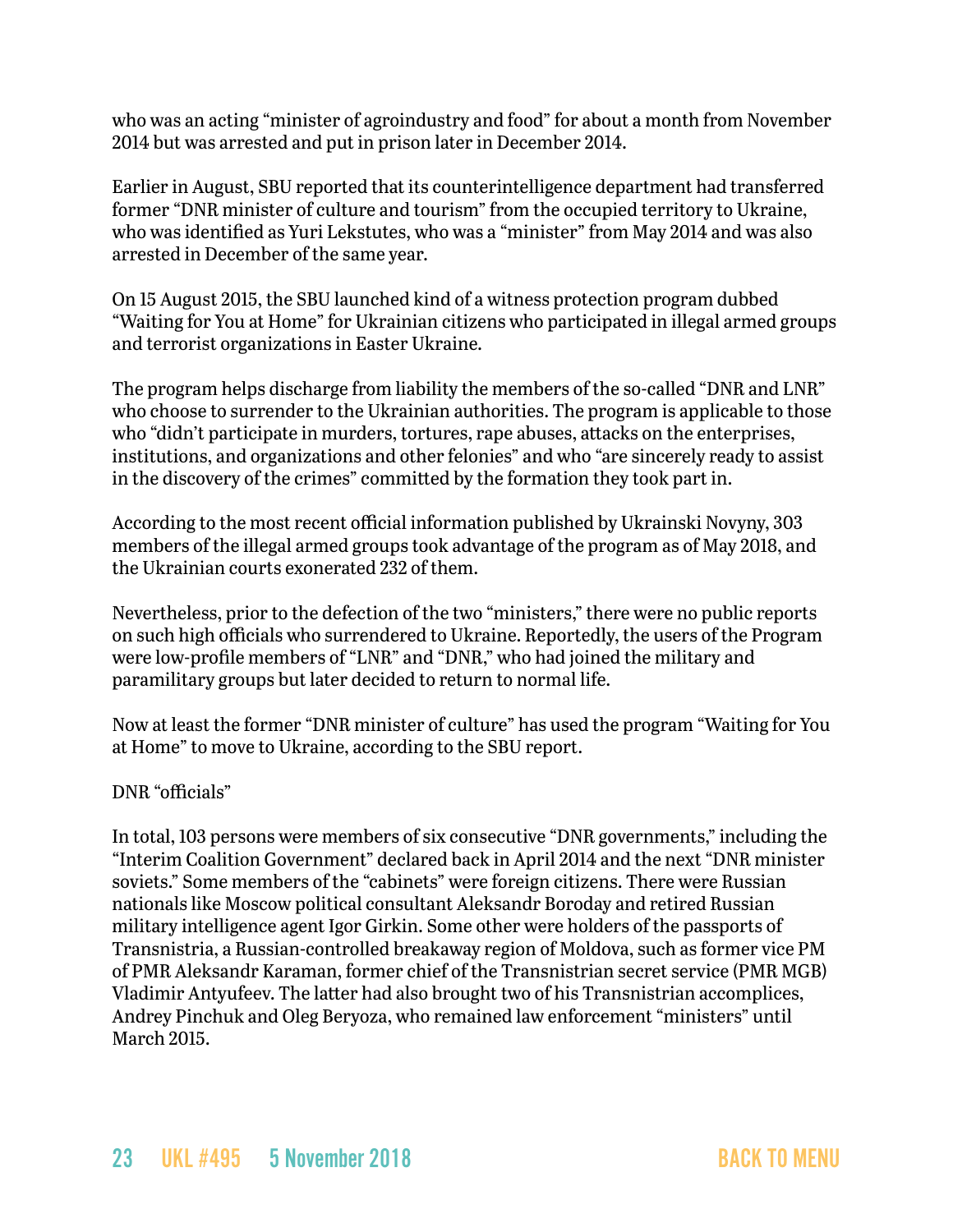However, most of the former and incumbent "DNR ministers" have been Ukrainian citizens. The current "DNR heads" and "parliamentarians" (50 in Luhansk, 100 in Donetsk) are the citizens of Ukraine too.

Post-resignation options for separatist "ministers" and other leaders After their resignations, many leaders remained in the occupied territory, still holding other positions in power. Some of them lost their powers and took on the role of the opposition to the Moscow-approved leadership, like 2014-2016 "DNR security minister" Aleksandr Khodakovsky, and 2014 "DNR people's governor" Pavel Gubarev, who both had become vocal critics of then "DNR head" Aleksandr Zakharchenko.

Some "ministers" preferred fleeing to Russia (Boroday, Girkin, Timofeev), Transnistria (Antyufeev, Pinchuk, Beryoza), or occupied Crimea (Lyagin).

Some other wound up behind bars in Donetsk charged with "abuse of the official position," like it had happened to "fuel and energy ministers" Andrey Granovsky and Yevgeny Faynitsky, vice PM Aleksandr Kalyussky, justice minister Yekaterina Filippova in late 2014 – early 2015.

The two other of those imprisoned in 2014-2015, culture minister Yury Lekstutes and agroindustry minister Aliya Kamara, have lately surrendered to Ukraine after their release from DNR prisons.

It is worth noting that many leaders who could be rivals for the "heads of republics" were assassinated or forced into Russia, as it happened to a few Don Cossack leaders in Luhansk Oblast in 2015 (Kozitsyn – expelled, Mozgovoy and Dryomov – assassinated) and to a number of other chieftains such as Arsen "Motorola" Pavlov and Mikhail "Givi" Tolstykh who were killed in Donetsk. Zakharchnko's main rival Khodakovsky tried to return to Donetsk from Russia shortly after the death of the "DNR head" to participate in the sham elections, but he himself reported that the Russian border guards didn't let him pass into the ORDO. The "LNR head" Igor Plotnitsky escaped to Russia following the successful putsch organized by siloviki who opposed him.

Another noteworthy highlight is that hiding in Russia can't prevent an accidental death of a former leader: ex "LNR head" Valery Bolotov had died shortly after a meeting with his "LNR" allies in Moscow due to suspected poisoning; leader of a separatist "Oplot" unit Yevgeny Zhilin was shot dead in a restaurant in Moscow Oblast.

What can force "LDNR leaders" to surrender to Ukraine?

As far the pseudo-states remain relatively stable and most of the leaders remain in power, there are no signs that more high-ranked separatists can flee to Ukraine. Even if someone loses his or her power in a "republic," the main option is to remain. If they are about to be arrested or feel like their life is in danger, their first choice is to flee Luhansk or Donetsk to Russia. Ukraine seems to be the last pick possible for high-profile "LDNR" leaders.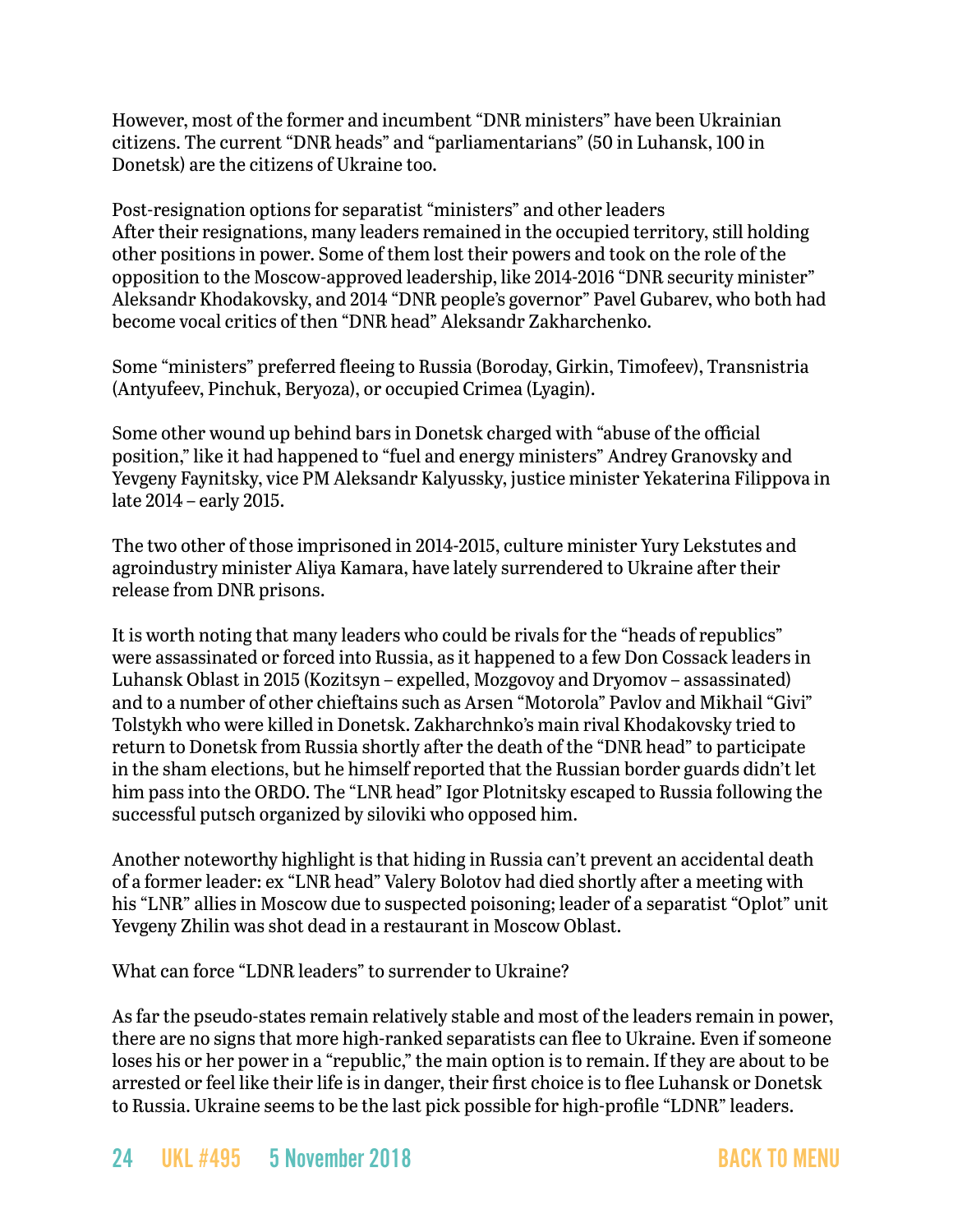The deaths of at least two top separatists in Russia are not a secret for the political leadership and top-brass of the fake republics. However, they still know that not just Russian citizens like Girkin or Kozitsyn, but also Ukrainian nationals like Plotnitsky, Lyagin, Timofeev – all have had no significant problems while in exile in Russia.

While Russia fully supports the "republics" and no internal conflicts escalate within the LDNR leadership, it's hard to expect a mass defection of the leaders to Ukraine.

Both "DNR" and "LNR" have announced the plans to conduct the "parliamentary and presidential elections" on 11 November. The Ukrainian Foreign Ministry said that the "intention of Russian Federation's occupation administration of the temporarily occupied territories of Ukraine's Donetsk and Luhansk oblasts to conduct 'snap elections'… is a flagrant violation of Russia's commitments as a part to the Minsk [Peace] Accords." The EU and US condemned the planned sham elections as well.

However, Russia is not going to abolish the voting. The Kremlin-approved acting heads of both republics, Leonid Pasechnik and Denis Pushilin, are campaigning in full swing, showing up on the local TV channels every day while visiting various local factories, farms, and social organizations.

The key rivals of "acting DNR head" Denis Pushilin, Aleksandr Khodakovsky and Pavel Gubarev, have been elbowed out of the "election race."

Even the Kremlin "gray cardinal" for the East-Ukrainian occupied territories, Putin's aide Vladislav Surkov, participated in promoting the unpopular Denis Pushilin, promising to "raise wages in the DNR," as the Russian state-run news agency TASS reported.

The Kremlin's intention to legitimize the acting leaders of its puppet republics once again by sham local elections, even under the threat of further EU and US sanctions on Russia, shows that Russia is not going to scrap its pseudo-states or reduce its support to them.

And this means that we may witness only isolated cases of the escapes by high-profile LDNR leaders to Ukraine in the nearest future.

Meanwhile, the "leaders" themselves understand that the republics are in no way real states. For example, one of the masterminds behind the 2014 separatist Donetsk referendum and former "minister of labor and social policy" Roman Lyagin who resides in the Russian-occupied Crimea once stated that the DNR "a parody of a state" being "kept afloat by internal terror," and that the region's "return to Ukraine is inevitable, the Donbas is Ukraine."

Such realistic sentiments may work towards their intentions to surrender in the future.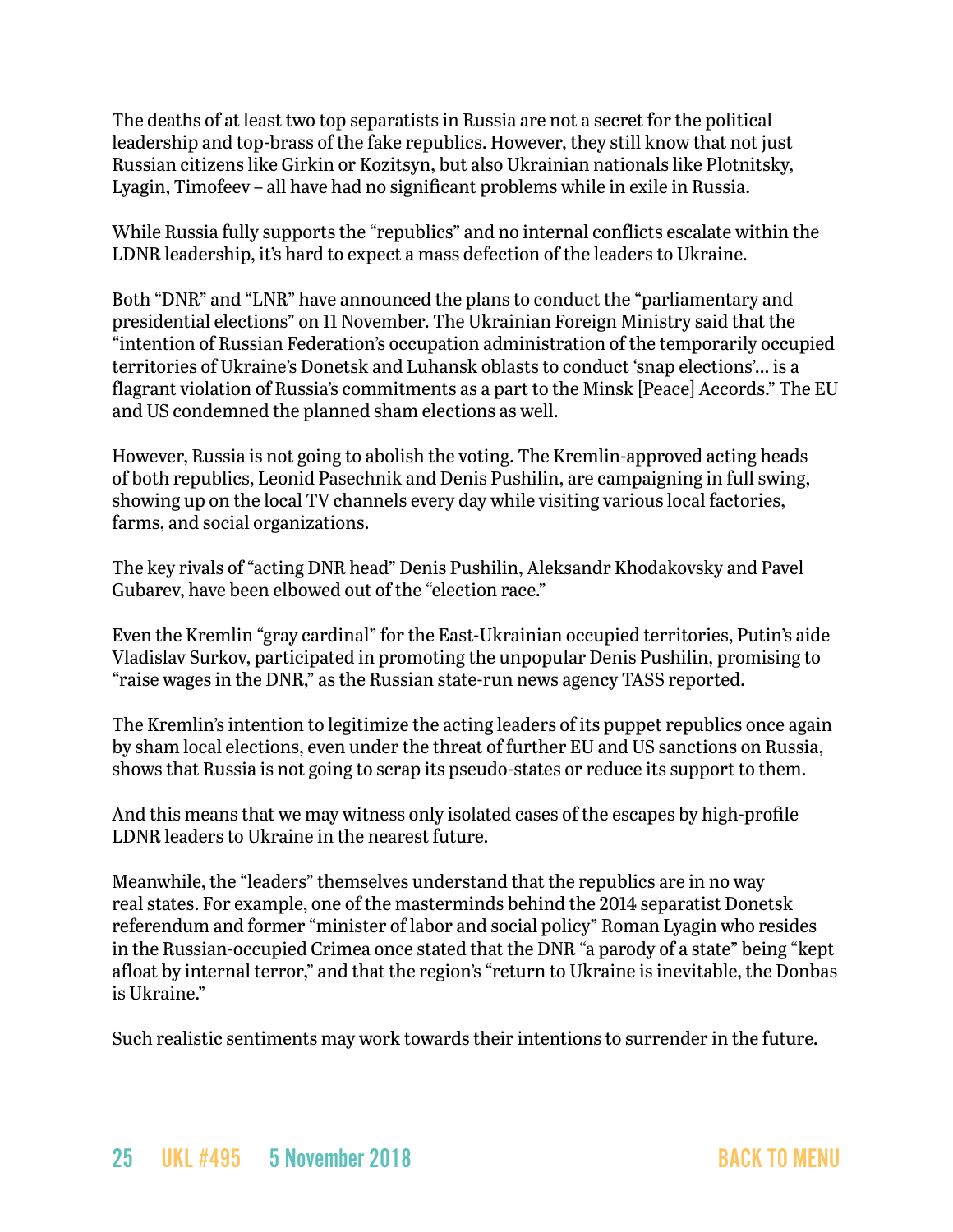## <span id="page-25-0"></span>#9 Ukraine Notifies ICC that Russia is Forcing Crimeans to Serve in Russian Army

- - - - - - - - - - - - - - - - - - - - - - - - - - - - - - - - - - - - - - - - - - - - - - - - - - - - - - - - - - - - - - - - - - - - - - - - - - - - - - - - - by Natalia Datskevych Kyiv Post, 25 October 2018 <https://bit.ly/2yPqNao>

Russia is forcing citizens of Crimea to serve in its army, in breach of international law, Ukrainian prosecutors and human rights organizations said at a press conference in Kyiv on Oct. 25.

The prosecutor's office of the Autonomous Republic of Crimea and non-government human rights organizations have now sent notification of this to the International Criminal Court in The Hague, in the Netherlands, including evidence they have gathered about Russia's actions.

In accordance with international law, Russia has no right to force citizens of an occupied territory to serve in its armed forces, Elizaveta Dzigora, a prosecutor of the Prosecutor's Office of the Autonomous Republic of Crimea, said during the press conference. "Russia is not adhering to this ban, and army conscription campaigns are taking place. This is an obvious war crime," said Dzigora.

The purpose of sending the notification to International Criminal Court is to allow the court's prosecutors to conduct investigations in Ukraine, she said.

"A repressive system for drafting (Crimeans) into Russia's army has been created, under which it is a crime to avoid serving in the armed forces of the Russian Federation," said Maxim Tymochko, a lawyer at Ukrainian Helsinki Human Rights Union, non-profit and non-partisan association of 30 Ukrainian human rights NGOs.

According to the Crimean Prosecutor's Office, 12,229 residents of the peninsula have already been called up to serve in the Russian army since Russia invaded and started its occupation of the Ukrainian territory of Crimea in 2014. Russia has conducted 33 court cases related to the criminal prosecution of Crimean citizens for evading military service.

Under Article 40, Part 3 of the Fourth Geneva Convention, an occupying power may not compel protected persons (the citizens of the occupied territory) to do work directly related to military operations.

Oleksandr Sedov, an analyst at the Crimean Human Rights Group, reported that 165 legal acts had already been collected confirming that citizens of Crimea have been drafted into the occupying power's army.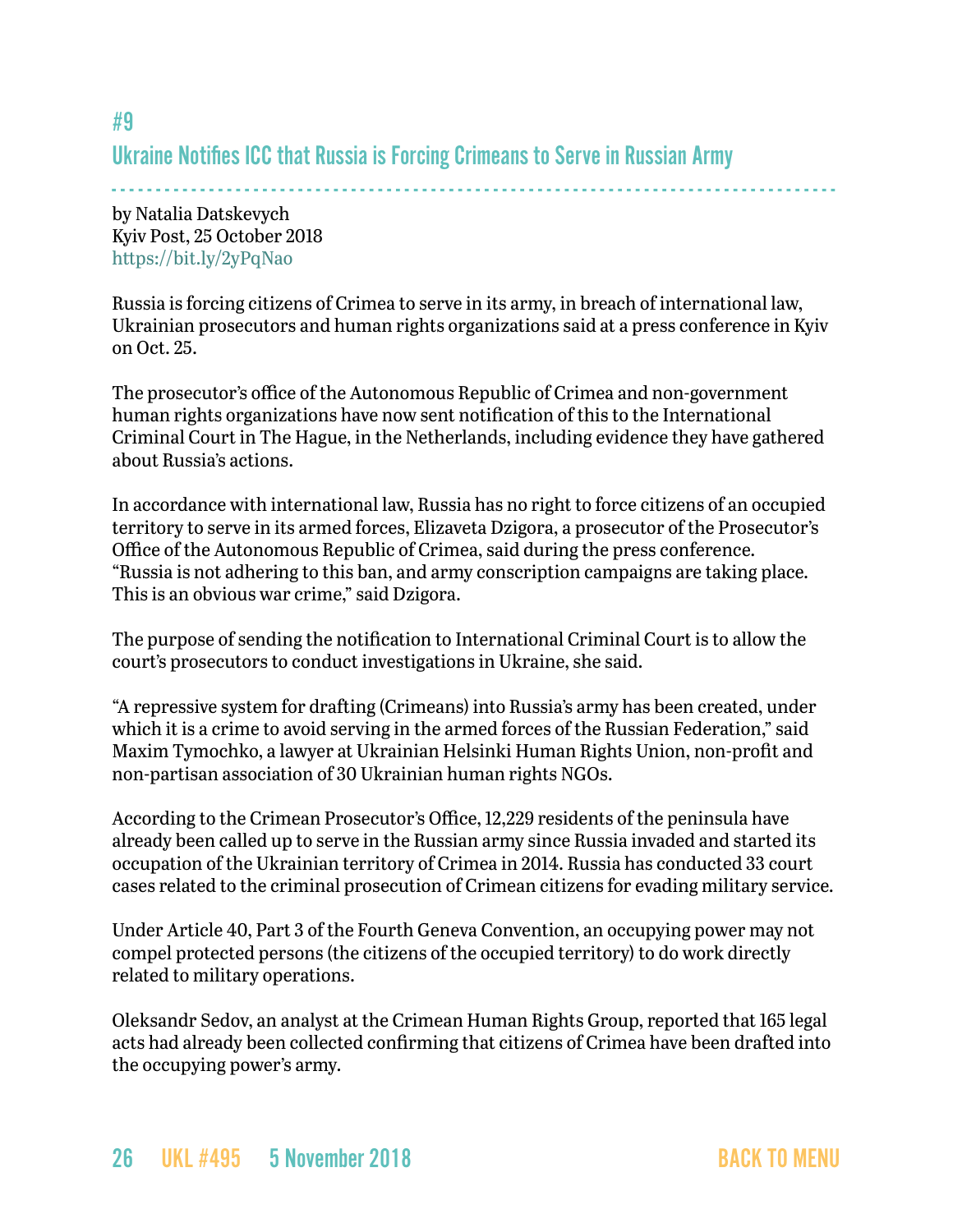"There are orders from the Russian president to begin the campaign, laws that allow this campaign in the occupied territory, as well as reports from local administrations," said Sedov.

The expert group has also analyzed 2,000 pages in social networks, and found that at least nine recruits from Crimea had received awards for participating in Russian military operations in Syria.

Currently, another Russian conscription campaign is underway in Russian-occupied Crimea, under which Russia plans to draft another 3,000 soldiers to its army.

"This indicates that the Russia's crime has not stopped, so our work to collect evidence will continue," said Sedov.

## #10

## Russia's Roadmap to Exiting Ukraine

- - - - - - - - - - - - - - - - - - - - - - - - - - - - - - - - - - - - - - - - - - - - - - - - - - - - - - - - - - - - - - - - - - - - - - - - - - - - - - - - - by Charles North Moscow Times, 30 October 2018 <https://bit.ly/2yPoWm3>

In its fifth year, Russia's armed aggression in Ukraine's Donbas region has become a costly burden with little strategic benefit. Ukraine, having lost over 10,000 lives, is more united against Russia — and more connected to Europe. Sanctions have heightened Russia's isolation and forced it to cut spending, leading to protests over the government's raising of the retirement age. Meanwhile, Russia's continued military presence in Donbas blocks all Russian hopes of restoring dialogue with the West on shaping security in Europe.

While we cannot know when or if Russia will reconsider its failed approach, it would be a failure of smart policymaking not to have an exit ramp designed and paved for ready use.

One possible path has emerged after negotiations between U.S. envoy Kurt Volker and Kremlin aide Vladislav Surkov, bolstered by numerous analyses by policy specialists in Moscow, Kiev and Washington.

This approach calls for a U.N.-mandated peacekeeping operation to facilitate a peace process that would result in Russia's departure from Donbas and the return of control to Ukraine. Ukraine has endorsed the principle and Russia has said it does not object. Four months ago, their foreign ministers, along with those of France and Germany, were still far apart on the details, but they agreed that their talks are "not about if, but how, such a mission could happen."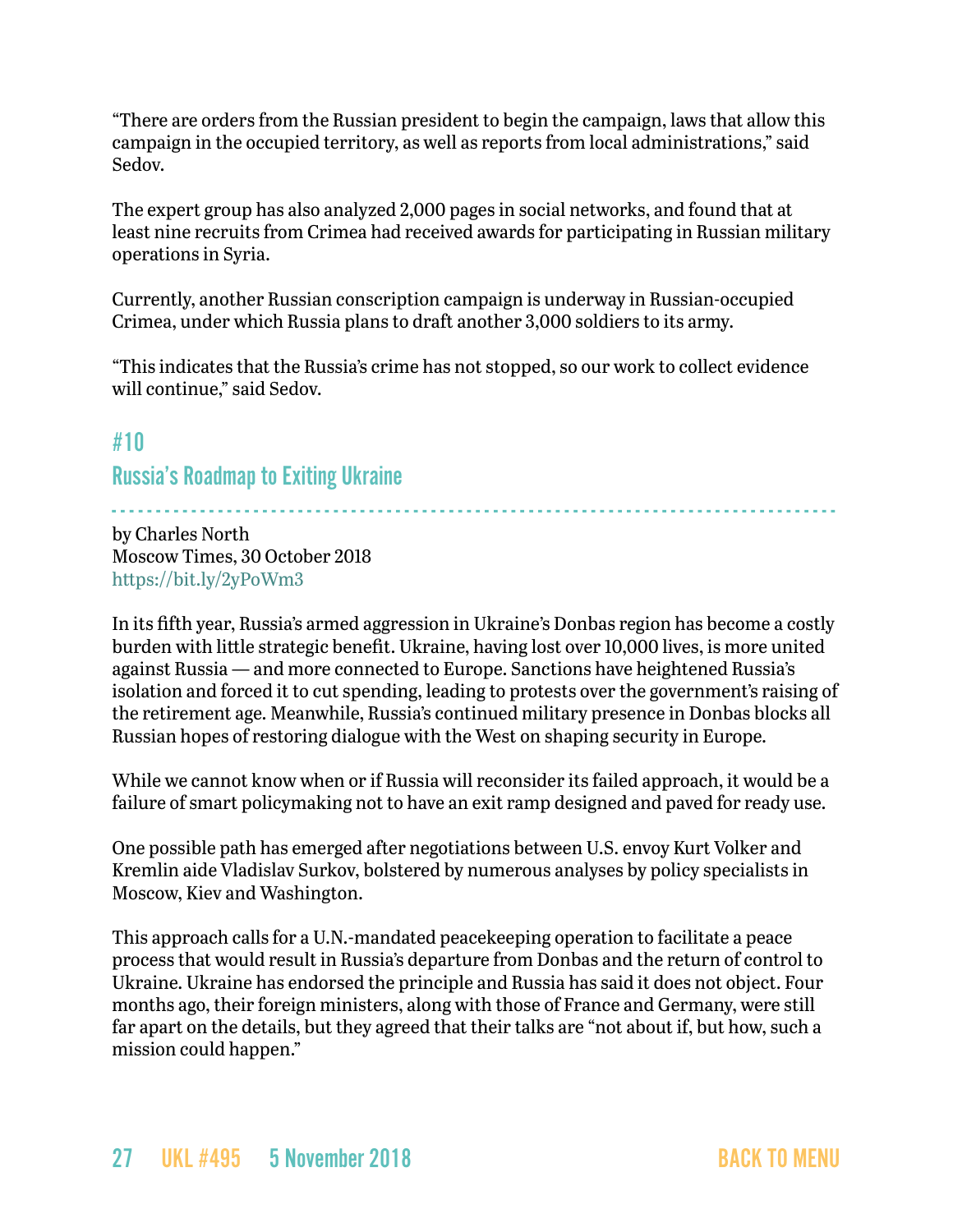The recent analyses, alongside lessons from past peace operations, suggest what a peacekeeping operation in Ukraine could look like.

To prevent an operation from bogging down in incremental negotiations, the Security Council would provide a single authorization for the entire transition process, which would take at least two years. It would establish a special representative of the U.N. Secretary General (SRSG) to oversee the operation and make all decisions to implement the mandate without additional Security Council authorization. The Organization for Security and Cooperation in Europe (OSCE) would designate the SRSG as the head of its operations in eastern Ukraine, unifying the OSCE and U.N. roles.

The peacekeeping force would need to be robust: 20,000-40,000 troops with armor, helicopters and aerial drones, and demining, intelligence and other capacities. Such a potent force would compel adherence to the ceasefire, deter spoilers, secure the territory, impound heavy weapons and manage the demobilization of local combatants. The force would have to be drawn primarily from countries outside both NATO and the Russian-led Collective Security Treaty Organization. It would need to deploy quickly — within six months of a Security Council resolution. Women should ideally form 30 percent of a peacekeeping force, to strengthen its ability to work with all the population and to help prevent the abuses against civilians that have occurred in other peacekeeping operations.

A civilian administration of roughly 5,000 international and Ukrainian employees would administer key public services, help reintegrate displaced persons and former fighters, and implement key provisions of the peace agreement. The SRSG would oversee this administration, as well as an international police force of 2,000 to 4,000 members that would maintain order while reforming and training the local police.

Once mobilized, the peacekeepers would take control of the region in phases. To begin, they would quickly deploy along the current ceasefire line and provide security for OSCE monitors along the Russian border. They would then establish control over the whole territory and secure the border with Russia within 60 days.

In that time, Russia would complete its withdrawal, local combatant forces would be gathered into cantonments for demobilization, and the political leaderships of the selfproclaimed "republics" would dissolve. Meanwhile, Ukraine would pass laws to meet its obligations, including for amnesty (except for war crimes) and local elections. The peacekeeping operation would end after overseeing the elections.

Even if all sides can agree on the mandate and shape of a peacekeeping operation, two issues remain obstacles to peace.

First, Putin has insisted that Ukraine must negotiate directly with the self-proclaimed "republics." Ukraine understandably refuses. Coordination with the "republics," if not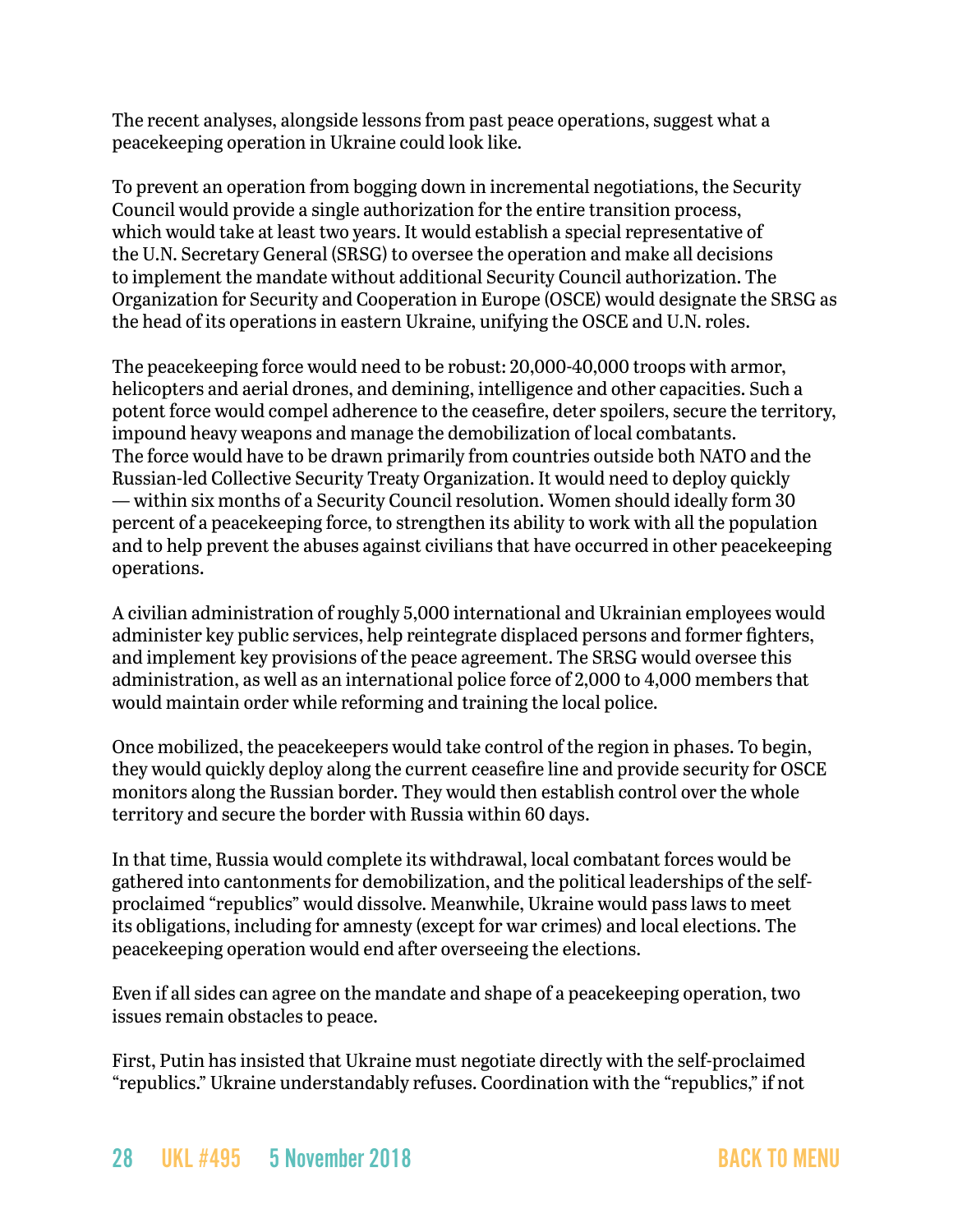handled by Russia or through the Minsk process, would more properly be handled by the U.N. special representative.

Second, the Minsk Accords endorse a "special status" for the areas currently under Russian influence, including specific powers for their local authorities. Many Ukrainians mistrust such an arrangement, applied exclusively to these areas, as a way for Russia to continue subverting Ukrainian governance. Adhering to this provision will increase resentment toward the separatists and inhibit their reintegration.

Alternatively, Ukraine could advance its decentralization and make all regions "special" by adopting the European Union's Charter of Local Self-Government as a framework nationwide. This approach may address Russian concerns, while strengthening Ukraine's governance and easing the reintegration process.

The opportunity exists to end this war, to restore Ukraine's control over its Donbas region, and to open a path toward restored adherence to a rules-based security order in Europe. The basic design of a Russian exit ramp from Donbas is visible. Negotiations should press forward to clarify its details and remove the remaining obstacles. The clearer the path, the more likely it will be used.

## <span id="page-28-0"></span>#11

## Russian Disinformation on Facebook Targeted Ukraine

- - - - - - - - - - - - - - - - - - - - - - - - - - - - - - - - - - - - - - - - - - - - - - - - - - - - - - - - - - - - - - - - - - - - - - - - - - - - - - - - - - Well Before the 2016 U.S. Election by Dana Priest, James Jacoby and Anya Bourg Frontline PBS, 28 October 2018 <https://to.pbs.org/2RxooIr>

In the spring of 2015, Ukrainian President Petro Poroshenko was desperate for Mark Zuckerberg's help. His government had been urging Facebook to stop the Kremlin's spreading of misinformation on the social network to foment distrust in his new administration and to promote support of Russia's invasion and occupation of parts of Ukraine.

To get Zuckerberg's attention, the president posted a question for a town hall meeting at Facebook's Silicon Valley headquarters. There, a moderator read it aloud.

"Mark, will you establish a Facebook office in Ukraine?" the moderator said, chuckling, according to a video of the assembly. The room of young employees rippled with laughter. But the government's suggestion was serious: It believed that a Kiev office, staffed with people familiar with Ukraine's political situation, could help solve Facebook's high-level ignorance about Russian information warfare.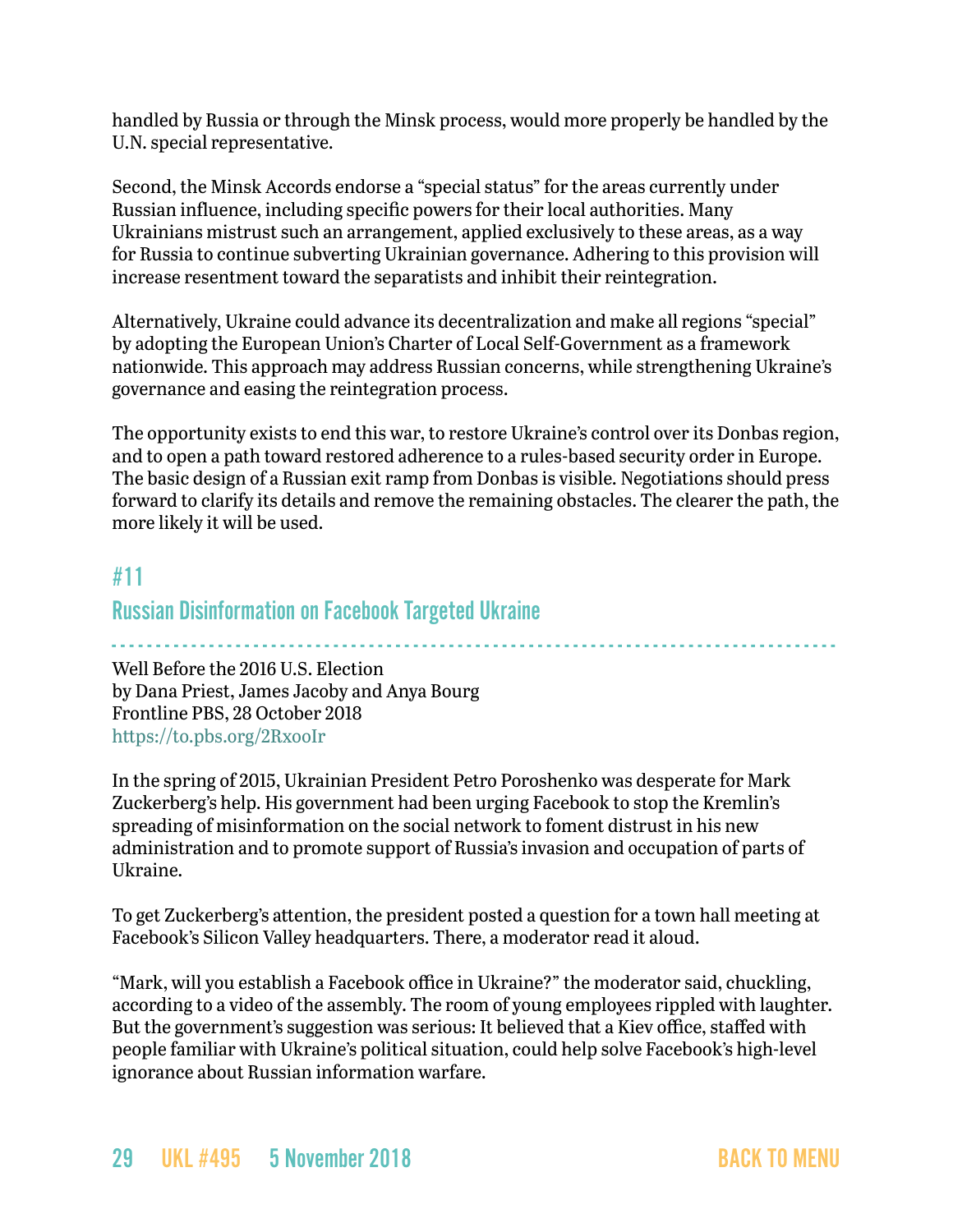"You know, over time it's something that we might consider," the chief executive responded. "So thank you for — the Ukrainian president — for writing in. I don't think we've gotten that one before."

In the three years since then, officials here say the company has failed to address most of their concerns about Russian online interference that predated similar interference in the 2016 U.S. presidential election. The tactics identified by officials, such as coordinated activity to overwhelm Facebook's system and the use of impostor accounts, are the same as in the 2016 contest — and continue to challenge Facebook ahead of next month's midterm elections.

"I was explicitly saying that there are troll factories, that their posts and reposts promoted posts and news that are fake," Dmytro Shymkiv, then deputy minister of the presidential administration, said he told Facebook executives in June 2015. "They are promoted on your platform. By very often fake accounts. Have a look."

Facebook has launched major reforms to its platform and processes since the 2016 U.S. presidential election made the company — and American users of Facebook — aware of how Russian actors were abusing it to influence politics far beyond their borders. But Ukraine's warnings two years earlier show how the social media giant has been blind to the misuse of Facebook, in particular in places where it is hugely popular but has no onthe-ground presence. There is still no Facebook office in Ukraine.

Facebook officials defend their response to Ukrainian officials. They said Shymkiv did not raise the issue of Russian misinformation and other tactics in the meeting but that he talked instead about the company's standards for removing content. They also said what they were alerted to in Ukraine was not a preview of what happened in the United States during the 2016 election.

Activists, officials and journalists from countries including Ukraine, the Philippines and Myanmar who reported abuses say Facebook took little or no action, according to an investigation for the documentary The Facebook Dilemma, airing Monday and Tuesday on FRONTLINE PBS. It was not until after evidence that fake accounts from Russia were used to influence the 2016 U.S. election that the company acted, some said. This article is based on reporting done for the film.

"That was the moment when suddenly I got a lot of calls and questions," said Shymkiv, who left the government recently to return to private industry. "Because we were one of the first ones who actually told them that this is happening."

In the past year, Facebook has begun to double the number of employees — to 20,000 tasked with removing hateful speech and fake accounts.

Facebook contracts out the work of finding misinformation to small, local nonprofit organizations, while engineers build automated tools to tackle the problem on a large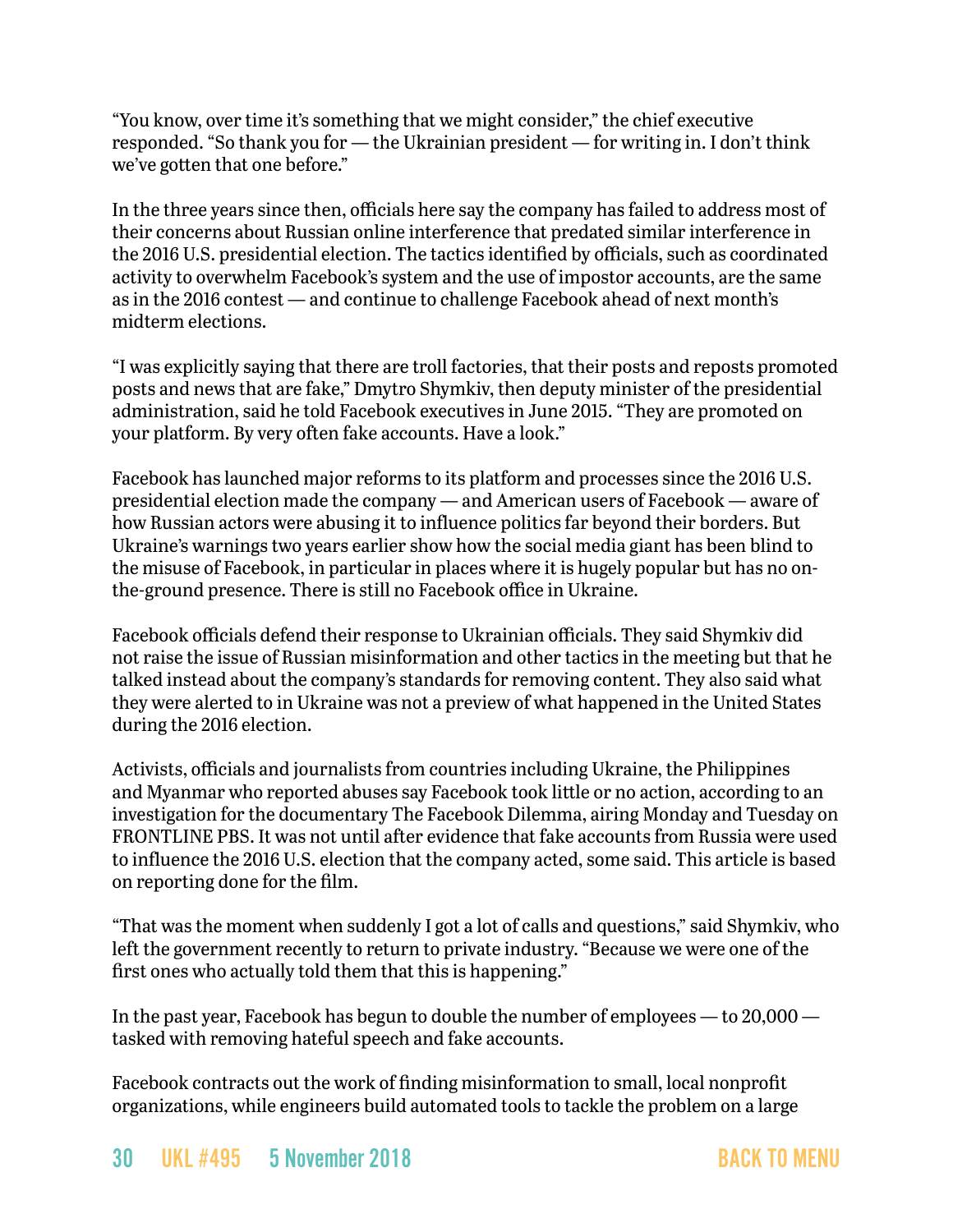scale. Such misinformation is "downranked" — moved down in the news feed — unless it also violates other community standards such as being spam, hate speech or inciting violence, in which case it is removed.

Facebook has said Russia's manipulation of political messages on its platform during the U.S. presidential election caught it by surprise. In Ukraine and elsewhere, Facebook had been seen as a force for good, bolstering democracy and enabling free speech. It played an oversized role in Ukraine's 2014 Maidan Revolution, helping communities orchestrate the delivery of medical care and supplies to the revolutionaries and the sharing of tactics for resisting police and troops.

In interviews, company executives said they were slow to act on other evidence that Facebook was causing what they called "real-world harm."

"Mark has said this, that we have been slow to really understand the ways in which Facebook might be used for bad things. We've been really focused on the good things," said Naomi Gleit, one of Facebook's longest-serving employees and now vice president for social good. "It's possible that we could have done more sooner, and we haven't been as fast as we needed to be, but we're really focused on it now."

A team set up to safeguard the upcoming U.S. midterm elections will be reviewing and removing inappropriate posts in real time. Facebook in August removed 652 fake accounts and pages with ties to Russia and Iran aimed at influencing political debates and an additional 82 Iran-backed accounts on Friday. False narratives about the Central American migrant caravan and mailed pipe bombs were rampant on the network this week.

Complaints and harm done overseas, where 90 percent of Facebook's 2.2 billion users live, were not company priorities, experts say, and may have led to missed signals before the 2016 U.S. election.

"Facebook's tactic is to say, 'Oh, we were blindsided,' when in fact people had been warning them — pleading, begging — for years," said Zeynep Tufekci, associate professor at the University of North Carolina at Chapel Hill, who began urging Facebook to remove false rumors during the 2011 Arab Spring revolutions. "The public record here is that they are a combination of unable and unwilling to grasp and deal with this complexity."

Some former Facebook employees say that they were aware early on of Russian online interference in Ukraine, but either did not have a full picture of the interference or were unable to move the warnings high enough up the chain of command.

Alex Stamos, Facebook's recently departed chief security officer, said the company had acted in Ukraine against Russia's traditional cyber unit, the military intelligence agency GRU, which later stole emails from the Democratic National Committee. "We knew that they were active during the Ukraine crisis" in 2014, he said in an interview, referring to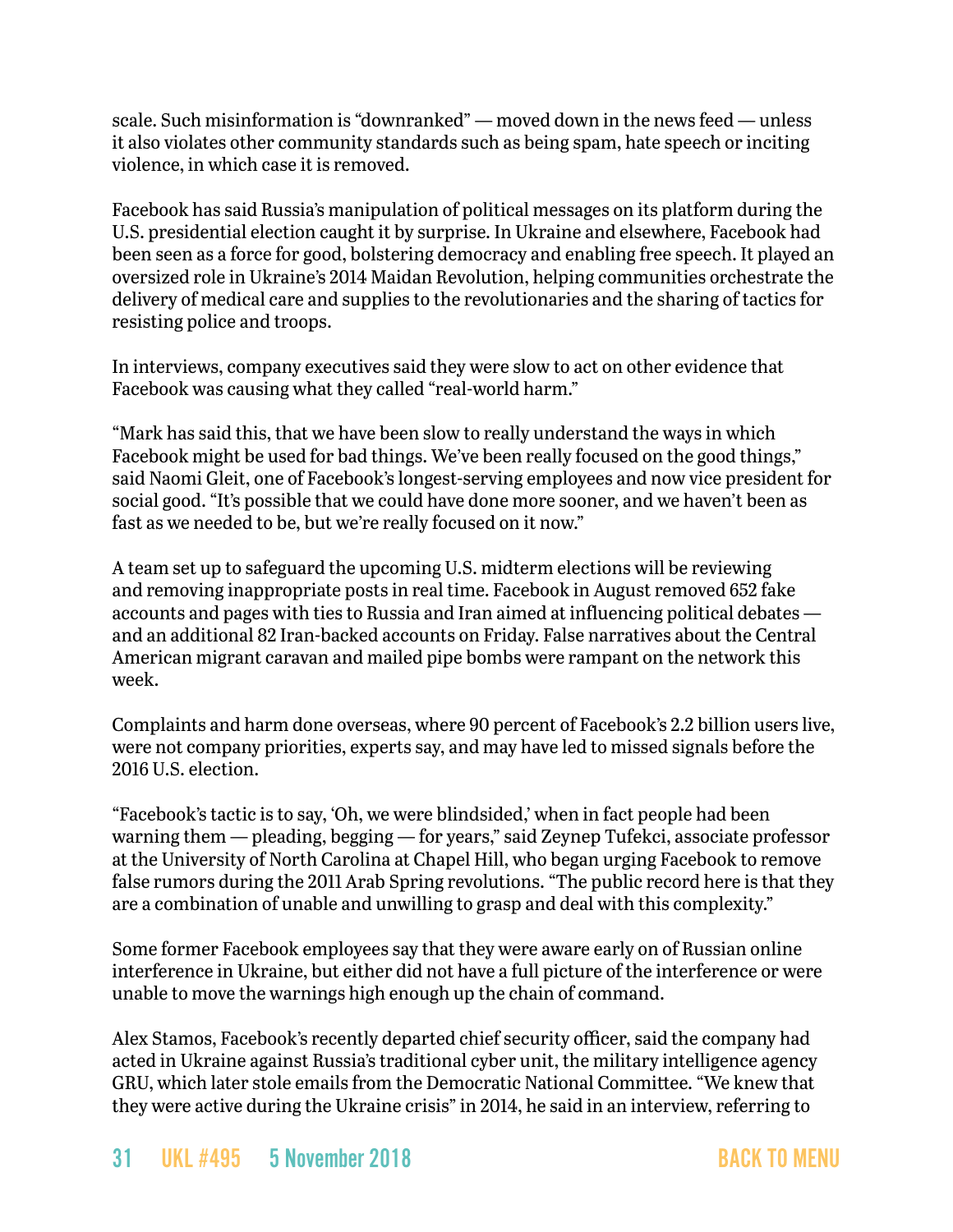the pro-democratic Maidan Revolution and subsequent Russian invasion. "We had taken action against a number of their accounts and shut down their activity."

But, he said, "we had not picked up on the kind of the completely independent disinformation actors" behind phony accounts circulating false news and posts, the sort of activity Shymkiv and other officials were flagging.

Elizabeth Linder, until 2016 Facebook's government and policy specialist in Europe, Middle East and Africa, based in London, said disinformation was "absolutely hugely worrisome to countries, especially in Eastern Europe" before the U.S. elections. But "in a company that's built off numbers and metrics and measurements, anecdotes sometimes got lost along the way," she said. "And that was always a real challenge and always bothered me."

As Facebook pushed into new markets around the world, in some places becoming in effect the internet by serving as the primary source of information online, it took few measures to assure that its product would be properly used, critics said."They built the city but then they didn't put any traffic lights in, so the cars kept crashing into each other," said Maria Ressa, editor of Rappler, a prominent journalism website in the Philippines, which Facebook last month contracted to identify fake news and hate speech in the country.

In an August 2016 meeting with Facebook in Singapore, Ressa showed three Facebook employees how close supporters of President Rodrigo Duterte were using the platform to circulate disinformation and call for violence against critics. Facebook had taught Duterte's campaign how to use its platform to communicate with voters — training it offered other campaigns in other countries, too.

She said she warned them that the same type of disinformation campaign could happen in the upcoming U.S. elections. "I was hoping they would kick into action when I mentioned that," she said.

But Facebook didn't remove the accounts until she went public with her findings two months later and became the target of rape and death threats, she said. "They need to take action now or they need to leave our countries," Ressa said.

Facebook's failure to heed the pleas of civil society groups on the ground in Myanmar, also known as Burma, as far back as 2015 has had an even more devastating result. That was the year Australian tech entrepreneur David Madden, who was living in Myanmar, traveled to Facebook's headquarters in Menlo Park, Calif., and gave a seminar for employees describing how the platform had become a megaphone for Buddhist leaders calling for killing and expelling the Muslim Rohingya minority.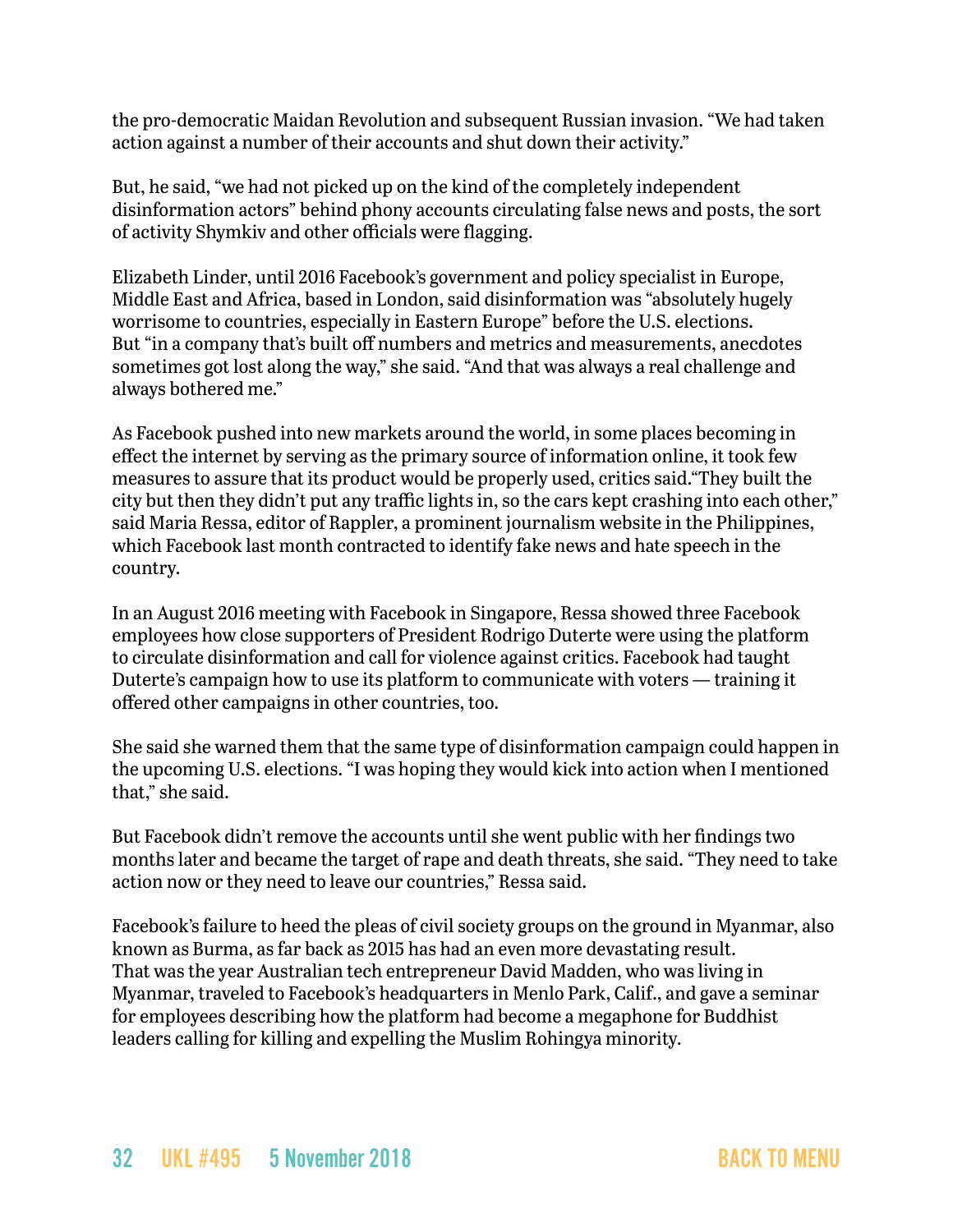Facebook removed the particular posts Madden complained about at the time but "what we had not done until more recently is proactively investigate coordinated abuse and networks of bad actors and bad content on the platform," the company said last week. In March, the United Nations declared that Facebook had a "determining role" in the genocide. "Facebook has now turned into a beast, and not what it originally intended," U.N. investigator Yanghee Lee said.

"I think we were too slow to build the right technical tools that can help us find some of this content and also work with organizations on the ground in a real-time fashion," said Monika Bickert, head of global policy management.

As in many countries, Facebook had no employees or partnerships on the ground. It says this is changing but still refuses to disclose how many are deployed country by country — something of great concern to Ukraine, Myanmar and other nations that suspect its content moderators are biased, inadequately trained or lack the necessary language and cultural fluency.

"We are working here in Menlo Park," said Gleit, Facebook's vice president for social good. "To the extent that some of these issues and problems manifest in other countries around the world, we didn't have sufficient information and a pulse on what was happening." Hiring more people overseas "can give us that insight that we may not get from being here."

But, she said, "It's not that we were like, wow, we could do so much more here and decided not to. I think we… were just a bit idealistic."

In Ukraine, Russian information warfare was in full swing on Facebook and a Russian social media network during the revolution in 2014, government officials say. There was a daily flood of fake news condemning the revolution and trying to legitimize the invasion by claiming Ukraine was an Islamic State safe haven, a hotbed for Chechen terrorists and led by Nazis.

"We tried to monitor everything, but it was a tsunami," recalled Dmytro Zolotukhin, then working for the new Ukrainian government's Information Analysis Center of the National Security and Defense Council, which investigated online disinformation.

"Thousands of reports of fake news on fake pages came in." With the help of hackers and other cyber experts, he says he traced some of these accounts back to the Kremlin, which was also amplifying the false claims on dozens of fake online publications.

After the revolution in 2014, and again in 2017, Facebook suddenly banned dozens of accounts owned by pro-democracy leaders. Zolotukhin and others concluded that Russian bots were probably combing past comments and posts looking for banned terms and sending their names and URLs of the account owners to Facebook with complaints.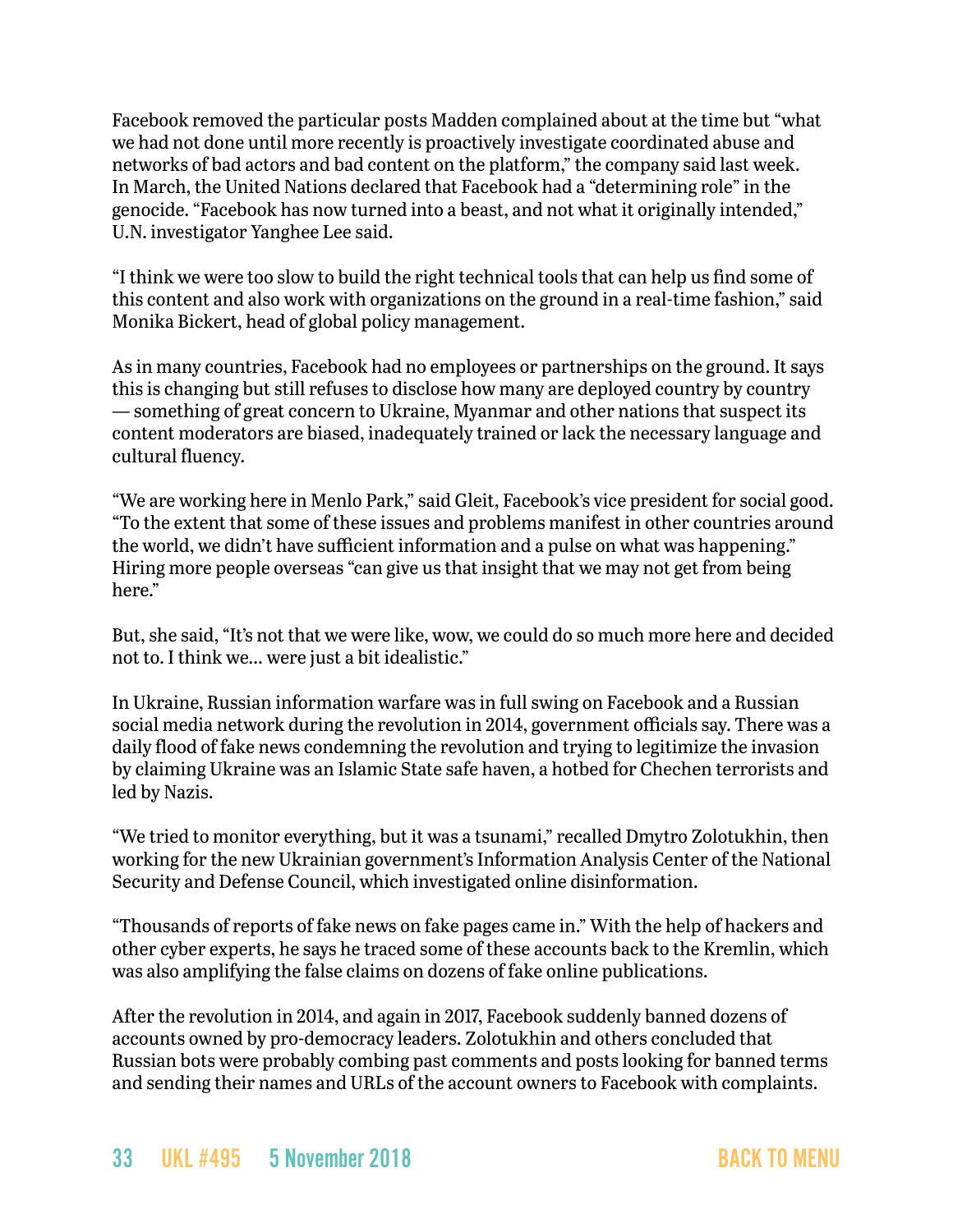Another problem was someone — they believe it to be Russia — created impostor Facebook accounts of real government ministries and politicians, including Poroshenko. The impostor accounts posted incorrect and inflammatory information meant to make the government look bad, said Zolotukhin, now the deputy minister of information policy. He and others begged Facebook through its public portal to add verification checks next to the real accounts and remove the fakes. But usually no action was taken. "I asked for six months for my verification," said Artem Bidenko, state secretary of the Information Ministry, who said someone had created a fake account using his name.

All this overwhelmed the new Ukrainian government, which was dealing with corruption in its ranks, a Russian invasion and the continuing onslaught of Russian propaganda. Shymkiv and others met to figure out how to get Facebook's attention when they learned of the May 2015 town hall meeting with the Facebook CEO.

One town hall question — with a record 45,000 likes — asked whether the Ukrainian accounts were the victim of "mass fake abuse reports." Zuckerberg replied that he personally had looked into it. "There were a few posts that tripped our rule against hate speech," he said. He did not say whether Facebook had checked on the authenticity or origin of the ban requests.

A month later, Facebook sent Gabriella Cseh, its head of public policy for Central and Eastern Europe based in Prague, to met with Shymkiv, Bidenko and others in Kiev. Shymkiv said he told Cseh that the government believed Russia was using Facebook accounts with fake names to post fictitious, inflammatory news reports and engaging in online discussions to stir up political divisions.

Facebook needed to send a team to investigate, he said. Ukraine's stability as a new democracy was at stake.

Bidenko said Cseh agreed he could email her the names of civic leaders who believed their accounts had been wrongfully banned.

"People would come in here with tears in their eyes," said Bidenko, seated in his crumbling Soviet-era office. "They would say, 'I wrote nothing bad and they banned me.' I would write to Gabriella."

At the end of the meeting, according to Shymkiv, Cseh promised to review the cases, which Facebook says it did. Then she handed him a copy of its Community Standards policy, available online.

This appeals process worked well for about two years, Bidenko said.

But Cseh went silent, Bidenko said, since an email she sent him April 13, 2018, two days after Zuckerberg testified on Capitol Hill and public scrutiny of Facebook intensified. He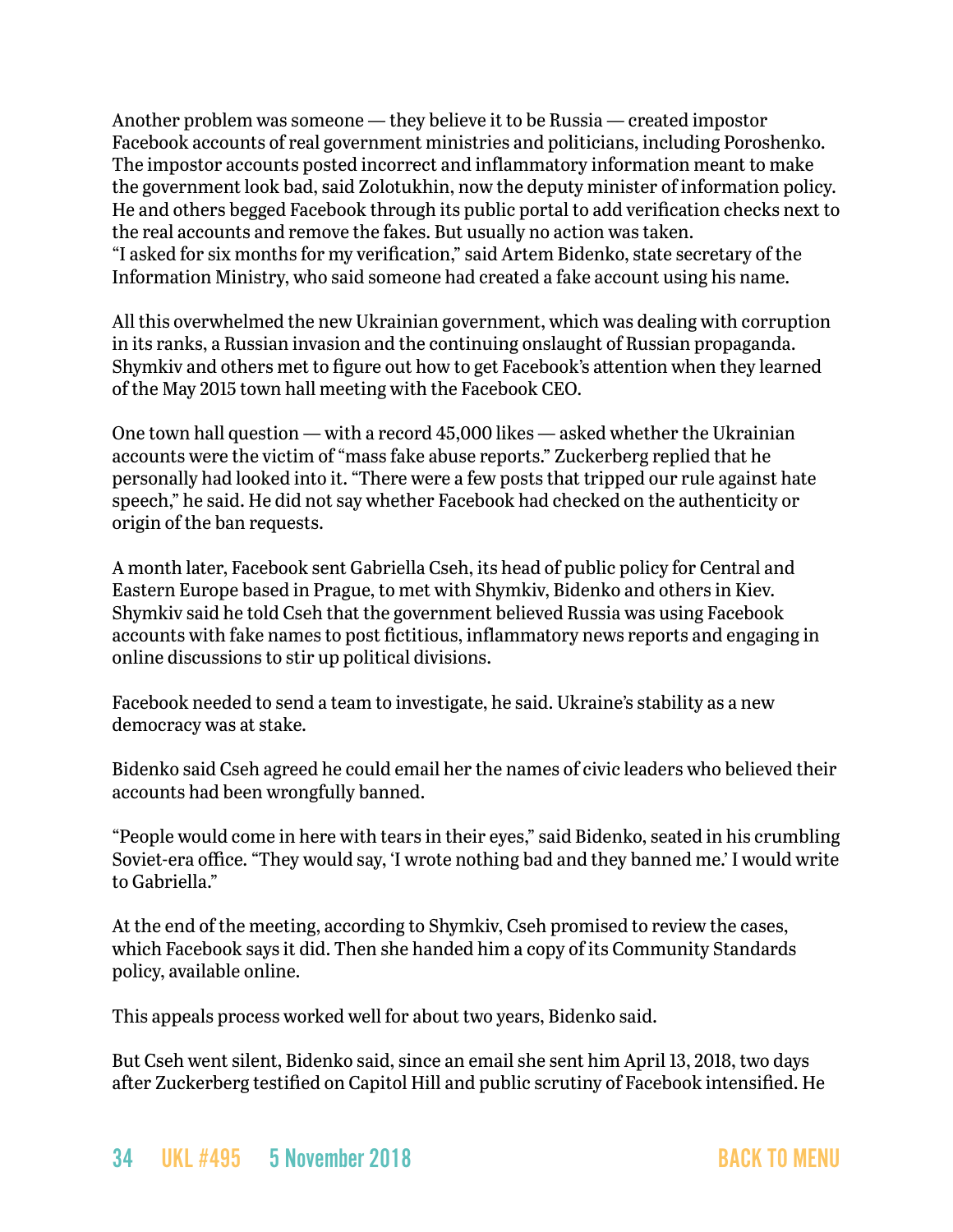figures she and the company became too busy with other problems to respond. But to his astonishment, she also unfriended him.

"I was like, what!? Why is Gabriella unfriending me?" he said. "Maybe I became a nuisance."

Facebook declined to allow Cseh to be interviewed and didn't respond to a question about why she unfriended Bidenko. In a statement they said, "Gabi has previously made it clear to Mr. Bidenko that she might not respond to every single one of his messages, but that doesn't mean she isn't escalating the issues he flags to the appropriate internal teams."

In August, Zolotukhin met with Facebook officials and said he reiterated the same concerns. He sent them a list of pages that still needed verification marks and they complied soon thereafter.

Bidenko, Zolotukhin, hackers and journalists are eager to open their laptops and scroll through what they say are fabricated news that sometimes includes gruesome videos. "Phosphorus burns everything: Ukrainian militia is using illegal weapons," said a repost of a YouTube video from 2017. "Executioners were harvesting internal organs for sale," read a post from a Russian website.

More than 2,000 Ukrainians have been killed and an active war continues, making Russia's continued clandestine attacks via Facebook an urgent national security matter. Facebook recently posted a job for a public policy manager for Ukraine — based in Warsaw.

"Facebook is trying to stay on the sidelines" of the war between Ukraine and Russia, Zolotukhin said. "But now it is not about saying you're for democracy. It's about fighting for democracy."

## <span id="page-34-0"></span>#12

European Parliament Slams Russia's Militarization of Azov Sea, Calls for Tougher Sanctions

- - - - - - - - - - - - - - - - - - - - - - - - - - - - - - - - - - - - - - - - - - - - - - - - - - - - - - - - - - - - - - - - - - - - - - - - - - - - - - - - - -

by Iryna Somer Kyiv Post, 25 October 2018 <https://bit.ly/2QfAg1u>

The European Parliament on Oct. 25 backed a resolution to stiffen its sanctions on Russia if the Kremlin continues to escalate tensions in the Azov Sea.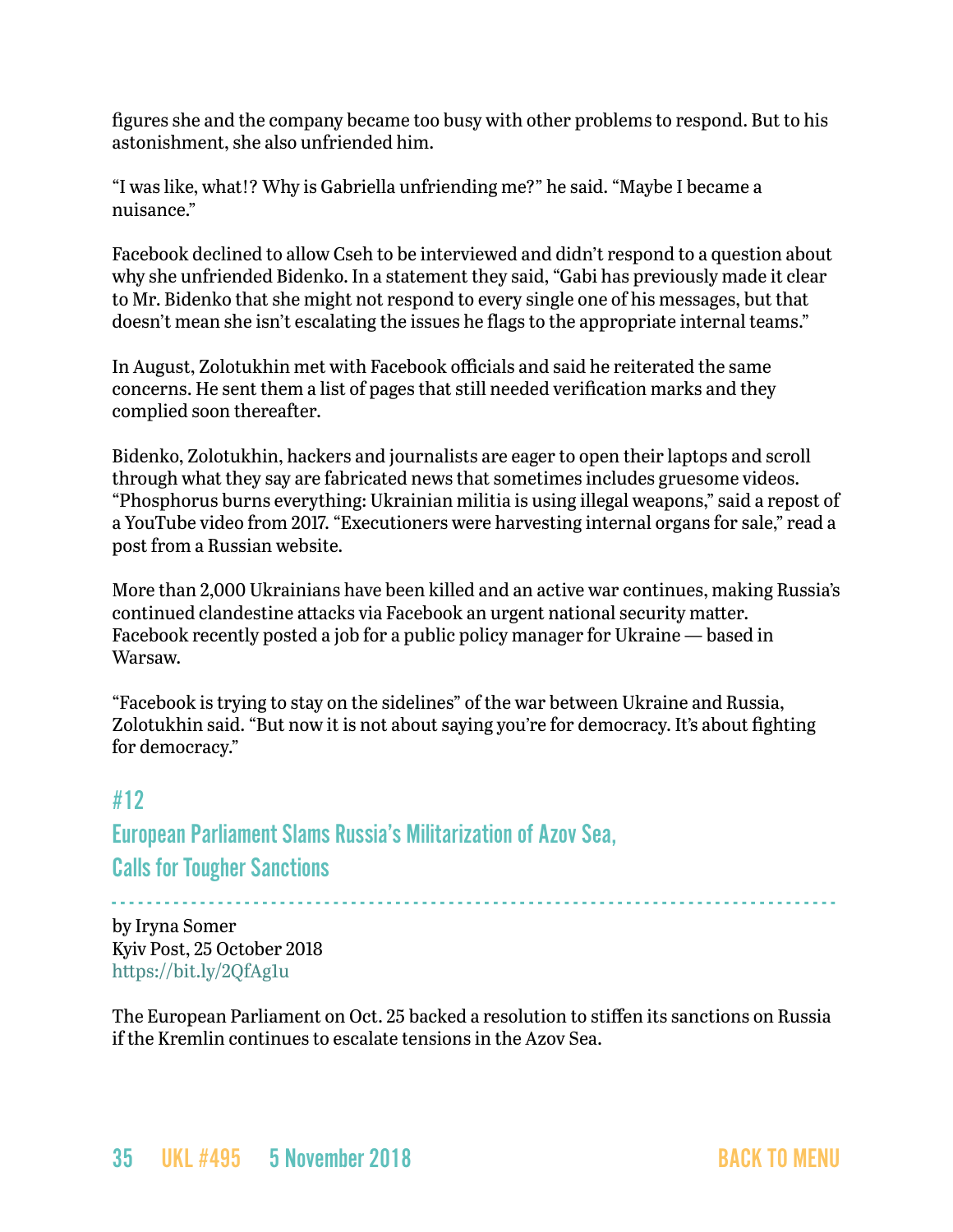The joint resolution was proposed by the five biggest political groups in the parliament — The European People's Party, the Socialists and Democrats, the European Conservatives and Reformists, the Greens, and the Alliance of Liberals and Democrats. The resolution, passed during a parliament session in Strasbourg, also calls for the appointment of an EU Special Envoy for Crimea and Donbas, with responsibilities covering the Azov Sea.

"The EP urges the Vice-President of the Commission and High Representative of the European Union for Foreign Affairs and Security Policy (Federica Mogherini), together with the EU Member States in the European Council, to make it clear that the targeted sanctions against Russia will be reinforced if the conflict in the Azov Sea escalates further," the resolution reads.

The parliament also called on Mogherini to follow more closely the evolving security situation in the Sea of Azov, given its growing potential for conflict on Europe's doorstep, which may have wider security implications affecting the European Union and its member states directly.

"(The parliament) considers, in this regard, that it would be very useful to appoint an EU Special Envoy for Crimea and the Donbas region, whose responsibilities would also cover the Sea of Azov," the resolution goes on.

The parliament also called on Mogherini to take the necessary steps to propose that the mandate of the OSCE Special Monitoring Mission to Ukraine, which covers the entire territory of Ukraine, including maritime areas, also cover the new area of tensions in the Azov Sea.

"Either the mission should be equipped with the necessary means to perform its monitoring role in maritime areas, or a separate international monitoring mission should be established for this body of water," the parliament's resolution reads.

In the resolution, parliament condemned the "excessive actions of the Russian Federation in the Sea of Azov, which are in the breach of international maritime law and Russia's own international commitments."

The parliament also condemned the excessive stopping and inspection of commercial vessels, including both Ukrainian ships and those with flags of third-party states, including ships under the flags of various EU member states.

"The European Parliament stresses that inspections of vessels, while being allowed at random, should not be abused or carried out for political reasons with the aim of further destabilizing the security, integrity and social and economic situation in Ukraine," the resolution reads.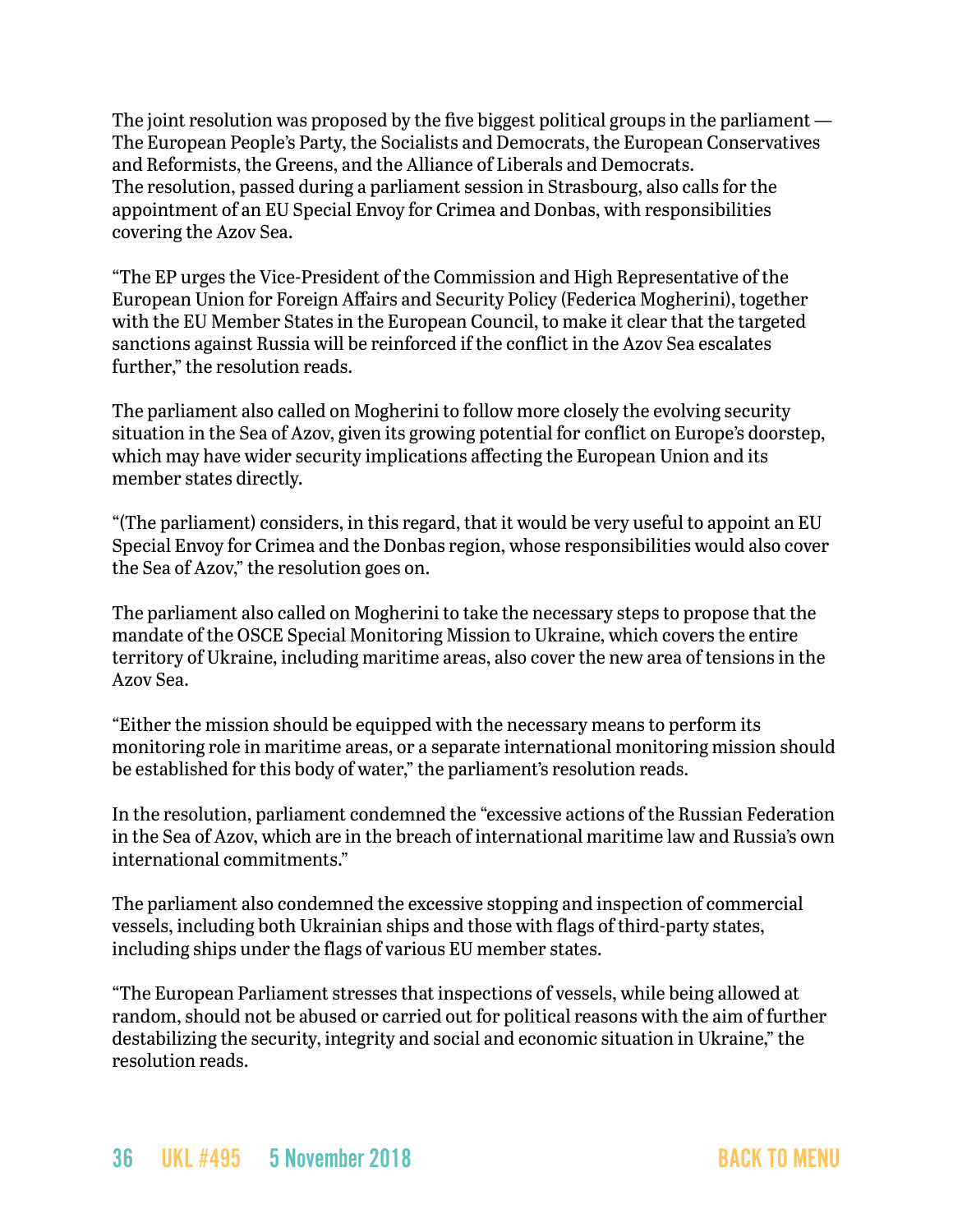"(Parliament) calls on the Council and the Vice-President of the Commission and High Representative of the European Union for Foreign Affairs and Security Policy to demand that the Russian Federation immediately end the intensive and discriminatory inspections of vessels and to consider, if necessary, appropriate countermeasures." The parliament said it had very serious concerns about the "very volatile security situation in the Sea of Azov, which could easily escalate to an open conflict" and that it was "gravely concerned about the continued militarization of the Sea of Azov and Black Sea region."

The parliament said this concerned in particular the illegally occupied and annexed Crimea peninsula, the development of anti-access/area denial capabilities by the Russian Federation, including new S-400 anti-aircraft systems, and the redeployment of military and patrol vessels from the Caspian Sea.

"The European Parliament regrets that the Sea of Azov has become a new maritime dimension of belligerent Russian actions against Ukraine," the resolution reads. Next, the parliament condemned Russia's illegal construction of a bridge over the Kerch Strait, and the infringement of navigational rights in Ukraine's territorial waters.

"The European Parliament points out that Russia is bound by international maritime law and the bilateral cooperation agreement with Ukraine not to hamper or impede transit passage through the Kerch Strait and the Sea of Azov," the resolution reads.

The parliament reiterated its support for the independence and territorial integrity of Ukraine, reconfirmed Ukraine's sovereignty over the Crimean peninsula, its part of the Sea of Azov, and Ukraine's absolute right to have full access to the Sea of Azov.

The European Parliament also said it deplored the illegal extraction of oil and gas resources by the Russian Federation from Ukrainian territory. It said there was a danger of Russia seizing existing Ukrainian oil and gas fields in the Sea of Azov if it achieved its aim of transforming it into an internal lake within the Russian Federation.

The parliament underlined that the Kerch Bridge was illegally constructed and welcomed the European Council's decision to impose restrictive measures on six companies involved in its construction. It also reiterated its concern at the involvement of European companies in the construction of the Kerch Bridge.

In this regard, the parliament wants the European Commission to assess and verify the application of EU sanctions in force, and for member states to share information regarding any cases of potential violations.

The parliament also calls on the European Commission and the European External Action Service to provide a full assessment of the economic damage caused by the de facto blockade, and to consider possible ways to support the carriers and ports that have been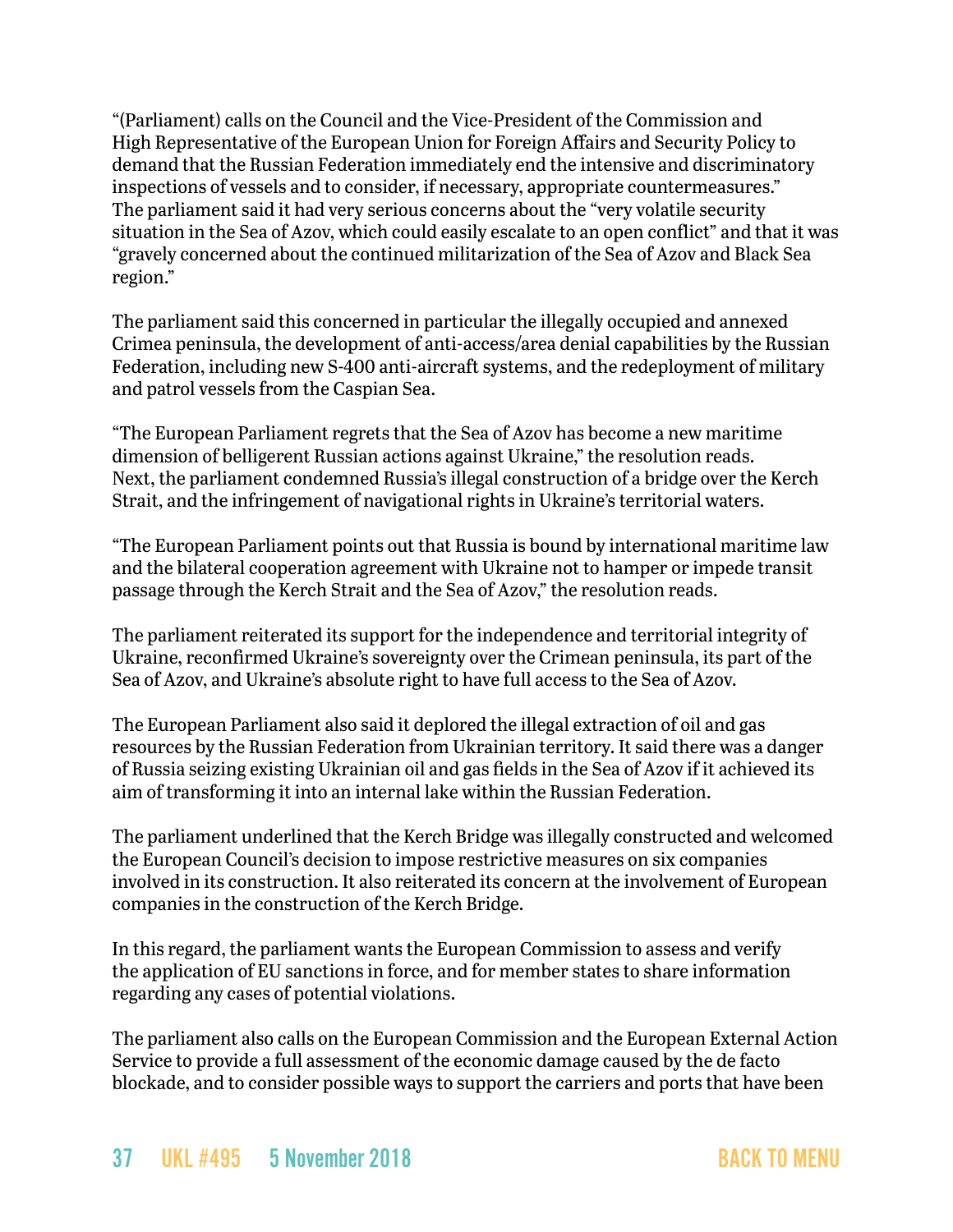negatively affected, in particular by strengthening the EU's engagement in Mariupol and Berdyansk.

As for the environmental impact of the Kerch Bridge, which might affect the interests of all Black Sea basin countries, the parliament called on Ukraine, the European Commission and member states on the shores of the Black Sea to monitor the situation, exchange relevant information, and identify potential remedial actions.

## <span id="page-37-0"></span>#13

## European Parliament resolution on the situation in the Sea of Azov

- - - - - - - - - - - - - - - - - - - - - - - - - - - - - - - - - - - - - - - - - - - - - - - - - - - - - - - - - - - - - - - - - - - - - - - - - - - - - - - - - - European Union External Action, 30 October 2018 <https://bit.ly/2PIuo3I>

### *The European Parliament*

- 1. Deplores the excessive actions of the Russian Federation in the Sea of Azov insofar as they breach international maritime law and Russia's own international commitments; condemns the excessive stopping and inspection of commercial vessels, including both Ukrainian ships and those with flags of third-party states, including ships under flags of various EU Member States; stresses that inspections of vessels, while being allowed at random, should not be abused or carried out for political reasons with the aim of further destabilising the security, integrity and social and economic situation in Ukraine; calls on the Council and the VP/HR to demand that the Russian Federation immediately end the intensive and discriminatory inspections of vessels and to consider, if necessary, appropriate countermeasures;
- 2. Expresses its very serious concern about the very volatile security situation in the Sea of Azov, which could easily escalate to an open conflict; is gravely concerned about the continued militarisation of the Sea of Azov and Black Sea region, particularly of the illegally occupied and annexed Crimea peninsular, the development of anti-access/ area denial (A2/AD) capabilities by the Russian Federation, including new S-400 antiaircraft systems, and the redeployment of military and patrol vessels from the Caspian Sea; regrets that the Sea of Azov has become a new maritime dimension of belligerent Russian actions against Ukraine;
- 3. Condemns the construction of the bridge over the Kerch Strait linking the illegally annexed Crimean peninsula with mainland Russia, and the infringement of navigational rights in Ukraine's territorial waters; points out that Russia is bound by international maritime law and the bilateral cooperation agreement with Ukraine not to hamper or impede transit passage through the Kerch Strait and the Sea of Azov;
- 4. Reiterates its support for the independence and territorial integrity of Ukraine, reconfirms Ukraine's sovereignty over the Crimean peninsula and its part of the Sea of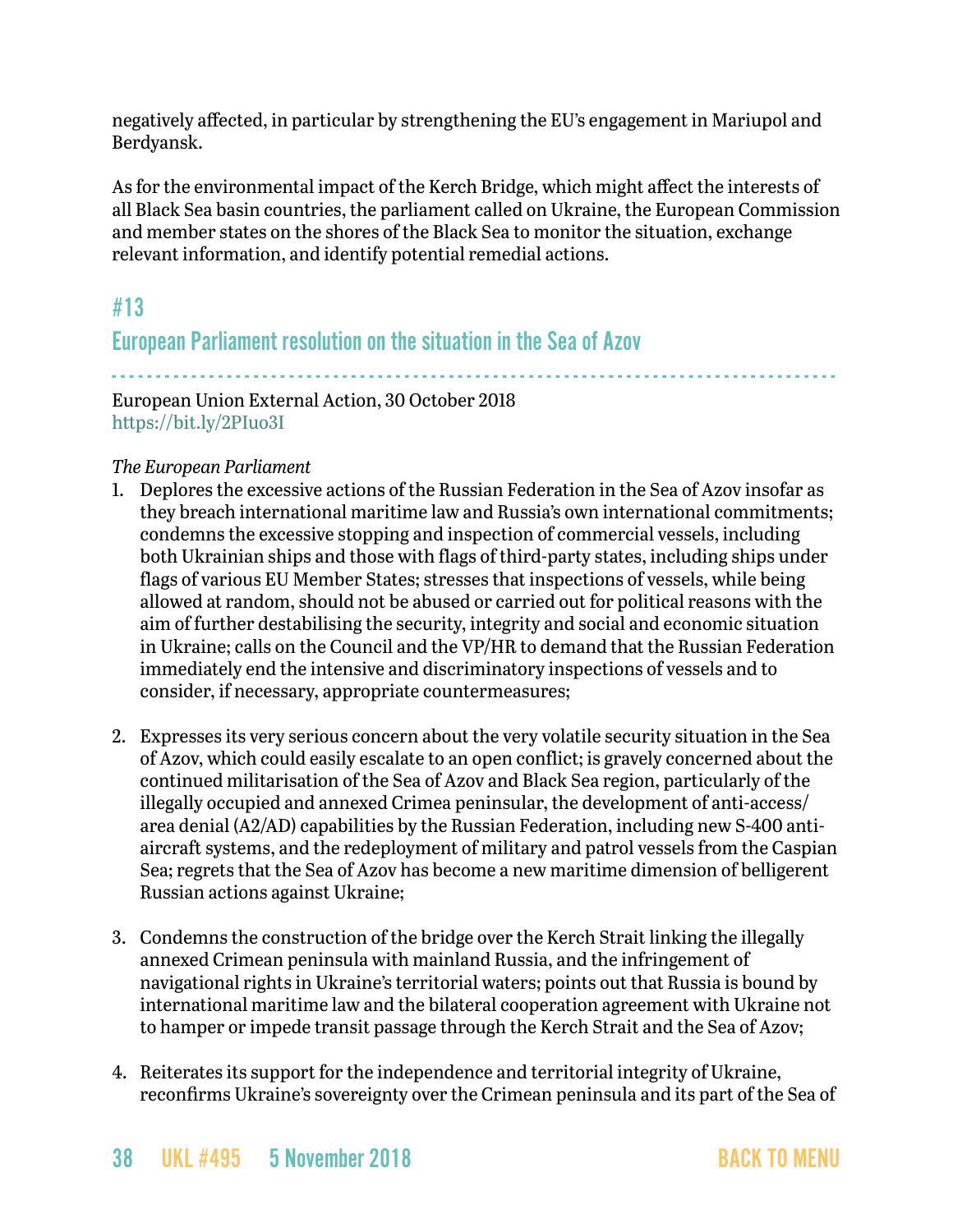Azov and Ukraine's absolute right to have full access to the Sea of Azov, as enshrined in the UN Convention on the Law of the Sea;

- 5. Deplores the illegal extraction of oil and gas resources by the Russian Federation from Ukrainian territory; highlights the possible danger of Russia seizing existing Ukrainian oil and gas fields in the Sea of Azov once it achieves its aim of transforming it into an internal lake within the Russian Federation;
- 6. Underlines that this pattern of violating the territorial waters of European countries or blocking maritime transport has already been exercised by Russia in the Baltic Sea, in particular against the Baltic States and Poland (Vistula Lagoon);
- 7. Calls on the VP/HR to follow more closely the evolving security situation in the Sea of Azov, given its growing potential for conflict on Europe's doorstep, which may have wider security implications affecting the EU and its Member States directly; considers, in this regard, that it would be very useful to appoint an EU Special Envoy for Crimea and the Donbass region, whose responsibilities would also cover the Sea of Azov;
- 8. Calls on the Vice-President of the Commission / High Representative of the Union for Foreign Affairs and Security Policy (VP/HR) to take the necessary steps to propose that the OSCE Special Monitoring Mission to Ukraine (SMM) mandate, which covers the entire territory of Ukraine, including maritime areas, also cover the new area of tensions in the Azov Sea, and stresses that either the mission should be equipped with the necessary means to perform its monitoring role in maritime areas or a separate international monitoring mission should be established for this body of water;
- 9. Underlines that the Kerch Bridge has been illegally constructed and welcomes the Council's decision to impose restrictive measures on six companies involved in its construction; urges the VP/HR, together with the EU Member States in the Council, to make it clear that the targeted sanctions against Russia will be reinforced if the conflict in the Azov Sea escalates further;
- 10. Reiterates its concern at the involvement of European companies in the construction of the Kerch Bridge, which, through this involvement, knowingly or unknowingly undermined the EU sanctions regime; calls on the Commission, in this regard, to assess and verify the application of the EU restrictive measures in force and on the Member States to share information regarding any national customs or criminal investigations into cases of potential violations;
- 11. Supports the efforts made by the Ukrainian side in all diplomatic actions and legal procedures provided for by international law and relevant conventions, including the ongoing arbitration process under the UN Convention on the Law of the Sea, with a view to countering Russian hostile practices in the Sea of Azov;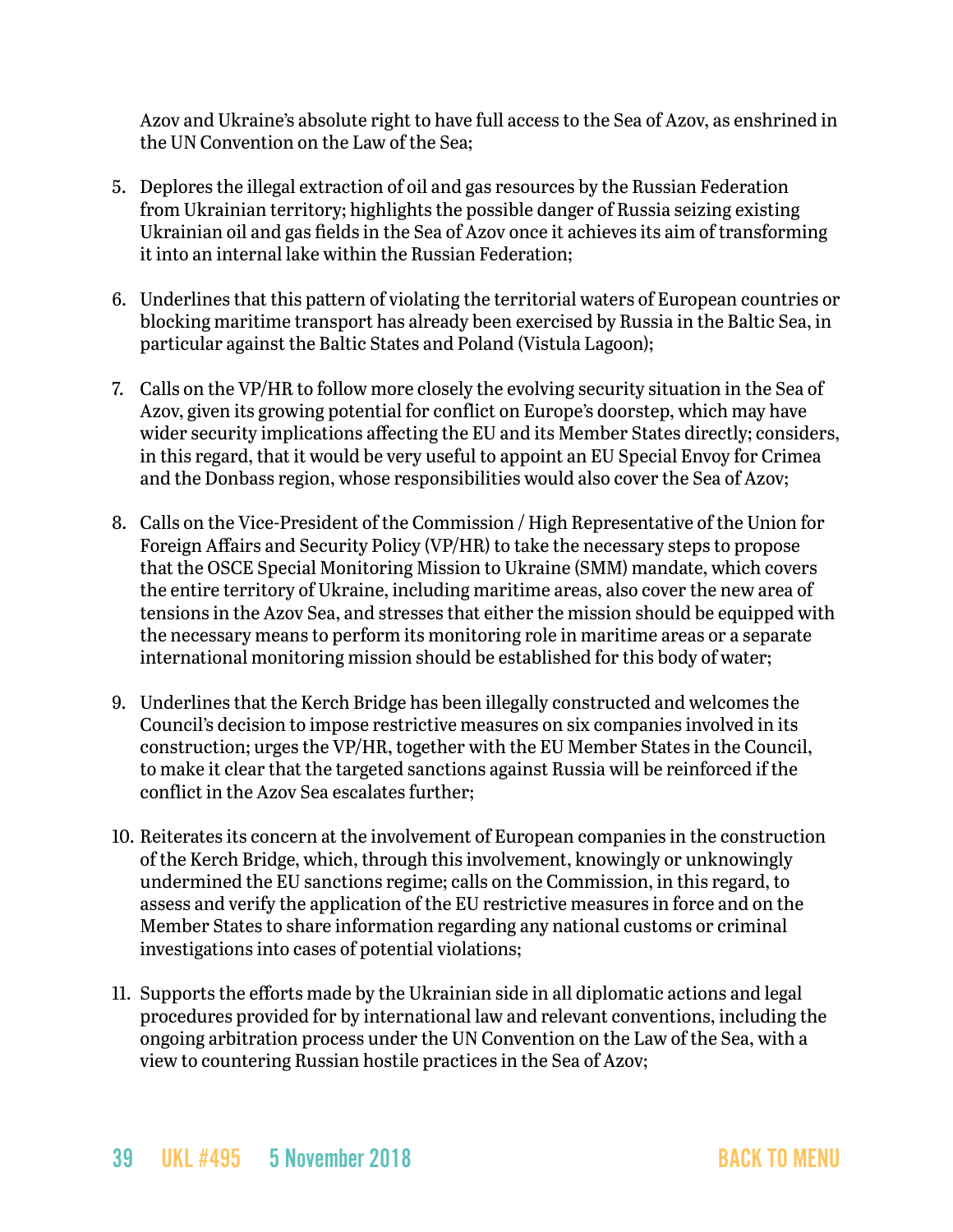- 12. Calls on the Commission and the EEAS to provide a full assessment of the economic damage caused by the *de facto* blockade and to consider possible ways to support the carriers and ports that have been negatively affected, in particular by strengthening the EU's engagement in Mariupol and Berdyansk, enhancing social resilience and promoting the economic development of these cities and the broader south-east region of Ukraine;
- 13. Is concerned about the adverse environmental impact of the Kerch Bridge, which might affect the interests of all Black Sea basin countries; calls on Ukraine, the Commission and the Member States on the shores of the Black Sea to monitor the situation, exchange relevant information and identify potential remediation needs;
- 14. Expresses its condolences and sympathy to the families of the victims of the mass murder at the college in Kerch where 20 people were killed and dozens wounded on 17 October 2018;
- 15. Instructs its President to forward this resolution to the Council, the Commission, the Vice-President of the Commission / High Representative of the Union for Foreign Affairs and Security Policy, the Secretary-General of the Organisation for Security and Cooperation in Europe (OSCE), the Secretary-General of NATO, the President, Government and Parliament of Ukraine, the President, Government and Parliament of the Russian Federation, and the EU Member States.

## <span id="page-39-0"></span>#14

EU8 Members of the UN Security Council Joint Statement on Ukraine

- - - - - - - - - - - - - - - - - - - - - - - - - - - - - - - - - - - - - - - - - - - - - - - - - - - - - - - - - - - - - - - - - - - - - - - - - - - - - - - - - by Karen Pierce Gov.UK, 30 October 2018 <https://bit.ly/2RqFMyp>

I would like to make the following statement today on behalf of the five EU Members of the Security Council (France, Netherlands, Poland, Sweden and the UK), and Italy, Belgium and Germany, as former and future EU Members of the Security Council, which demonstrates the continuity of the EU's position on Ukraine.

We as Member States of the European Union fully support the independence, sovereignty and territorial integrity of Ukraine within the internationally recognised borders.

We condemn the illegitimate "elections" planned for 11 November in the non-government controlled territories of the so-called "Luhansk People's Republic" and "Donetsk People's Republic". If held, these illegitimate "elections" would contravene commitments made under the Minsk agreements and violate Ukrainian law. Any such illegal elections would be incompatible with the sovereignty and territorial integrity of Ukraine.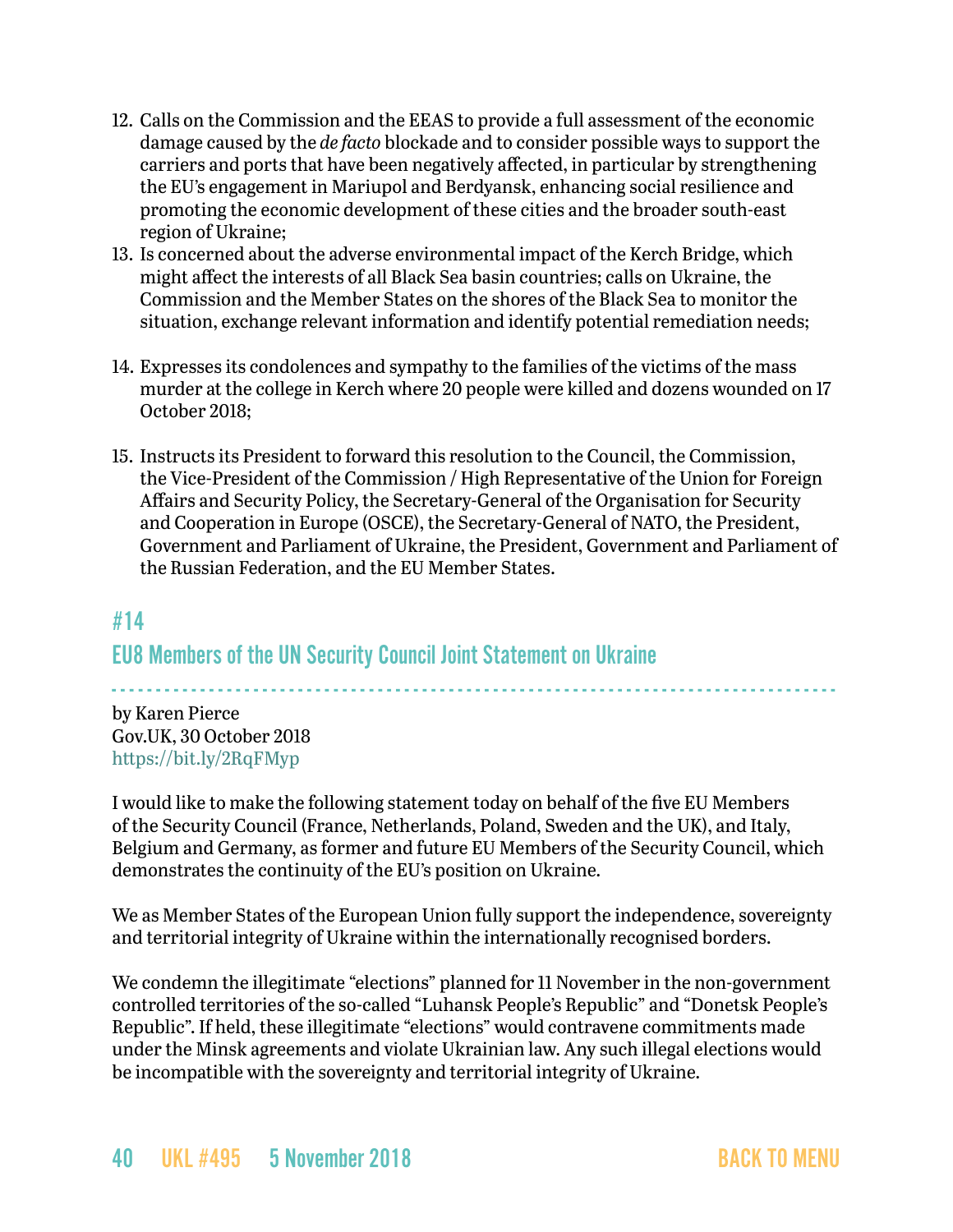We call on the international community to stand united in opposing these illegitimate "elections" that can only serve to undermine efforts to achieve peace in the region. We urge the separatists to abandon the plans for "elections" and call on Russia to bring its considerable influence to bear to stop the "elections" from taking place.

We welcome the renewal of the special status law in the Ukrainian Rada. We urge all sides, particularly the Russian-backed separatists, to commit to full implementation of the Minsk Agreements, beginning with a comprehensive ceasefire and withdrawal of heavy weaponry. We fully support the efforts within the Normandy format for implementing the Minsk Agreements.

We remain convinced that a peaceful resolution of the conflict is possible. Only progress on the diplomatic front will bring us to a point where legitimate and credible elections can be held in eastern Ukraine in line with the Minsk agreements.

Russia must play its part by ending its financial and military support to the separatists and withdrawing its armed forces and military equipment from Ukrainian territory. We also express our concern regarding the degraded humanitarian situation in the conflict area, particularly as the winter season approaches. We also urge all parties to the conflict to re-establish full access of all international humanitarian organisations to the non-government controlled areas and to allow smooth and speedy delivery of humanitarian assistance in line with humanitarian principles and International Humanitarian Law.

## <span id="page-40-0"></span>#15

## War-Related Environmental Disaster in Ukraine

- - - - - - - - - - - - - - - - - - - - - - - - - - - - - - - - - - - - - - - - - - - - - - - - - - - - - - - - - - - - - - - - - - - - - - - - - - - - - - - - - by Kristina Hook & Richard "Drew" Marcantonio Bulletin of Atomic Scientists, 16 October 2018 <https://bit.ly/2qqLvsH>

Yevhen Yakovlev sat in his Kiev office, some 700 kilometers from Ukraine's still-hot war with Russian-backed separatists, the room overcrowded by piles of paper containing primary data about the conflict. "Ukraine is standing before, first of all, an ecological catastrophe," he said, "more deep and dangerous than Chernobyl."

A geologist and now chief researcher at Kiev's Institute of Telecommunications and Global Information Space, Yakovlev has earned the right to reference Chernobyl, the 1986 nuclear accident in then-Soviet Ukraine that continues to haunt the country's physical, geological, and political landscape. In May 1986, one month before that nuclear disaster, Yakovlev was set to receive a reprimand from the Communist authorities in Moscow, who had reacted negatively to his reports of troubling irregularities at Chernobyl's ill-fated Reactor No. 4.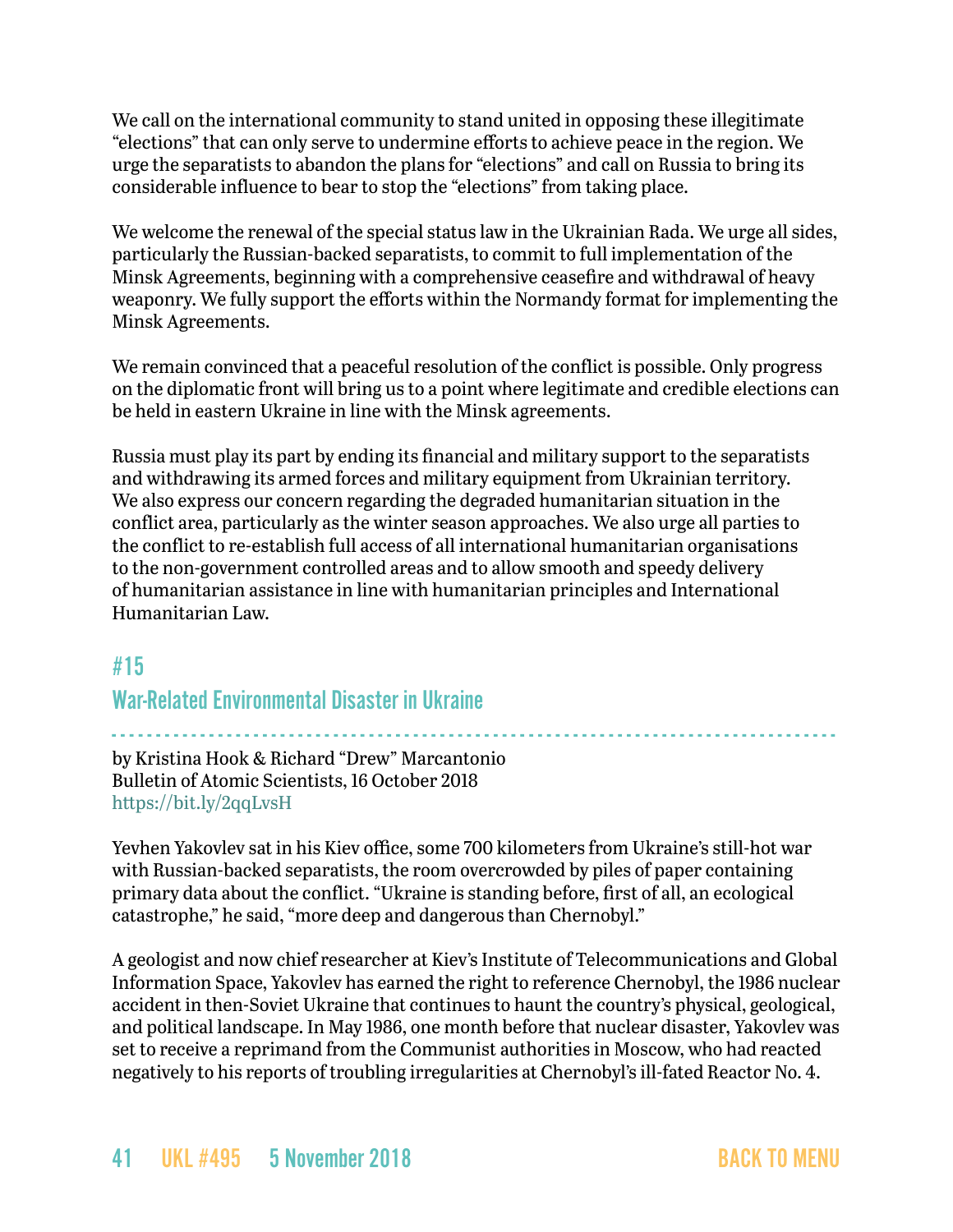Later, as a member of the Chernobyl response brigades, Yakovlev would be decorated for his role in the clean-up efforts.

Now, a review of Yakovlev's data and other environmental information regarding the active conflict in Ukraine has convinced us that the current war in the eastern portion of that country has heightened the potential for a severe ecological disaster there.

Now in its fifth year, the war in eastern Ukraine shows no indication of approaching a conclusion. At least 11,000 people are confirmed dead, and nearly two million internally displaced persons have been registered by Ukrainian authorities, with informal estimates in both categories running significantly higher. Among the less-reported features of the conflict are some of the highest landmine-related casualty rates in the world. And one enormous problem—significant environmental damage that includes the particularly dangerous flooding of a series of inter-connected mines that stretch across the contact line between Ukrainian and Russian-backed forces, posing the possibility of massive poisoning of water supplies and spreading of radioactive contamination—threatens to cause an ecological collapse. Such a collapse could create a legacy of human devastation lasting well beyond the still-unforeseen end of active warfare.

The lack of international attention given to this environmental crisis can be attributed in part, to the status of the Ukraine conflict as a "forgotten war." The war itself, of course, warrants increased international attention. But because of its enormous scope, the potential for long-term environmental disaster in eastern Ukraine also deserves a focused global response.

The big picture—environmental damage and conflict. Ukraine's present reality perfectly illustrates the danger of a negative feedback loop between warfare impacts and environmental legacies. The degradation of the environment caused by war and its constituent activities comes in many forms: air pollution from the building of and the follow-on emissions from military vehicles; trash and surface waste that remains uncollected, promoting disease and the contamination of water resources; soil and water pollution caused by toxic unexploded ordnance and detonated munitions; and particulates and other air pollutants emitted from destroyed and smoldering buildings.

In wartime, the environment often becomes degraded because normal maintenance is neglected or limited. War may prevent local and national environmental managers from conducting their regulatory duties, in part by making it impossible for them to move about freely. The government may reduce funding for environmental services, shifting money to the war effort or to other areas deemed more essential during times of conflict, such as health and food services. Contaminated sites that require active management may be abandoned or, at least, management efforts will be significantly reduced.

In eastern Ukraine, persistent pollution sources include abandoned mines in this heavily industrialized region, livestock production facilities, and agricultural runoff. The war has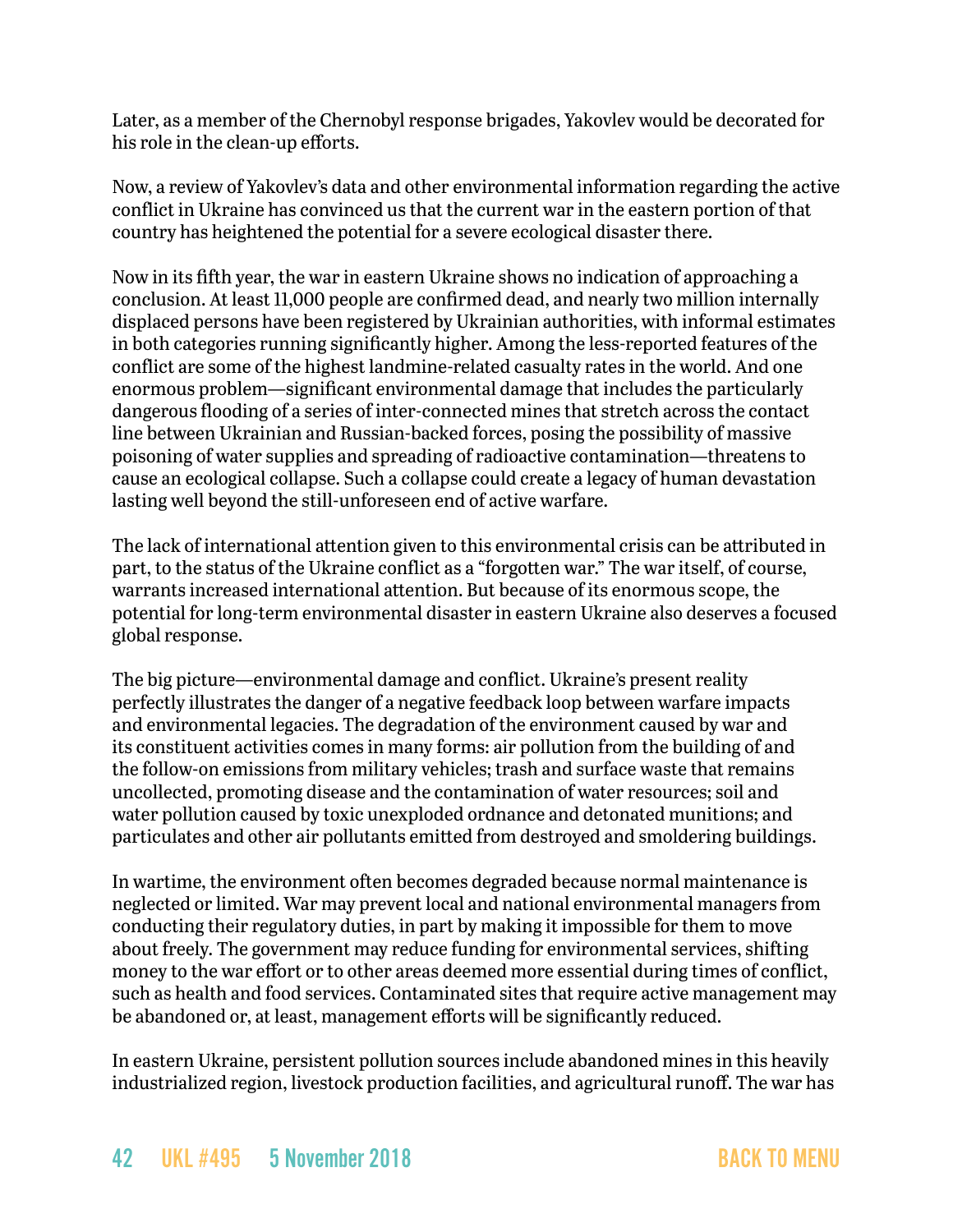increased the risks present at these sites while decreasing the Ukrainian government's capacity to deal with them.

A history of environmental impacts in eastern Ukraine The eastern Ukrainian region that serves as the primary theatre of war includes the Luhansk and Donetsk *oblasts* ("provinces"). Taken together, these two provinces are often referred to as the "Donbas," a nearly 200-year-old term that hints at the environmental issues now facing Ukraine. The word *Donbas* is a shortened version of *Donetsky Bassein* (literally, "Donets coal basin") and is believed to have been first introduced by the mining engineer Yevgraf Kovalevskyi in the 1820s to signify the rich coal deposits found in the Siverskyi Donets river basin. This coal basin is some 500 kilometers across, stretching from the Dnipro to the Don River in modern-day Ukraine and Russia, respectively. Estimates put the total area of the coal basin at 60,000 square kilometers. As a comparative reference point, the Ruhr coal basin in Germany is one-13th that size. The Donbas region also includes major population centers across four Ukrainian provinces (the Luhansk, Donetsk, Kharkiv, and Dnipropetrovsk *oblasts*), as well as one Russian province (the Rostov *oblast*).

The Donbas area is highly industrialized and includes a dense sprawl of active industrial production facilities and inactive sites. The conflict in eastern Ukraine is happening in and around these industrial complexes, exposing them to damage that not only reduces production but increases potential environmental risks. Donbas is home to one of the world's largest coal mining regions; before the current conflict, Donbas coal was one of the main sources of energy for all of Ukraine. In fact, 90 percent of Ukrainian coal comes from the Donetsk *oblast*, and the Donbas area contains 900 active and inactive mines. (This figure includes both surface and subsurface mining operations.) It is estimated that, in total, 15 billion metric tons of coal and nine billion metric tons of rock have been extracted from the ground in the Donbas, and that nine billion cubic meters of subsurface shafts and tunnels have been constructed.

Surface mines are often associated with environmental harm; they are, after all, directly exposed to the erosive and transporting power of rain and wind. The mines in the Donbas area, however, are both deep—averaging 720 meters in depth, and reaching as deep as 1,380 meters—and close to surface waters. As a result, they are exposed to groundwater flows that can percolate into mine shafts; to mitigate the associated risks of this flooding requires that water be pumped from the mines on a regular basis. The subsurface of the Donbas region is also rich in methane gas, which makes mining significantly more risky and increases the environmental impacts of subsurface mining. Between 1991 and 2000, 3,459 miners died in subsurface explosions due to the ignition of methane. Mines are estimated to release up to six billion cubic meters of methane a year.

Accumulating environmental risks now accelerating. The long history of mining and industrial production in the Donbas region has resulted in the accumulation of environmentally risky sites that contain pollutants, ranging from heavy metal toxins in mining tailings to industrial chemical pollution around manufacturing buildings. Before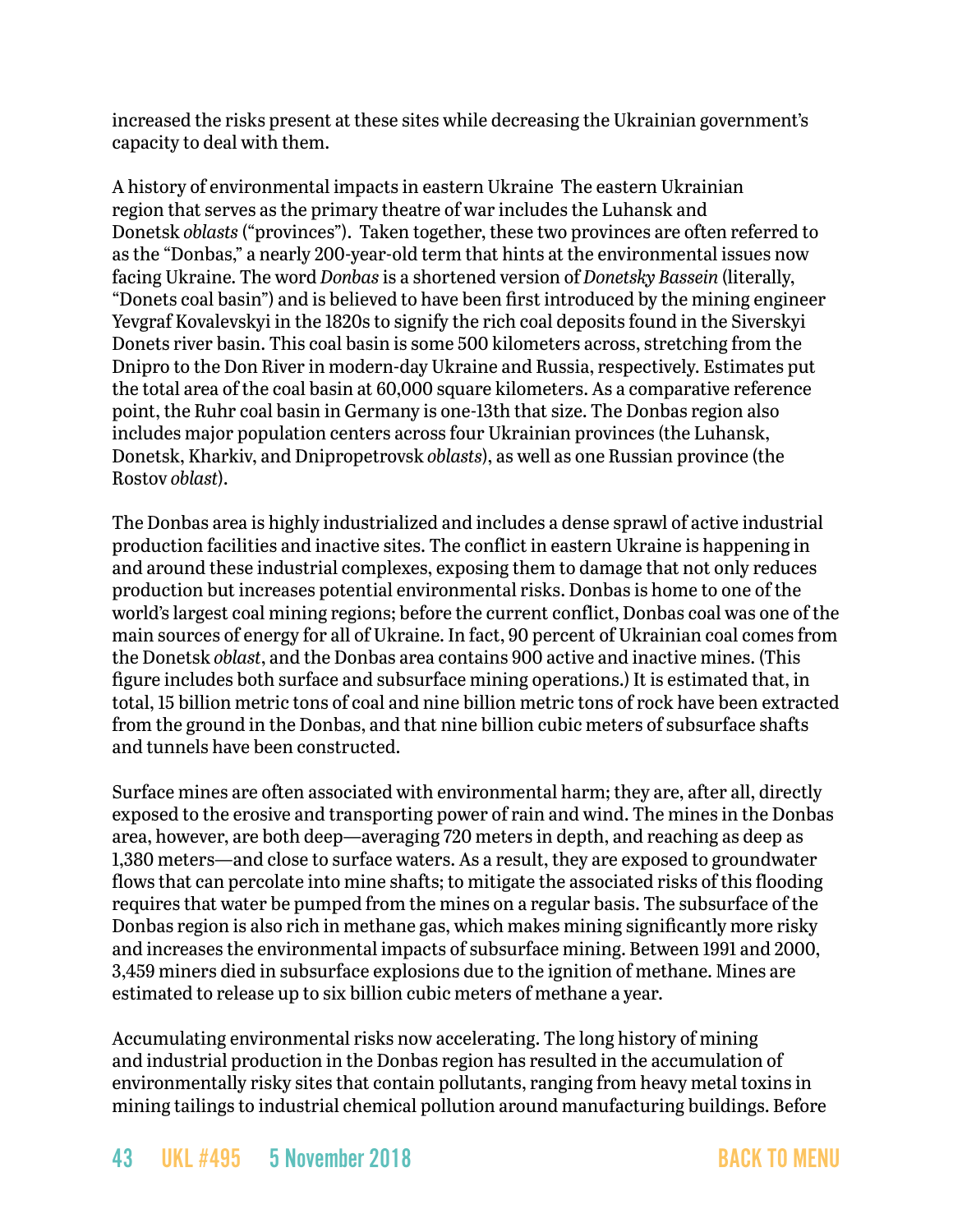the current war, the Ministry of Ecology and Natural Resources (MENR) designated 4,240 sites as potentially hazardous. Specifically, 2,160 sites are deemed potentially explosive due to methane content, 24 are flagged due to radiation hazards, 909 are hydrodynamically hazardous, and 34 are biohazardous. Before armed conflict began, the MENR actively monitored and managed each of these sites to mitigate the environmental and health risks.

Clearly the resources of the Donbas, particularly its coal deposits, are critical both to the Ukrainian state and the Russian-backed separatists operating in the non-government controlled areas. In 2017, the Ukrainian government issued an order to embargo the purchase of coal extracted in the Donbas, even though the coal is much needed in government-controlled Ukraine. The government decided to explore alternative energy sources rather than buy Donbas coal —and potentially fund Russian-backed separatist operations there. Partially in response to this, evidence suggests that Donbas coal is being exported, primarily through Russia, providing funding to rebel forces. The resources of the Donbas are not the direct causal mechanism of the conflict, but they are integral to it, providing revenue for the militant forces and providing an incentive for the Ukrainian government to regain access to them.

Ukraine suffered severe economic problems after it gained independence in 1991, with its economy contracting between 9.7 to 22.7 percent each year for the ensuing five years, with economic growth not recommencing until 2000. It also experienced extraordinarily high production declines and hyperinflation. Until the Soviet Union dissolved, and Ukraine gained independence, Soviet industry had been the primary consumer of Donbas coal. During the rocky transition from the planned Soviet economy to a market system, the upkeep of factories and mines declined, and the Donetsk and Luhansk *oblasts* hit the bottom of Ukrainian provinces in terms of human development. But coal production—including coking coal for steel production—continued, and Donbas business owners grew into some of Ukraine's richest citizens. They funneled part of their profits into politics, and they helped found the Party of Regions, a pro-Russia political party of Ukraine.

Since 2014, when the conflict over control of the Donbas began, war activities have caused a variety of forms of environmental degradation. One involves the proliferation of unexploded ordnance and the emplacement of landmines. Unexploded or partially exploded ordnance remnants can leach toxic chemicals into the soil and underlying water table, and undetonated explosives can prevent environmental authorities from doing their jobs. Similarly, landmines can restrict use of an area even as they degrade, leaking toxic chemicals.

In the short term, the environmental risk is direct harm to human lives and health, as demonstrated by extraordinary civilian casualty rates from landmines and unexploded ordnance; about 50 people are killed and wounded each month. The long-term concern is the effect on soil, ground and surface water, and land use.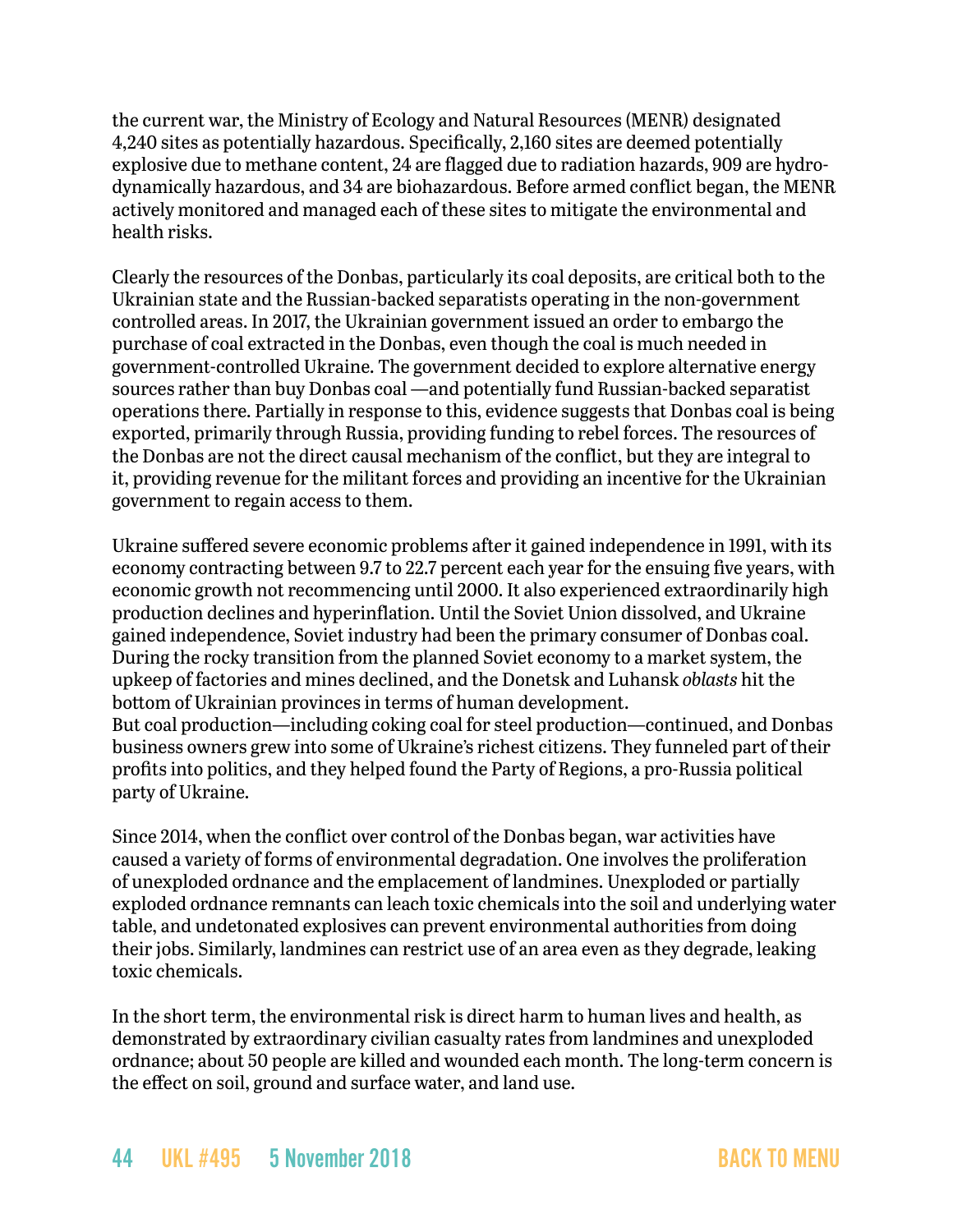The conflict also directly degrades the environment through the destruction of infrastructure by artillery and other munitions. This destruction releases hazardous air pollutants that have short- and long-term health effects. Attacks on infrastructure have also disabled trash removal and water supply and wastewater treatment systems; household and industrial wastewater in the Donbas now often goes untreated into surface waters because treatment facilities have been destroyed or pumping and treatment stations are no longer being manned. Combined with the suspension of most household trash services, this collapse of wastewater treatment has led to significantly increased surface water contamination of the Donetsk River and other water sources. These sources demonstrate levels of fecal coliform 10 times the governmental standard, which these same test sites met before the war.

In the mines: Warning signs of nuclear and other contamination. The fighting in the Donbas has made it next to impossible for the MENR and other government ministries to effectively do their jobs in the Luhansk and Donetsk *oblasts*. One of the primary prewar roles of the MENR was to monitor, regulate, and manage the environmental impacts of the 900-plus active and inactive mines (mostly coal mines) throughout the Donbas, approximately 200 of which are at risk of flooding due to groundwater aquifers and flows. Before the conflict began in 2013, the MENR oversaw the pumping of some 2.2 billion liters of groundwater per day to keep mine shafts from flooding. A flooded mine shaft can dissolve pollutants—ranging from minerals that increase the salinity and hardness of water to toxic heavy metals such as mercury, lead, and arsenic—and introduce them at significantly increased rates into surrounding ground and surface water.

In the Donbas context, the concern about contamination is amplified because several mining operations used nuclear detonations during the coal-extraction process; this occurred, for example, at the Kilvazh facility in the Yunkom mine in the Donetsk *oblast*. These sites now pose a risk of radioactive contamination if irradiated debris is carried out of the shaft in mine water. The most recent survey by the MENR—conducted in 2016 found 35 mines where groundwater pumping had stopped and the mines were therefore flooded. The survey also found that groundwater pumping in total had decreased from 2.2 billion liters per day to 1.4 billion liters per day, and MENR officials believe this amount has continued to significantly decrease as conflict prevents managers from reaching the mines.

The interaction of these factors—deterioration of mine management and pumping, flooding of subsurface mines, and surface water contamination by groundwater—has reduced water quality throughout the Donbas. In 2016, the MENR tested 35 wells, springs, and surface water sources in the government-controlled areas of the Donbas and 26 wells, springs, and surface waters in the areas the government does not control. Before the war, the MENR found that these sites all provided potable water; the results of the 2016 survey demonstrated that 30 of the 35 government-controlled sites and 25 of 26 of the other sites were contaminated above MENR water quality standards and deemed non-potable.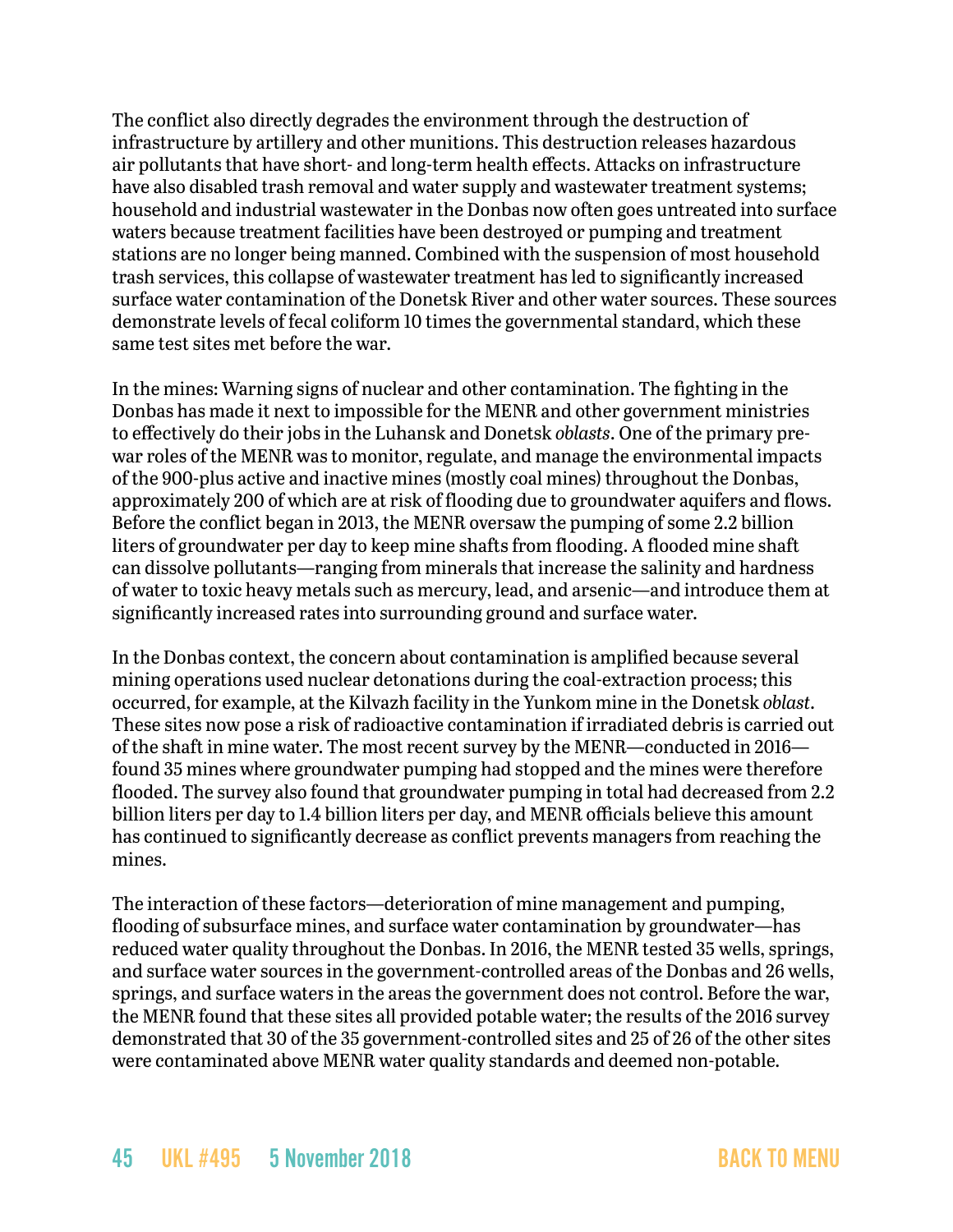Three of the sites—located in the villages of Beretski, Krasne, and Mariupol ,which are near inactive mines where subsurface nuclear detonations had been used—had radiation levels that significantly exceeded the baseline in the Donbas of 15 microrems per hour (mcR/h); the villages showed levels of radiation at 154 mcR/h, 152 mcR/h and 103 mcR/h respectively. (For comparison, the United States Environmental Protection Agency suggests that multi-year exposure levels should not exceed 11.4 mcR/h.) The MENR asserts that the increased rate of contamination is caused when water enters inactive and unmanaged mines, where it becomes contaminated and then moves to surface waters through springs, flooding, and percolation into groundwater. The ministry estimates that 87,000 cubic meters of contaminated mine water is discharged every hour.

The flooding of mines in the Donbas has produced environmental hazards beyond water contamination. The MENR estimates that the rate of methane and radon released from subsurface mines has likely substantially increased because of mine flooding, decreasing air quality in the vicinity of the mines. The ministry has not, however, been able to access mine sites to confirm this suspicion. Also, mine flooding has destabilized 9 billion cubic meters of horizontal tunnels throughout the Donbas, causing some 8,000 square kilometers of land above the mines to experience an average of 1.75 meters of subsidence.

So the impacts of environmental neglect due to warfare in the Donbas are expressed in both geophysical processes—such as subsidence and groundwater contamination—and physiological processes, including the slow degradation of human and environmental health due to increased pollution. Some of these impacts are immediate, for example respiratory distress or enteric disease; other impacts show up in the long term, often in the form of cancer.

The daunting legacy of ecological collapse. With much of the Donbas environment degraded and made unsafe by contamination and unexploded ordnance, control over resources that are functioning and useable is rendered even more valuable and important. Two resources in short supply and high demand because of the war are water and fuel primarily in the form of coal. Many municipal water facilities have either been destroyed or are non-functional due to lack of maintenance, forcing people to seek alternative water sources such as boreholes, wells and springs. As access to clean water continues to diminish, the import of water will become necessary, resulting in a new potential mechanism of control over the population.

As previously discussed, Donbas coal is being quietly exported out of the country to fund the Russian-backed separatists' operations in the region. The sale of coal allows these Russian-backed forces to purchase needed supplies and be less reliant on the surrounding population—which also allows them to exert control over the Donbas population more fully than might otherwise be the case. By controlling the extraction and flow of coal, the Russian-backed forces also control its distribution to local populations who need it for cooking and heating.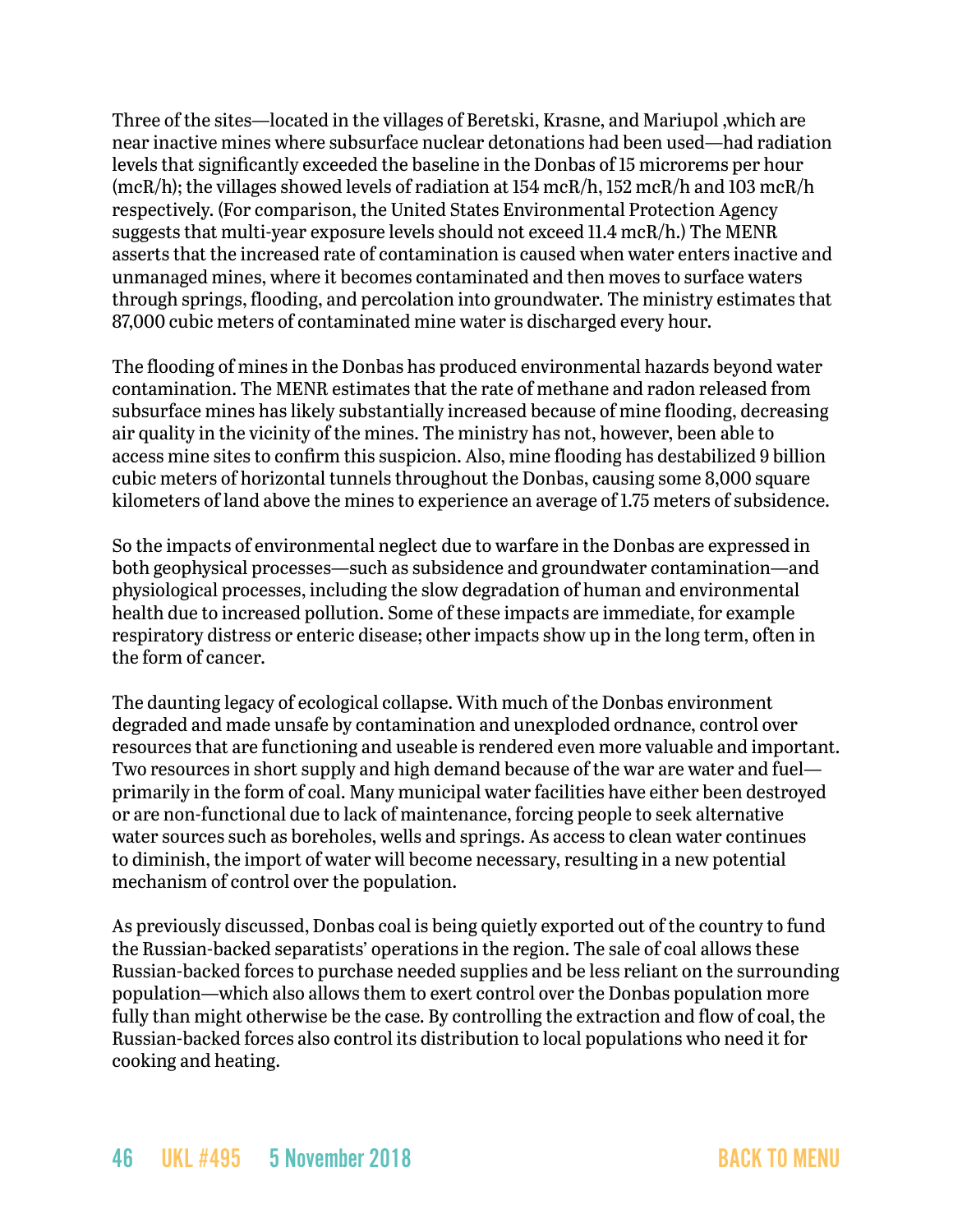Use of this mechanism of control is likely to increase in the Donbas as the conflict continues and resources become scarcer. In the areas not controlled by the government, the MENR and other state ministries cannot provide essential services. The physical and psychological impacts of this failure to deliver basic services will likely continue to accumulate and to negatively affect the population. As this spiral continues, it will augment the influence of those actors who do control the scarce resources that persist.

This complex picture of the environmental emergency in Ukraine suggests that the cost of war stretches well beyond the confines of direct physical fighting. Unless this array of environmental issues is directly addressed, the ecosystem and the people inhabiting the Donbas region will suffer and literally embody—for example by drinking contaminated water and pollutants like lead and mercury, which will concentrate in the body—the damage for decades to come.

It is in the interest of the Ukrainian government, the Russian-backed separatists, and the Russian government to begin to confront the strategic implications of this environmental disaster, which is likely to spread across the Ukrainian-Russian national boundary. Regardless of any short-term, tactical advantage it may confer on the Russian-backed forces, the ecological collapse of the Donbas is in the interest of neither side in this conflict—even as it rapidly becomes a disastrous reality.

When pressed for comment on what might happen without a rapid mobilization of political will by the warring parties and global technical assistance, Yakovlev, the eminent geologist, quietly concluded, "Donbas can destroy Ukraine."

## <span id="page-46-0"></span>#16

Serhii Plokhii: Ukraine Got a State in 1991, and Now Ukraine is in the Process of Getting a Nation

- - - - - - - - - - - - - - - - - - - - - - - - - - - - - - - - - - - - - - - - - - - - - - - - - - - - - - - - - - - - - - - - - - - - - - - - - - - - - - - - - by B0hdan Nahaylo Hromadske Radio, 20 October 2018 <https://bit.ly/2AJl9rY>

Nahaylo: Well, it's my great pleasure, and indeed my great privilege, today to have as our guest on Ukraine Calling, Serhii Plokhii. He's an eminent historian, some would say also a publicist from the types of things he writes about, but most importantly, he's not only the Mykhailo Hrushevsky Chair in Ukrainian History at Harvard University since 2013 and a prolific author, but an award winning author who is known throughout the world, through the translations of his historical works and ones that deal more with contemporary themes. Welcome to the program, professor.

Plokhii: It's a great pleasure to be here. Thanks for inviting me.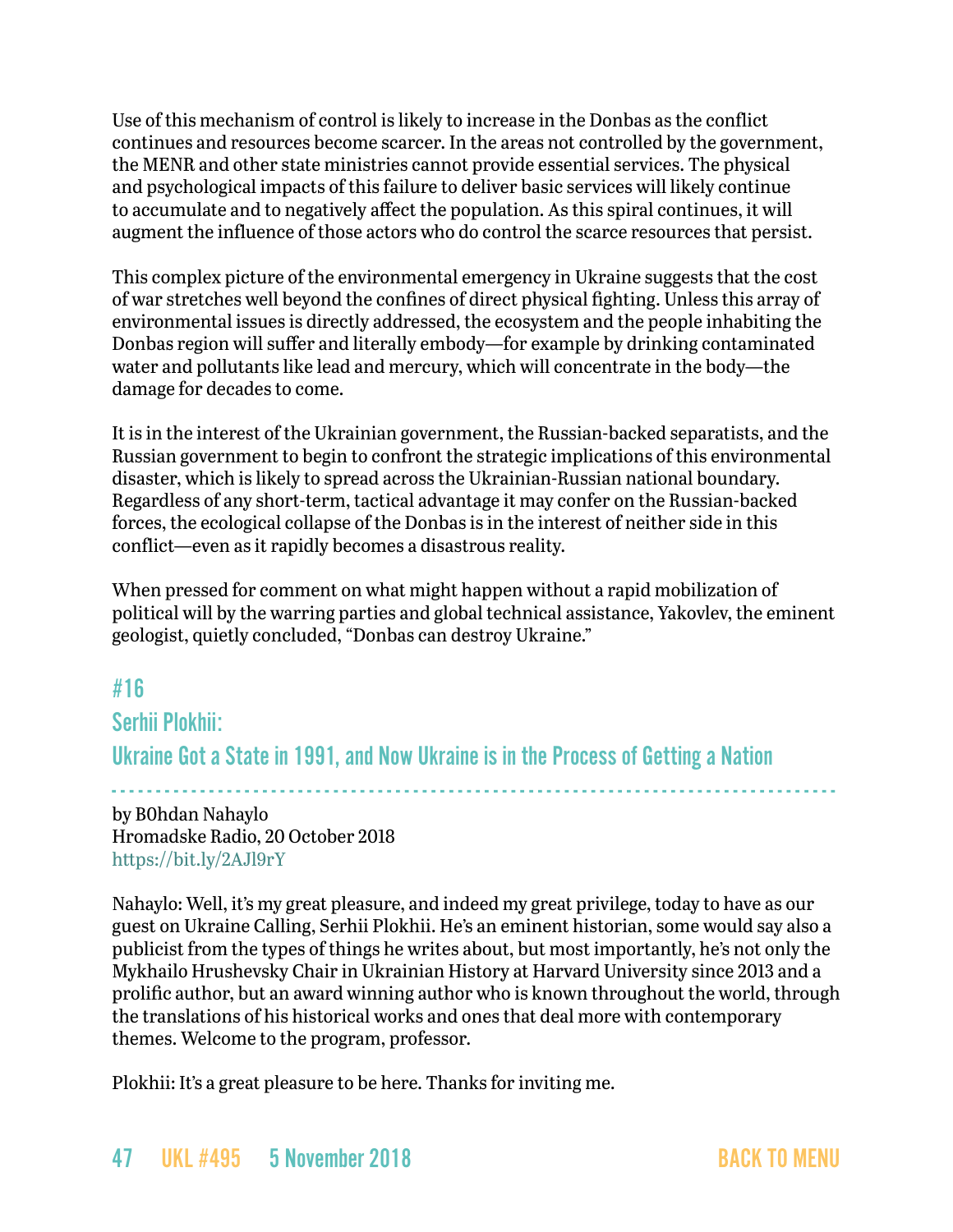Nahaylo: Although we're friends and I would prefer to refer to you as Serhii, for the audience, I emphasize that you're a professor, and a Hrushevs'kyi professor at that.

Plokhii: Well thank you but I am perfectly okay with Serhii.

Nahaylo: Serhii, let's start with your background. I am fascinated to read that you actually were born in Russia, you grew up in Zaporizhia, you were a professor at Dnipro University, and then you ended up in Alberta and Harvard. That's quite a trek.

Plokhii: Everything is true, and Wikipedia says that, so you should trust Wikipedia on that. I remember most of those places, with the exception of Russia. I was born in

Nizhnii Novgorod, but I spent maybe two or three weeks of my life there.

Nahaylo: And, of course, people will ask, are you of Ukrainian origin or of Russian origin?

Plokhii: I am of Ukrainian origin, and the way it happened, that I was born in Russia, was that my father graduated from an the university in Zaporizhia, and then there was a wonderful thing of the distributing the young specialists and he ended up working at the metallurgical plant in Nizhnii Novgorod – that's where I was born. My grandmothers thought there was something wrong with that geography, so they grabbed me and brought me back to Zaporizhia, and eventually my parents came; they followed me a year or a yearand-a-half later.

Nahaylo: So, your life has really been a story of adaptation, from one move to another, each one becoming even more complex?

Plokhii: I think this is exactly what is going on, and I still struggle with jetlag and all other things. No matter how often you move, you still have the same problems to deal with in terms of adaptation.

Nahaylo: But you're talking about jetlag, and that's about time and the impact on the body, but what about the mental strain? Eastern and Central Ukraine, moving on to Western Canada, and then moving on to the "Olympus" of Harvard?

Plokhii: Well, I still believe jetlag is a good metaphor, so you struggle for a while, and then eventually, you adjust and look for new opportunities. And again, I was really lucky that my moves eventually brought more opportunities to work, to write, to research, and to grow – that's the most important part.

Nahaylo: And, of course, you started off writing primarily in Russian, then primarily in Ukrainian, and now primarily in English.

Plokhii: Yes, that's exactly the sequence. And I remember, as many people in Ukraine in secondary school, I started writing poetry, and the poetry was in Ukrainian, but when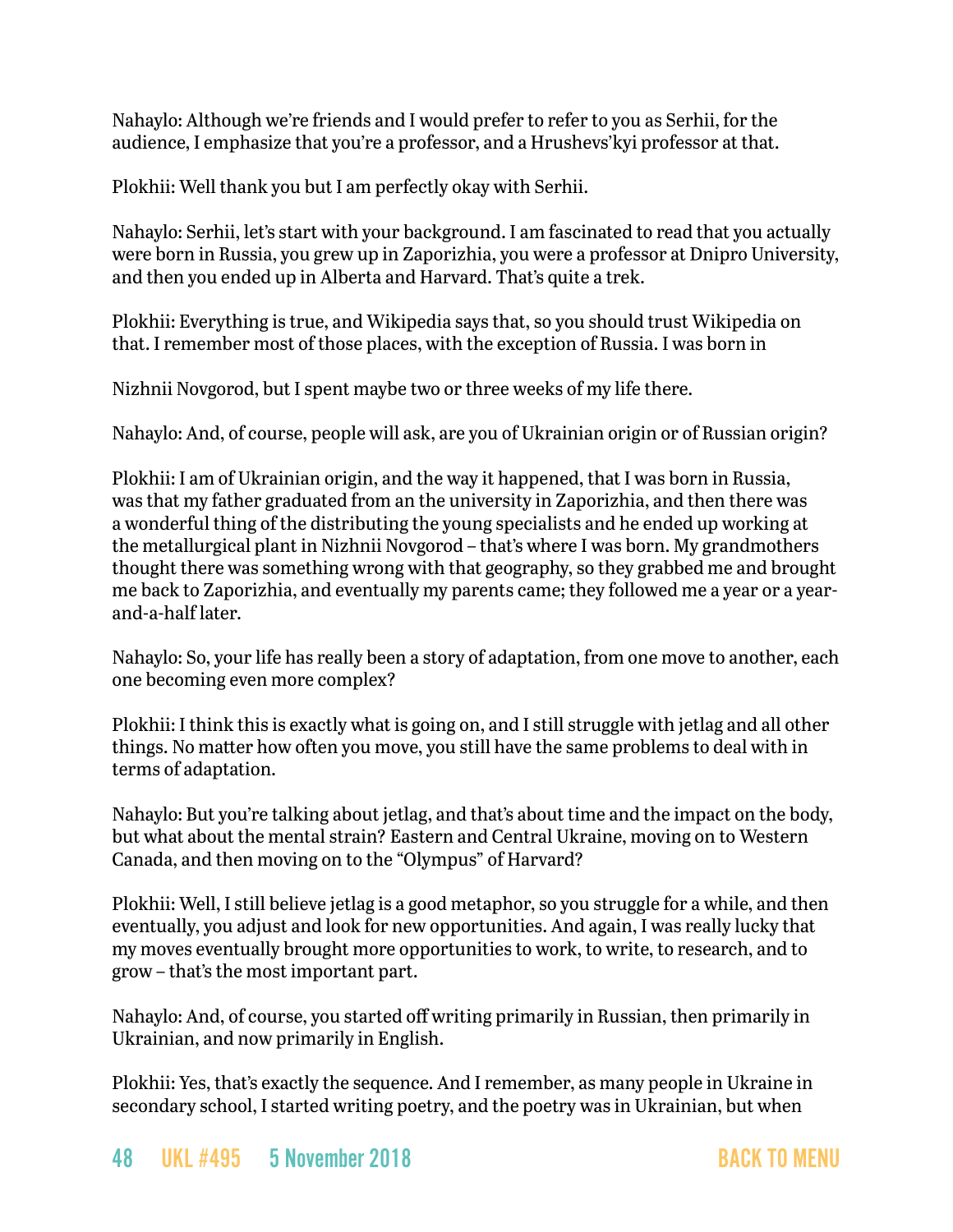it comes to my academic work, yes indeed, it was in Russian. And then, my first article in Ukrainian was written for the Ukrainian Historical Journal in Kyiv, which is quite interesting in the sense that that journal stayed in the Ukrainian language through all those years, through Brezhnev, Shcherbytsky and then into the 1980s.

Nahaylo: When I had the pleasure to notice you for the first time and to meet you, I think then you were primarily known as a scholar on Ukrainian church history, on the Kozak period, and now you are the foremost authority on contemporary Ukraine, as well.

Plokhii: Well, I want to think that I still maintained my expertise, so to say, in the earlymodern period as well, but as you said, I started as a scholar of the early-modern period. I am very proud to be part of the school of historians of early-modern history that evolved in the city of Dnipropetrovsk, today Dnipro, at the university there. It was headed by the eminent Ukrainian professor Mykola Kovalsky. I was part of that group and a lot what I learned about the field and about the profession comes from there. I became a historian with the idea not of studying early modern history but topics closer to today's concerns. I was interested in the Cold War. It was explained to me that in a provincial university like Dnipropetrovsk you couldn't do this kind of things. I also found out that you couldn't write on the 20th century what you actually wanted to write. So for me going to the 16th and the 17th century was a way of extending my freedom as a scholar. It was not like we were completely free, but we were much freer than historians studying the 20th century. After 1991 those restrictions were not there anymore and I could really move freely.

Nahaylo: Talking of restrictions, limitations you placed on your own scope. You are known to the Ukrainian audience as the most eminent living Ukrainian historian. But as somebody who was born in Britain and was also was a historian in terms of my professional interests, I would like to emphasize for the audience that you have moved far beyond just the Ukrainian purview or interest. Your books on Yalta, on the collapse and final days of the Soviet Empire put you in the mainstream as one of the leading specialists on this part of the world, of Eastern and Central Europe and the former Soviet Union, but also on geopolitical aspects of the modern world. I can only compare you to Timothy Snyder who has that kind of reputation and a background as a historian, and who has also become a commentator on contemporary affairs.

Plokhii: Thanks. This is really flattering comparison. I would like to use this opportunity and thank you for one of the books you wrote together with Victor Swoboda – Soviet Disunion. It was a basic text for the first course that I ever taught in English at the University of Alberta in 1991. It was called "The USSR in Crisis: The Nationality Question" and yours was the key text book. I had more students in that course than we could accommodate. I really appreciate that kind of comment coming from you. Yalta or the fall of the Soviet Union, they are global in terms of questions that I address.

Nahaylo: Even Chornobyl and its impact…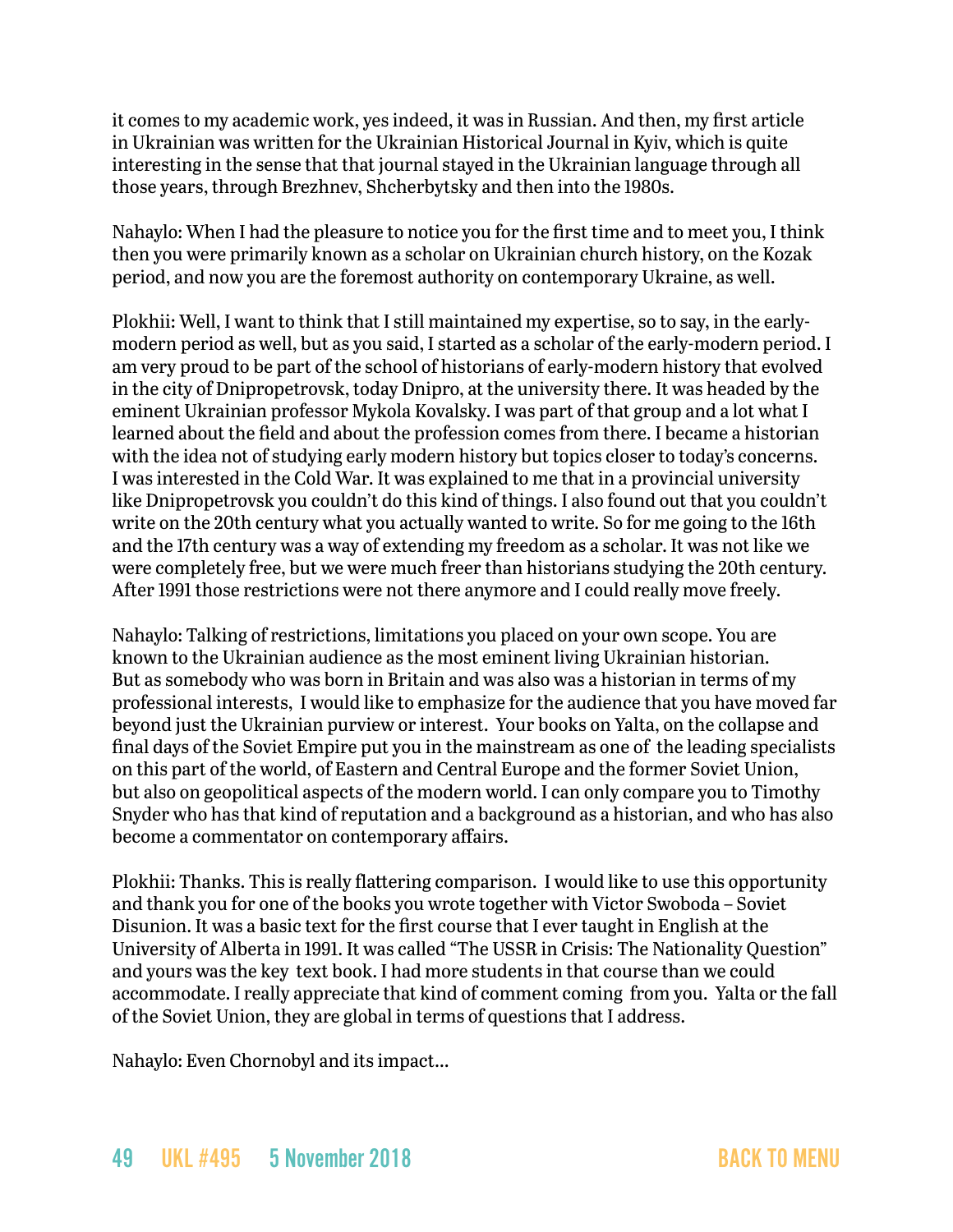Plokhii: Exactly. Chornobyl is the latest. Thanks for mentioning that. They are all global, but they are all deeply rooted in Ukrainian history and partially in my own experiences and interests.

Nahaylo: Let me be a bit cheeky, as one professional speaking to another. If you permit me to ask you the following. You have the Hrushevsky Chair, you have written about Hrushevsky, not his just historical schemes but about him as a personality, his contribution. In terms of what you have done in your life, do you sometimes compare yourself to him, not in a sense of self-flattery, but in terms of the mission, the need to get the messages and information across both to your countrymen, and now to a broad international audience?

Plokhii: I try not to make this comparison because Hrushevsky is very high on a pedestal for all of us writing on Ukrainian or Eastern European History. Nevertheless, sometimes questions like that force me to do so. On the door of my office in Harvard I have an invitation from quite important people from the Financial Times addressed to "Professor Hrushevsky." The letter was sent to me inviting me to participate in one of the conferences they organized. So there is this confusion, at least because the Chair that I hold after Omeljan Pritsak and Roman Szporluk is named after Mykhailo Hrushevsky. Sometimes I compare, and I would say that the comparison is not in my favour.

Nahaylo: But, for example, Hrushevsky spent so much time in Lviv because he could not write in the Russian Empire his monumental history of Rus. You spent so many years doing classical historical work, then suddenly you are in a 20th century. You are commenting on very recent or even on-going events as in your latest book Gates of Europe where you are responding to Putin's aggression against Ukraine and the challenges. When I look at Hrushevsky, I can also see a historian that found himself in the middle of political life and had to rise to the challenge of leading his particular nation not just by setting the tone through his learning, but by personal example. I think you have set an example for many of us by your commitment and by the fact you are so eloquent in your writing, commentaries, in getting that message across both here in Ukraine, but to the outside world especially.

Plokhii: Thanks a lot for that comment. Hrushevsky had already created a nation and a state. That's a tough act to follow. One thing [that is pertinent here is the timing], it's less about me and more about the current time in which I am writing. This is one of the turning points in Ukrainian history. When Hrushevsky was writing and acting as a political figure in 1917, it was of course the turning point of the 20th century. The work of Orest Subtelny, a major figure in terms of conceptualizing and explaining Ukrainian history, not just to the West, but also to Ukrainians, came also at a very important time – in 1988, a few years before independence. [His history of Ukraine] being adopted as a textbook and published with 1 million copies in Ukraine. I am not comparing myself to any of these scholars, but the moment that we are living through today is really something that should be put on the same level as the events of 1917 and 1991. As Italians used to say, or someone on their behalf, «we have a state, now we have to get a nation». So it looks like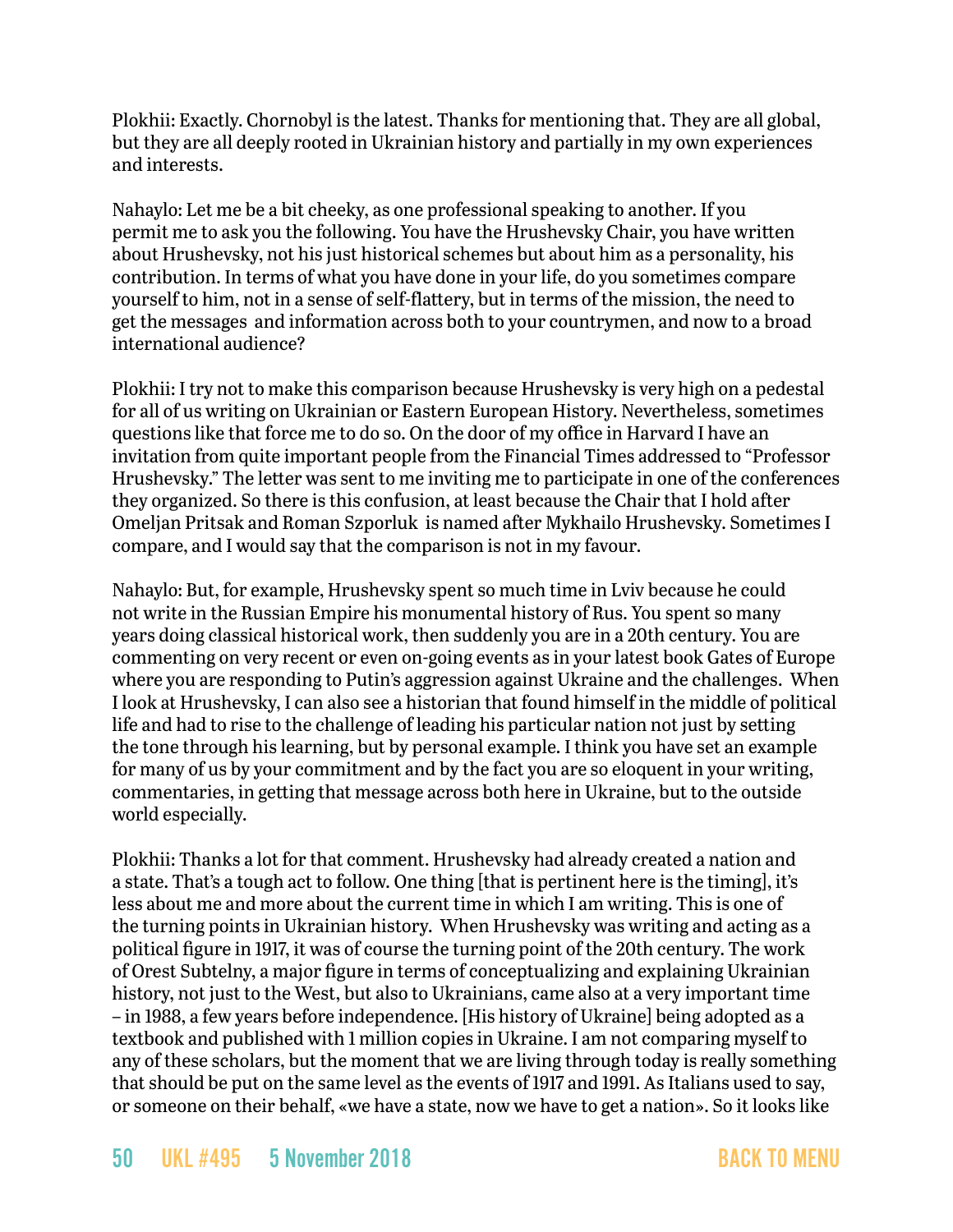Ukraine got a state in 1991, and now Ukraine is in the process of getting a nation. And at times like that –

Nahaylo: A political nation?

Plokhii: A political nation.

Nahaylo: Serhii, let me interrupt, because obviously you could say a lot more about that. In brief, from your historian's perspective, 100 years since the first declaration of independence – modern declaration of independence, let's put it that way – and 27 years since the restoration, if you want, or the reaffirmation of that independence in 1991 – your thoughts on this. 100 years later: the good, the bad, and the ugly?

Plokhii: Well, there is a tendency in Ukraine to think that we are the most, I don't know how to put it, unlucky or unhappy people in Europe, and I don't think this is the case because –

Nahaylo: We're not the first and not the last "terrible beauty" to have been born [from Irish poet W.B. Yeats' description of newly independent Ireland].

Plokhii: I can't agree more. Well, there were five attempts to declare independence in the 20th century, and on that score, yes, we are less lucky than let's say the Lithuanians, who were relatively late also in formulating their national project. But on the other hand, the idea of Ukrainian modern independence is very new. It is an idea of the 20th century; we have [Mykola] Mikhnovsky who first declares that, and Hrushevsky is very reluctant to embrace it, not even in 1917, only in 1918. And from that point of view, when you look as a historian of intellectual history, this is a relatively short period of time. So we should not be too discouraged by history. Yes, our path is more difficult than other nations and other groups, but not something unheard of in the history of the region.

Nahaylo: And the last 27 years? With the revolutions and affirmations of Ukraine's European self-identification having to be repeated several times, 27 years later: are we at the point where we would like to be? Should be? Or do we still have quite a way to go?

Plokhii: Well we're clearly unhappy with how it turned out, and this is also interesting in its own right. Because the Belarusians or Kazakhs, who are under authoritarian regimes in their countries, are not unhappy. Russians embraced authoritarian rule after one decade maybe of attempting democracy. We stayed truthful to the idea of democracy. There were two attempts in our independent history, relatively short independent history, to bring in authoritarian rule, and both of them ended up with Maidans, with the revolts, and going back to democracy. So now we're learning how to live under democracy and how to make it work, but those 27 years were really a test of how serious we were about the democratic development of Ukraine.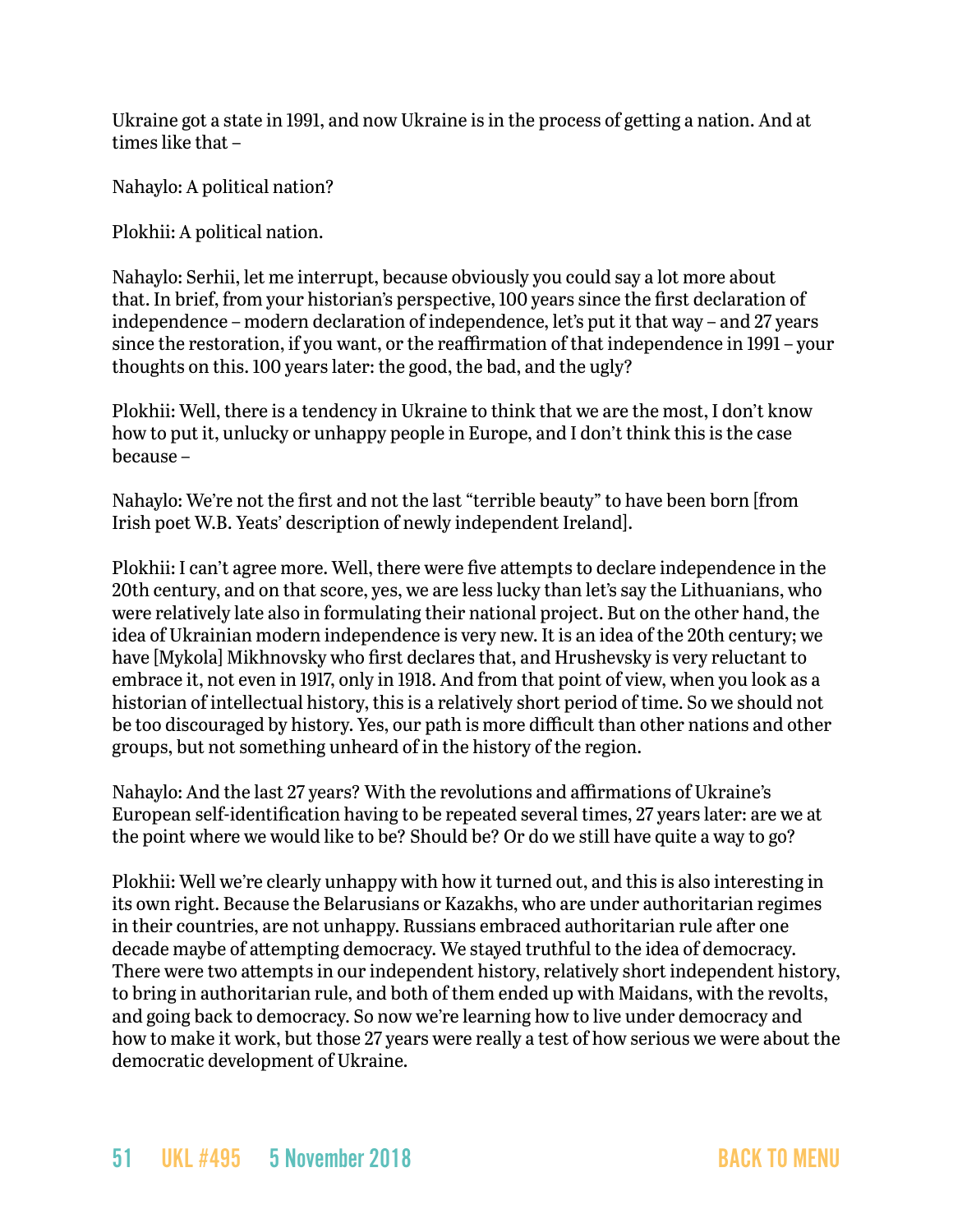Nahaylo: And I'm struck by the fact that in your Gates of Europe, a classic now both here and in the outside world, you're reiterating ideas or basic principles put forward, at least in the modern period, by Rukh. About the need for coexistence, toleration, about the building of a common state of all those living here – a political nation. Have we made progress in that area, particularly after the Maidan and the Revolution of Dignity?

Plokhii: I don't think that we've made progress. I think that Rukh back then in the late 80's and early 90's set the standard very, very high. And what we had in the 1990's was certainly, basically, the rule of what used to be the nomenklatura and the former party elite; it rearranged itself, retrenched and found itself again running the show. Then today when you look at the rise of, for example, the nationalist movement, it certainly goes against the ideas of Rukh. The things related to an exclusivist, ethnic basis for the Ukrainian nation; it's very different from what Rukh was saying back then. But events of 2013-2014 show, at least to me, that the reason why Ukraine survived, and if it will survive in the future, and I'm sure it will, will happen on the Rukh platform. It will not happen on the platform of these new waves of nationalism, or any ideas presented by the former party elite.

Nahaylo: Which is not just a fringe feature of Ukrainian politics, for we see in Hungary and in Poland these tendencies as well. Okay, as we begin to conclude, a few words about the general state of Ukrainian history, writing or approaches to it. Let's start by looking at the situation here in Ukraine. History, the study of history, the teaching of history, is it in a healthy state?

Plokhii: Well it's in a healthier state than it was let's say five years ago – there is no question about that. There is understanding that for the country to survive, the country has to agree – the society has to agree – on a number of things, and history is the very basis, the foundation. They have to agree on history. In that sense it's much more difficult today for outside forces to manipulate Ukrainians by misrepresenting history, than it was five years ago. There is a growing understanding among professional historians that it's not just enough to write for ourselves, for two or three people who are able to appreciate what you are doing. You also have to go outside and explain to society what you are doing. Why it's important. And this is a change. That is something that wasn't there before. It wasn't there five years ago. I would say that was one of the reasons why Ukraine found itself completely unprepared to deal with the so-called hybrid warfare that was unleashed on it in 2013 and 2014.

Nahaylo: Now looking at the study and the teaching of history, and researching of historical themes, by what was called a diaspora. A pre-eminent role was played by Harvard, of course, and kudos to Professor Pritsak, but also the Canadian Institute of Ukrainian Studies. Do they, in your view, still maintain the relevance and importance that they had in the 60s, 70s, 80s, or are they somehow being sidelined by the way events have turned out, and with Ukraine itself taking a central role?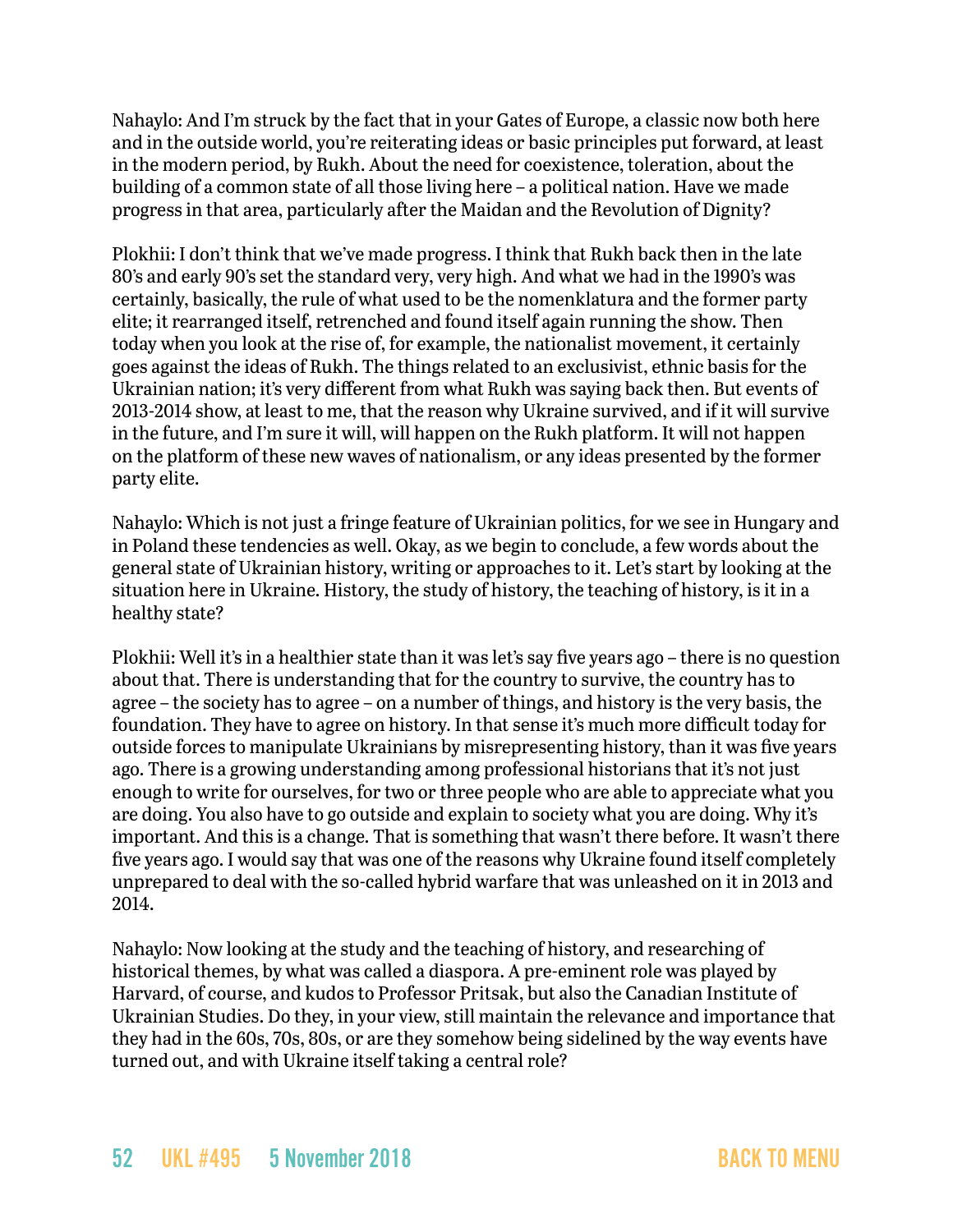Plokhii: Before 1991, those two institutions and people associated with them were the only ones who were interested in Ukraine and the writing on those subjects and topics. And since then we have a field that has changed dramatically. One of the tasks that both institutions had was to find their place in this new rapidly-changing field. There are some successes, and there are some problems and issues. I, as the Director of the [Harvard Ukrainian] Institute, now try to address those issues that are out there. One of them is that, for example, the Harvard Ukrainian Research Institute was founded at the time when it was relatively easy to study Ukrainian history, philology or literature, but in contemporary Ukraine it was a different story. There was no independent state. Now we have a situation where we have Chairs in all those fields that I just mentioned, but no one really being an expert on contemporary Ukraine, trained as a political scientist or sociologist or anthropologist. We are trying to address that by creating from a program on contemporary Ukraine. We got funding, I'm very happy to say, from Canada. That's also something that was there in the very early days of the formation of the Institute. It wasn't just American donations. From Jim Temerty. We are launching a program on contemporary Ukraine. So this is just one of the examples, the most recent ones. We have this wonderful legacy. We have to be careful about the tradition, but we also have to look forward.

Nahaylo: And your personal plans. What are you working on? You're always working. It's a book a year, it seems, if not more with you.

Plokhii: Probably. That's how it looks like, but it's not how it is planned. First of all I wanted to thank the Fullbright Program. I'm here and I'm here in this studio because of support from Fullbright. The project they supported is on the history of the American air bases in Ukraine during the Second World War. There were three of them. Now we have KGB files and their surveillance. And surveillance of the American servicemen and also of the poor girls and women who had the misfortune of dating Americans. They were followed all the way to the 1960s. This is a wonderful set of sources, a very interesting topic.

Nahaylo: Just as your topic about "The Man with the Poison Gun," the assassination of Bandera by Soviet agent Bohan Stashynsky was. An unexpected book from you.

Plokhii: And I'm driven in both cases by what I call an Archival Revolution in Ukraine. The opening of the archives, including KGB archives. That certainly wasn't the case before. Ukraine started opening them quite early, but really in the last few years they became very, very accessible. So that is my next project and I'm thinking about it as a key element in the story of the fall of the Grand Alliance. Because Poltava, that's where the airbase was, was the only place where the Americans and the Soviets and the Ukrainian population were together, fighting together. It wasn't just the war on different fronts. Its there, where in the interpersonal relations the Grand Alliance really fell apart. That's the argument.

Nahaylo: So what would Mazepa, Hohol, Kotliarevsky [all linked with Poltava] have made of all that, had they been alive and watching this?